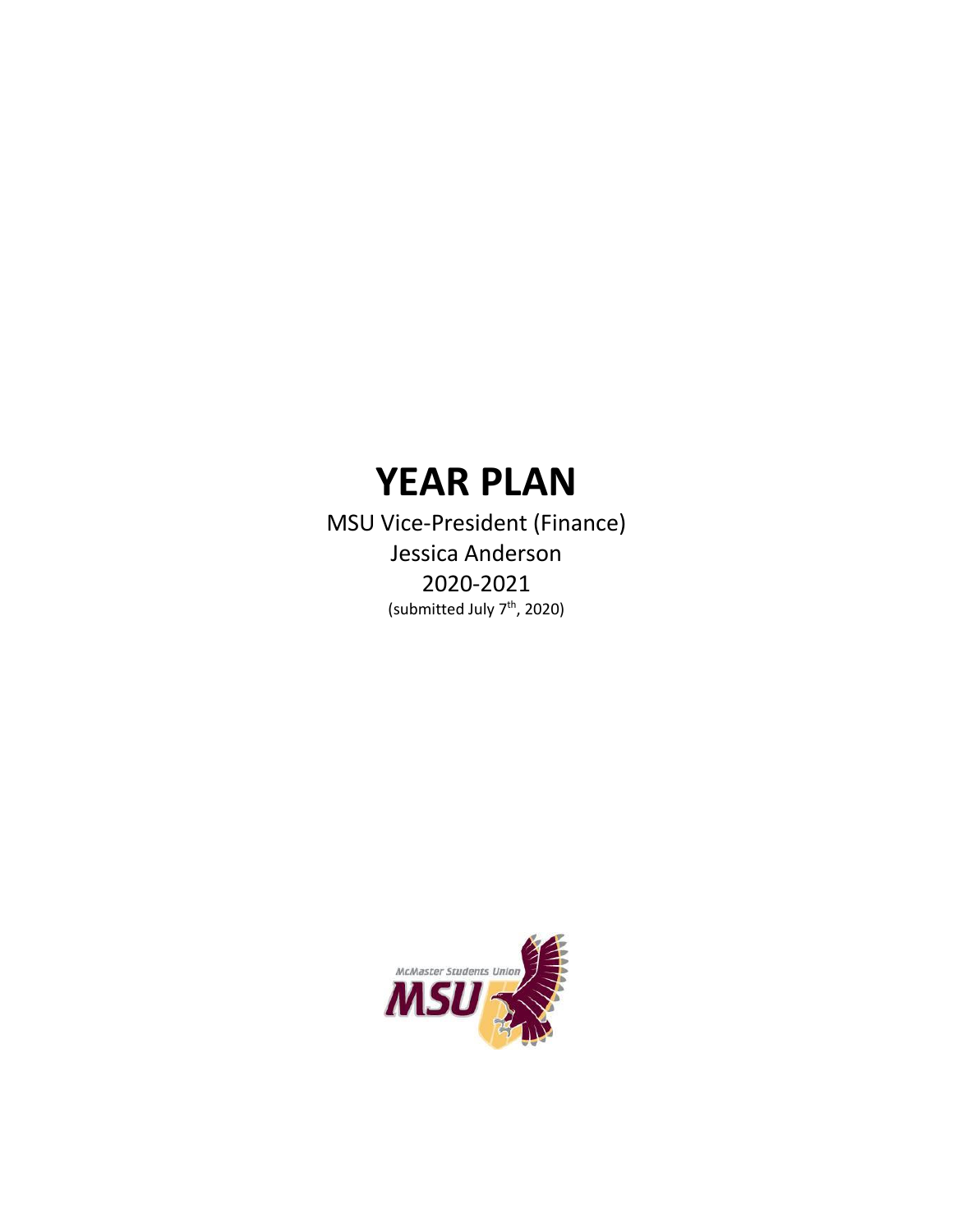## **OFFICE OF THE VICE-PRESIDENT (FINANCE) INTRODUCTION**

Dear Members of the Student Representative Assembly,

The next 40+ pages outline my various goals and projects I hope to accomplish for this year as Vice-President (Finance) of the MSU. The first two months in the role have definitely presented their own sets of challenges for the MSU as a whole, but I am proud to say I have been able to allocate time towards consulting various stakeholders and begin working on several of the platform points that I ran on back in April. As all of us are aware, this year is like no other and we continue to receive new information regularly that impacts the points and projects that need to be prioritized during these unprecedented times.

Within the creation of a year plan during these difficult times, there is a need to be flexible and adaptable in order to address additional undergraduate student concerns when they arise. Having said this, I have reworked some objectives that were originally centred around an in-person experience to better suit the current, physically distant atmosphere we are faced with. As many Vice-President Finances have stated in the past, this year plan **will** likely change throughout my term to ensure I am addressing concerns and issues that arise along the way. Specifically, I think it is important to note that while we know the Fall 2020 semester will be completed in the virtual format, my strategies and direction (for business unit operations and long-term financial stability) may shift upon the announcement and decision for the winter 2021 semester. With this being said, I believe I have enough time to address the projects and objectives I have outlined in this year plan, while ensuring enough room for alterations and changes upon further information being released.

This year plan is structured in a way that will allow me to both fulfill my responsibilities as VP Finance, while also working with the Board of Directors to address and take action on various other issues the MSU has continued to perpetuate since it's creation. As the Vice-President Finance, I am here to support all of our part-time managers with their finances, oversee the strategic direction of our business units/revenueneutral services, actively raise and address student concerns as a member of the Board of Directors, and act as a source of knowledge for any and all things student-fee related.

While I recognize this year will be challenging and it will be important to adapt to the constantly changing environment around us, I am very excited to make a positive impact on the MSU. The past two months alone have taught me so much about this organization and the students they represent. I look forward to continuing throughout the year to make meaningful, and sustainable changes, that will better position the MSU to fully support the student population.

If you have any questions or feedback for me, please feel free to reach out!

Sincerely,

Tess Anderson

Jessica Anderson Vice-President (Finance) & CFO vpfinance@msu.mcmaster.ca McMaster Students Union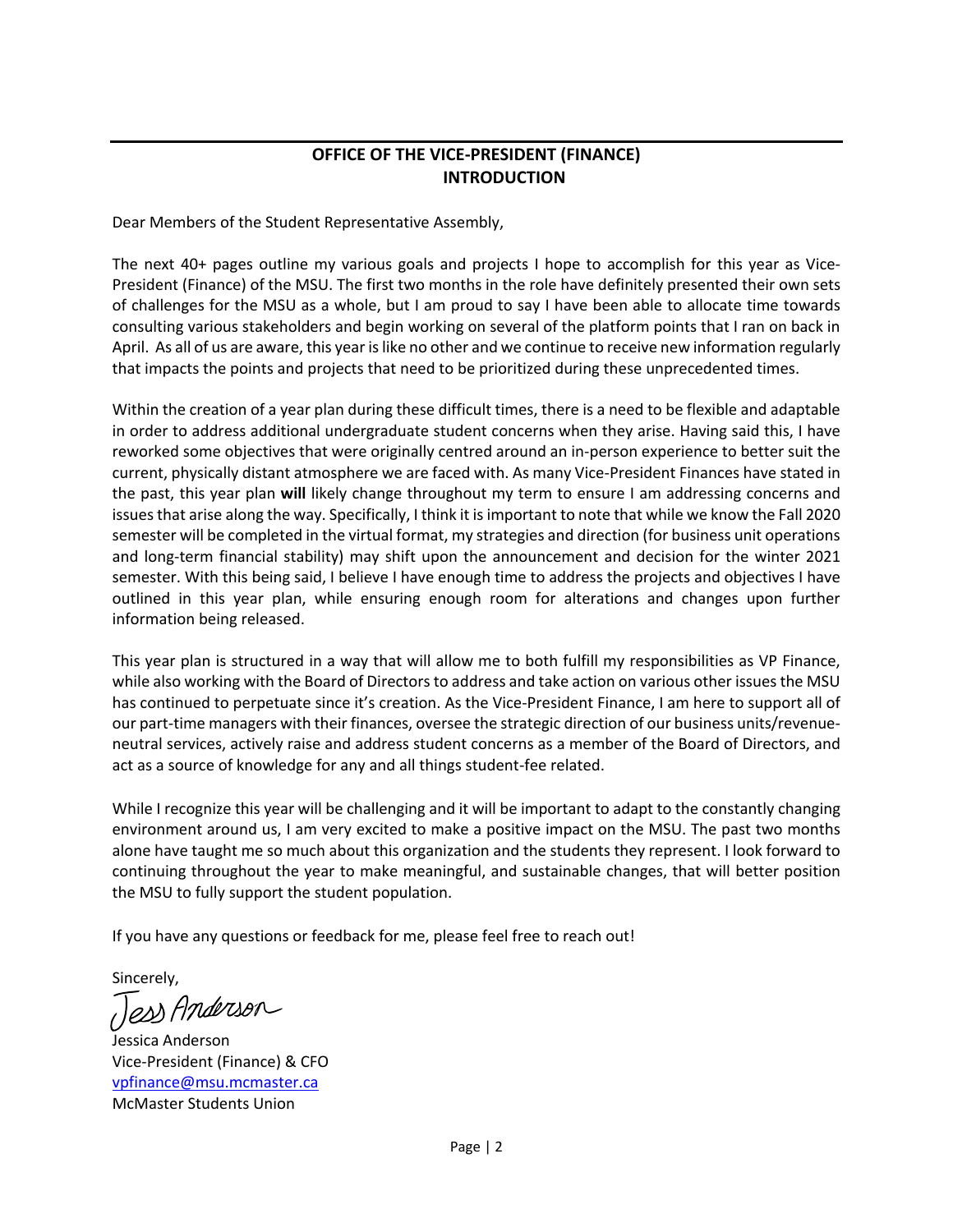# **Financial Transparency, Accessibility & Literacy**

| <b>Objective 1</b>  | Continue September and January Transparency Weeks                                                                                                                                                                                                                                                                                                                                                                                                                                                                                                                                                                                                                                                                                                                                                                                                                                                                                                                                                                                                                                                                                                                                                                                                                                                                                                                                                                                                                                                                            |
|---------------------|------------------------------------------------------------------------------------------------------------------------------------------------------------------------------------------------------------------------------------------------------------------------------------------------------------------------------------------------------------------------------------------------------------------------------------------------------------------------------------------------------------------------------------------------------------------------------------------------------------------------------------------------------------------------------------------------------------------------------------------------------------------------------------------------------------------------------------------------------------------------------------------------------------------------------------------------------------------------------------------------------------------------------------------------------------------------------------------------------------------------------------------------------------------------------------------------------------------------------------------------------------------------------------------------------------------------------------------------------------------------------------------------------------------------------------------------------------------------------------------------------------------------------|
| Description         | While this year will look different than past, I believe it is still a priority to be as<br>transparent with our finances as possible. I plan to work with the AVP Finance,<br>Chen as well as the rest of the Finance Committee to brainstorm creative ways to<br>outreach to students with our finances and depict how the money is allocated &<br>spent. With the help of our communications department, I believe we can create<br>visually appealing graphics (and update some used last year) that will accurately<br>and effectively depict to students how their fees are spent. The other component<br>that normally exists for transparency weeks is being in person to answer any<br>questions students may have about their fees. To address this, I plan to look into<br>the feasibility of either hosting a virtual, live event of sorts where students can pop<br>in to ask questions or collect questions from students via our social media channels<br>and answer them the following day in a video response. This would hopefully help<br>clarify any questions or concerns students have, while also integrating a more<br>personal 'face-to-face' component into the responses opposed to having a large<br>body of text answering the questions.<br>Additionally, while all of the MSU operating & capital budgets are publicly<br>accessible online, I hope to work throughout the summer on creating more user-<br>friendly versions of our budgets to ensure the information is more accessible and |
|                     | easier to understand without assuming a certain level of financial literacy. Along<br>with the MSU operating & capitals budgets, I hope to work with our services to<br>create smaller graphics outlining how they spend their allocation of the funding as<br>well.                                                                                                                                                                                                                                                                                                                                                                                                                                                                                                                                                                                                                                                                                                                                                                                                                                                                                                                                                                                                                                                                                                                                                                                                                                                         |
| <b>Benefits</b>     | Increasing the Financial transparency of the McMaster Students Union<br>٠<br>and all of our associated services.<br>Increasing the accessibility of our finances to students.<br>٠<br>Answer student questions, comments or concerns.<br>Through outlining how fees are allocated, students will become more<br>٠<br>aware of MSU services & hopefully want to utilize or get more involved                                                                                                                                                                                                                                                                                                                                                                                                                                                                                                                                                                                                                                                                                                                                                                                                                                                                                                                                                                                                                                                                                                                                  |
| <b>Difficulties</b> | Transparency and accessibility can always be worked on and increased,<br>$\bullet$<br>and I believe it will continue to be a difficulty. My goal is to ensure that<br>every year we are able to improve our transparency & accessibility from<br>the last.<br>Outreach to students. It will be imperative that we plan and allow enough<br>time to receive questions from students to ensure that anyone who<br>wishes to participate and ask a question is able to voice that question.                                                                                                                                                                                                                                                                                                                                                                                                                                                                                                                                                                                                                                                                                                                                                                                                                                                                                                                                                                                                                                     |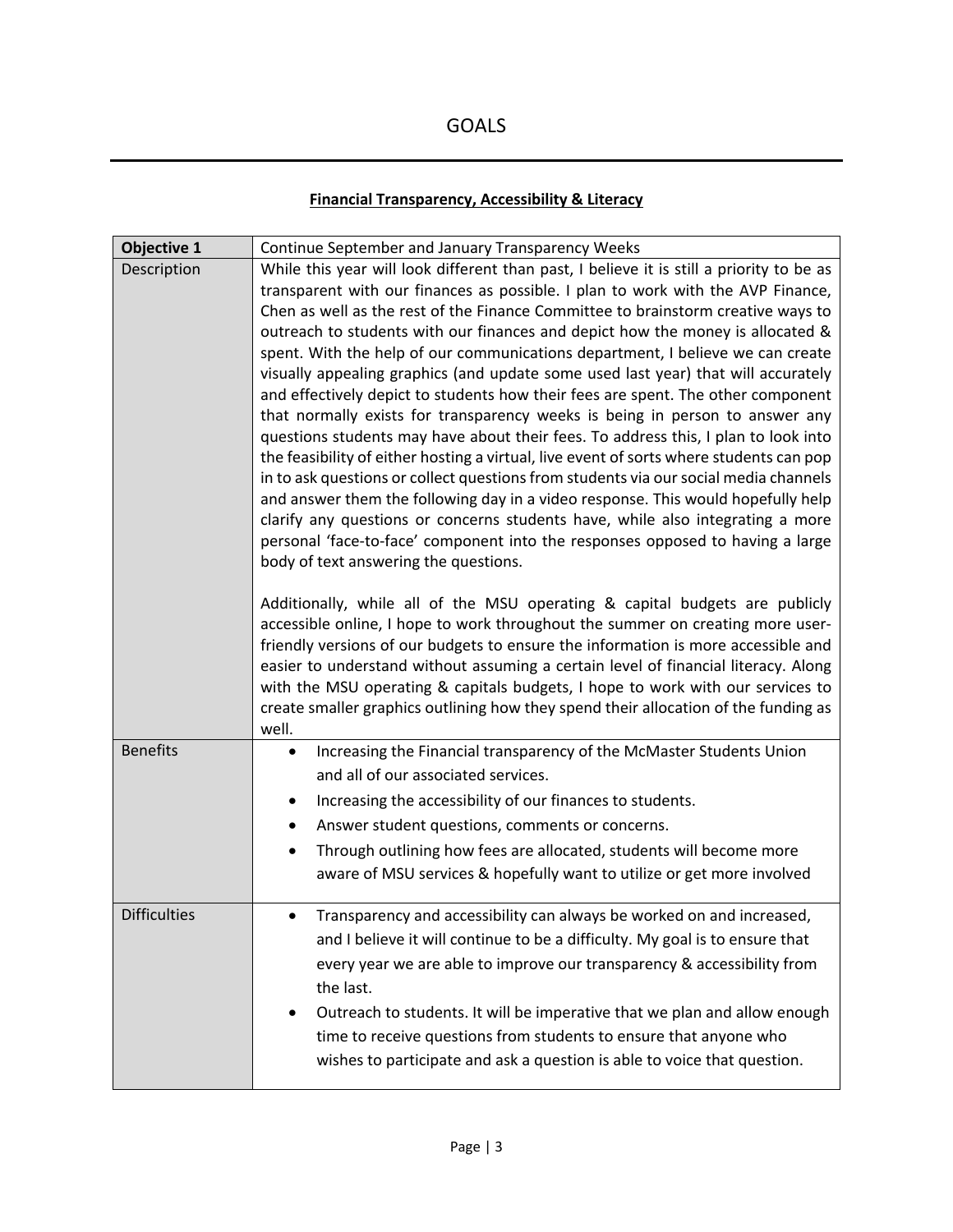| Long-term<br>implications | Continued improvement of our transparency and accessibility initiatives.<br>$\bullet$<br>As an organization, we hope to be transparent & accessible across all of<br>our various facets and I hope that through our continued improvement<br>we are able to gain more student trust. Students have a right to know<br>how their fees are being spent.                                                                                                     |
|---------------------------|-----------------------------------------------------------------------------------------------------------------------------------------------------------------------------------------------------------------------------------------------------------------------------------------------------------------------------------------------------------------------------------------------------------------------------------------------------------|
| How?                      | August<br>Create resources with Comms Officer to share with students on our<br>socials that outline how our fee is created and allocated. Finalize the<br>structure of the "virtual/online" transparency week.                                                                                                                                                                                                                                            |
|                           | September<br>Connect with Chen, AVP Finance & Finance Committee & Board of<br>Directors to evaluate their level of comfortability of being on<br>camera/helping to respond to questions (having multiple faces may be<br>more engaging).<br>Open submission of questions on our various social medias & allow a few<br>days to collect submissions.<br>Coordinate with AVP, Finance Committee & Board on who will record a<br>response to which question. |
|                           | December<br>Alter graphics to reflect 2021 year & reevaluate how the first virtual<br>٠<br>transparency event went.<br>Make a call (based on if classes are virtual or in-person for the winter<br>$\bullet$<br>semester) to host another virtual event or in-person for January.<br>January<br>Depending on decision, either host another online/virtual transparency<br>event or book tables and schedule days for in-person financial<br>transparency. |
| Partners                  | AVP Finance, Chen Liu<br><b>Finance Committee</b><br>Director Marketing & Communications, Michael Wooder<br>Communications Officer, Elizabetta Paiano<br>Social Media Coordinator, Khaleel Gandhi                                                                                                                                                                                                                                                         |

| <b>Objective 2</b> | <b>Explore Ways to Reduce Student Costs</b>                                         |
|--------------------|-------------------------------------------------------------------------------------|
| Description        | As this year is filled with financial uncertainty for students and places many      |
|                    | students in a very precarious situation, I believe it is vital that we advocate and |
|                    | explore ways to reduce student costs. Within the MSU, I plan to work with our       |
|                    | Board of Directors, General Manager & Finance Department to reduce the MSU          |
|                    | fee & keep the conversation open for a potential reimbursement for students at      |
|                    | the end of the 2020-2021 year should there be further savings.                      |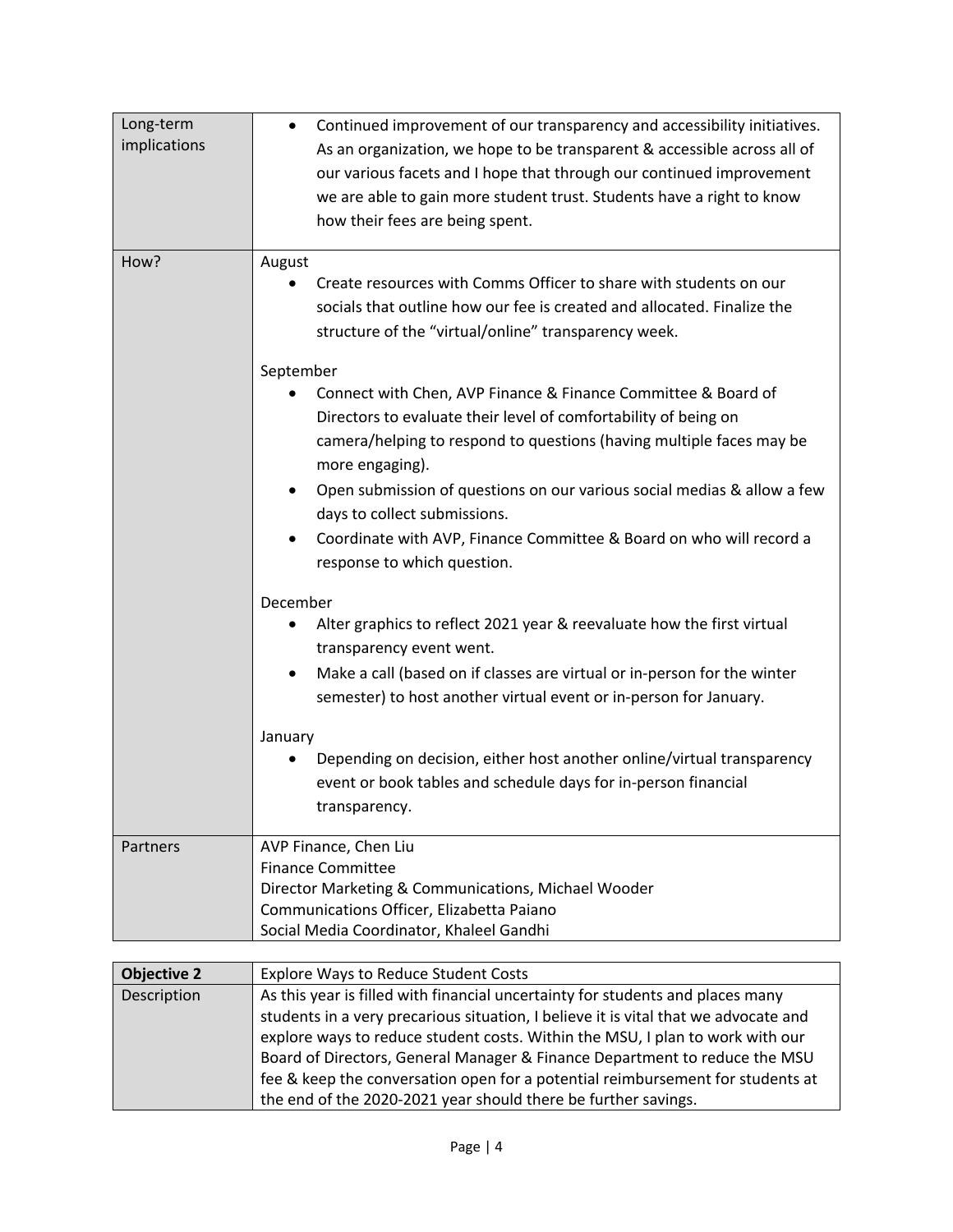|                           | Additionally, I will work with the President, General Manager, University<br>Stakeholders & HSR to seek a reimbursement for students from the time COVID -<br>19 impacted transit services through the summer. I will then work to evaluate our<br>options with HSR for the Fall 2020 semester that is online as well as the Winter<br>2021 semester that is still TBD.<br>I will additionally work with the university and the rest of the Board of Directors<br>to advocate to the University to reduce fees of services & areas that are currently<br>not accessible to students (such as athletics & recreation). I recognize there are<br>still maintenance fees associated with the space even with its closure, but<br>strongly believe there should be a large reduction in the fee students pay for such<br>services until they are able to open and be accessible to students. |
|---------------------------|------------------------------------------------------------------------------------------------------------------------------------------------------------------------------------------------------------------------------------------------------------------------------------------------------------------------------------------------------------------------------------------------------------------------------------------------------------------------------------------------------------------------------------------------------------------------------------------------------------------------------------------------------------------------------------------------------------------------------------------------------------------------------------------------------------------------------------------------------------------------------------------|
| <b>Benefits</b>           | Reduced costs to students.<br>$\bullet$<br>Increased accountability for all stakeholders that charge fees to student<br>to ensure the fee accurately reflects the service level they are providing.                                                                                                                                                                                                                                                                                                                                                                                                                                                                                                                                                                                                                                                                                      |
| <b>Difficulties</b>       | Trying to accommodate a reduction in fees, while also experiencing a<br>$\bullet$<br>reduction in revenue that would normally help offset some costs.<br>Working with stakeholders that are also experiencing significant losses of<br>$\bullet$<br>revenue.                                                                                                                                                                                                                                                                                                                                                                                                                                                                                                                                                                                                                             |
| Long-term<br>implications | Building or maintaining a strong rapport with students through ensuring<br>$\bullet$<br>our associated fees are reflective of our service offerings.                                                                                                                                                                                                                                                                                                                                                                                                                                                                                                                                                                                                                                                                                                                                     |
| How?                      | June<br>Start conversations with University & HSR to ensure the topic of<br>$\bullet$<br>reductions and student savings are at the forefront of their priorities.<br>Evaluate MSU operating fee with John McGowan to look for potential<br>$\bullet$<br>student savings.<br>Meet with University & HSR to assess options and request a<br>$\bullet$<br>reimbursement for months when service was not provided.<br>Submit MSU operating fee proposal to Fees Committee.<br>July<br>Continue conversations with HSR & University to ensure fees are being<br>appropriately adjusted to match the service levels provided.<br>Confirm what HSR fee/operations are for Fall 2020.<br>$\bullet$<br>October/November                                                                                                                                                                           |
|                           | Evaluate what Winter 2021 is looking like (i.e. online or in-person).<br>Work with University & HSR to ensure that either way, fees reflect what<br>$\bullet$<br>the services offerings to students are.<br>March                                                                                                                                                                                                                                                                                                                                                                                                                                                                                                                                                                                                                                                                        |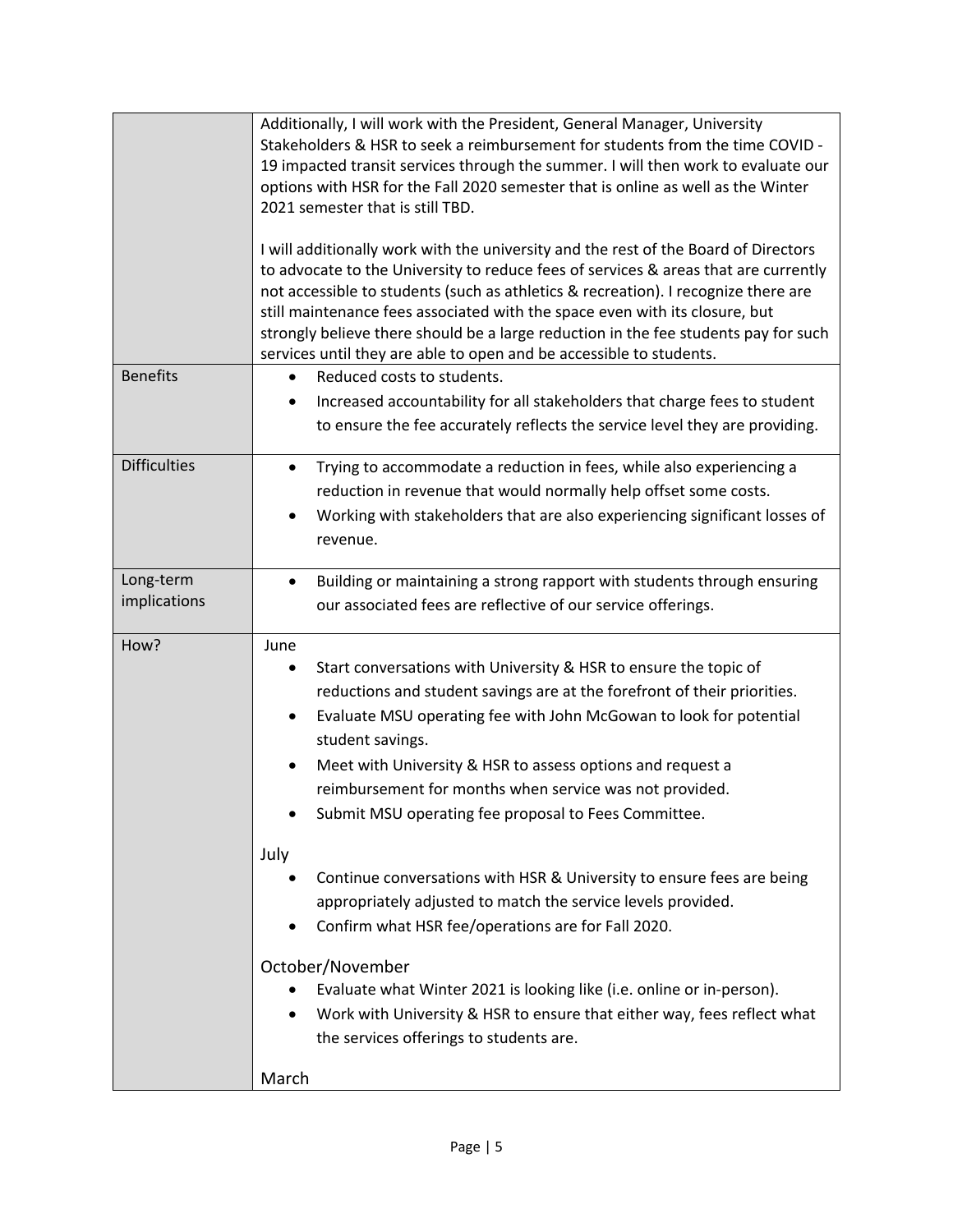|                 | Evaluate MSU operating Fee & financial standings, and determine<br>$\bullet$<br>whether there is additionally funding that can be reimbursed or not    |
|-----------------|--------------------------------------------------------------------------------------------------------------------------------------------------------|
| <b>Partners</b> | General Manger, John McGowan<br>President, Giancarlo Da-Ré<br><b>Board of Directors</b><br>AVP Students (McMaster U), Sean Van Koughnett<br><b>HSR</b> |

| <b>Objective 3</b>  | <b>Educate Students on Financial Aid Available</b>                                                                                                 |
|---------------------|----------------------------------------------------------------------------------------------------------------------------------------------------|
| Description         | As mentioned on countless occasions, the past several months have been                                                                             |
|                     | financially straining on a lot of students, and thus I will work with our VP                                                                       |
|                     | Education, President & Communications department to ensure that students are                                                                       |
|                     | aware of the financial supports available to them at the MSU, University &<br>Provincial/Federal levels respectively. I plan to also work with the |
|                     | communications officer to produce graphics that highlight what resources are                                                                       |
|                     | available and how you go about accessing them.                                                                                                     |
|                     |                                                                                                                                                    |
|                     | Additionally, work with the communications department to highlight financial                                                                       |
|                     | advising component of the Student Assistance Plan that is free and available to all                                                                |
|                     | MSU members. It is important to ensure student feel supported during these                                                                         |
|                     | difficult times and thus we need to highlight the aid and resources that are                                                                       |
|                     | available.                                                                                                                                         |
| <b>Benefits</b>     | Highlighting services that the MSU currently offers to students that can<br>$\bullet$                                                              |
|                     | be a resource and further educating students on our service offerings.                                                                             |
|                     | Ensuring students feel supported and are aware of the resources and<br>$\bullet$                                                                   |
|                     | funding available to them.                                                                                                                         |
|                     | Increase usage & awareness of the Student Assistance Plan that was<br>$\bullet$                                                                    |
|                     | previously underutilized.                                                                                                                          |
|                     |                                                                                                                                                    |
| <b>Difficulties</b> | Outreaching to all 24,000+ students when restricted to just online<br>$\bullet$                                                                    |
|                     | platforms.                                                                                                                                         |
|                     | Ensuring students are not only directed to the resources, but also<br>$\bullet$                                                                    |
|                     | understand how to accurately apply to the various grants/bursaries as the                                                                          |
|                     | websites are not always the most user friendly.                                                                                                    |
|                     |                                                                                                                                                    |
| Long-term           | Ensuring our students feel supported through this difficult time will help<br>$\bullet$                                                            |
| implications        | build trust and additionally will make students more aware of our services                                                                         |
|                     | and resources available for years to come.                                                                                                         |
|                     |                                                                                                                                                    |
| How?                | June                                                                                                                                               |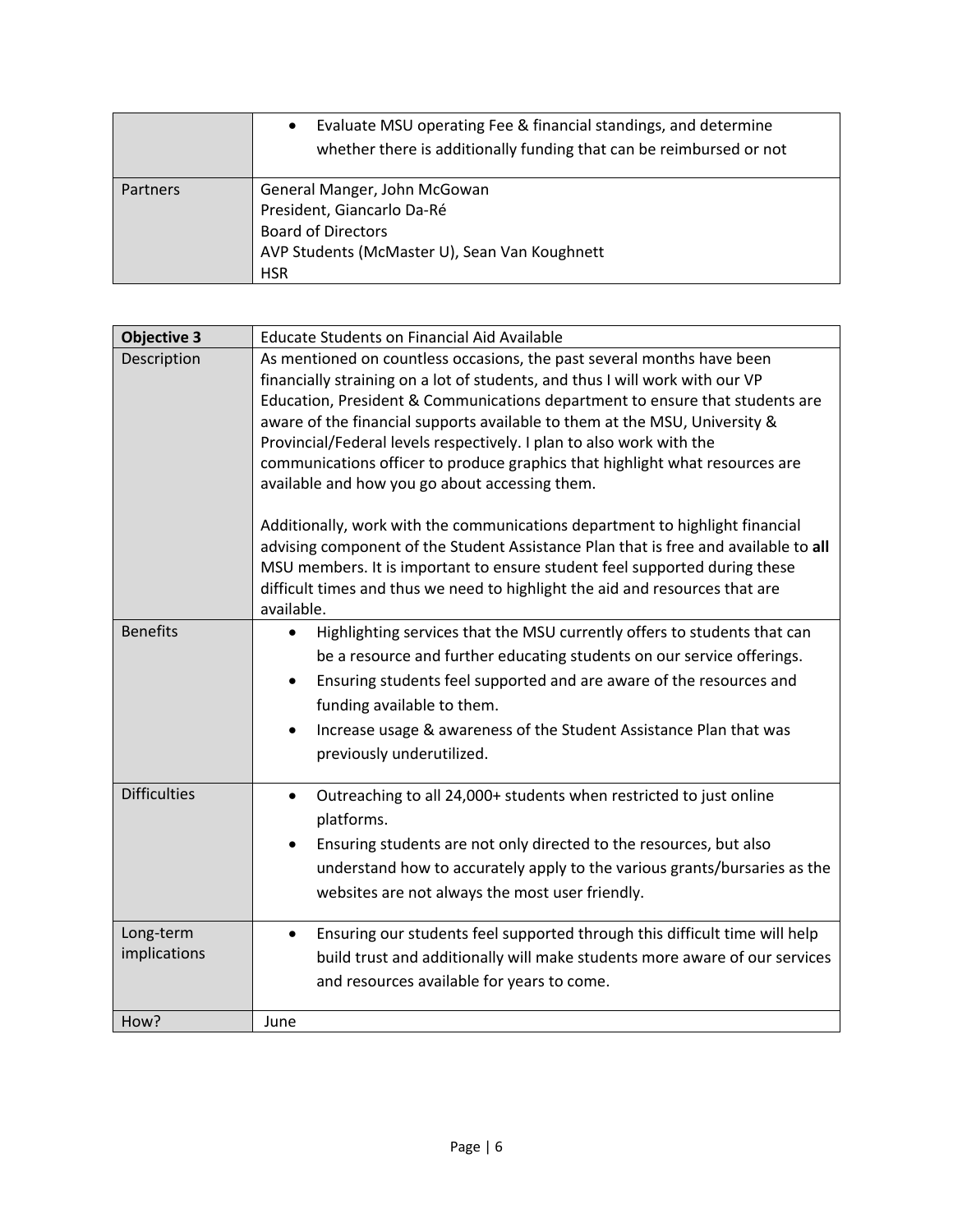|          | Work with Comms team to create graphics that outline the various types<br>$\bullet$<br>of funding & subsidies available to students from the MSU, University &<br>Provincial/Federal government.                                                                                                                                                                                                              |
|----------|---------------------------------------------------------------------------------------------------------------------------------------------------------------------------------------------------------------------------------------------------------------------------------------------------------------------------------------------------------------------------------------------------------------|
|          | July<br>Release graphics to students via the MSU social media pages.<br>٠<br>Circulate to SRA members to post on their respective pages to further the<br>$\bullet$<br>outreach.<br>Work on creating SAP specific graphics that outline all of their service<br>$\bullet$<br>offerings (including financial).<br>August/September<br>Release SAP graphics to students as they can be utilized more long term. |
| Partners | VP Education, Fawziyah Isah<br>President, Giancarlo Da-Ré<br>Director Marketing & Communications, Michael Wooder<br>Communications Officer, Elizabetta Paiano<br>Social Media Coordinator, Khaleel Gandhi<br>ACL, Student Health Care Providers                                                                                                                                                               |

| <b>Objective 4</b>  | Your Money/Financial Section of new Website                                                                                                                                                                                                                                                                                                                                                                                                                                                                                                                                        |
|---------------------|------------------------------------------------------------------------------------------------------------------------------------------------------------------------------------------------------------------------------------------------------------------------------------------------------------------------------------------------------------------------------------------------------------------------------------------------------------------------------------------------------------------------------------------------------------------------------------|
| Description         | Last year's Vice-President Finance, Alex Johnston worked with the<br>Communications Officer & The Underground to start the planning and<br>development of a new MSU Website as our current website is very outdated and<br>unorganized. With this new website set to go live for September 1 <sup>st</sup> 2020, I plan<br>to have the 'Your Money' page carried over the new website and to format it in a<br>much more accessible & user friendly way. On this page, I would ensure the<br>updated, easy to understand MSU operating & Capital budgets are present.              |
|                     | Additionally, I plan to collect updated budget sheets from our services on a<br>monthly basis and update on the website in the same section to ensure all<br>information is compiled together and easy for students to access. We can also<br>ensure our updated Financial Graphics are present on this page as well so that we<br>have visual graphics to company the of text & budgets. If room permits it, I<br>believe it may also be beneficial to incorporate a section or line that can redirect<br>students to where they can learn more about applying for financial aid. |
| <b>Benefits</b>     | Utilizing the new MSU website to ensure that Financials are all easily<br>$\bullet$<br>accessible and transparent to students.<br>Always for a 'one-stop-shop' for everything finance related and avoids<br>$\bullet$<br>confusion of having many, multiple pages for various finance related<br>components.                                                                                                                                                                                                                                                                       |
| <b>Difficulties</b> | Ensuring the new website has the capabilities required to manage the<br>$\bullet$<br>page in an accessible and easy to read format.                                                                                                                                                                                                                                                                                                                                                                                                                                                |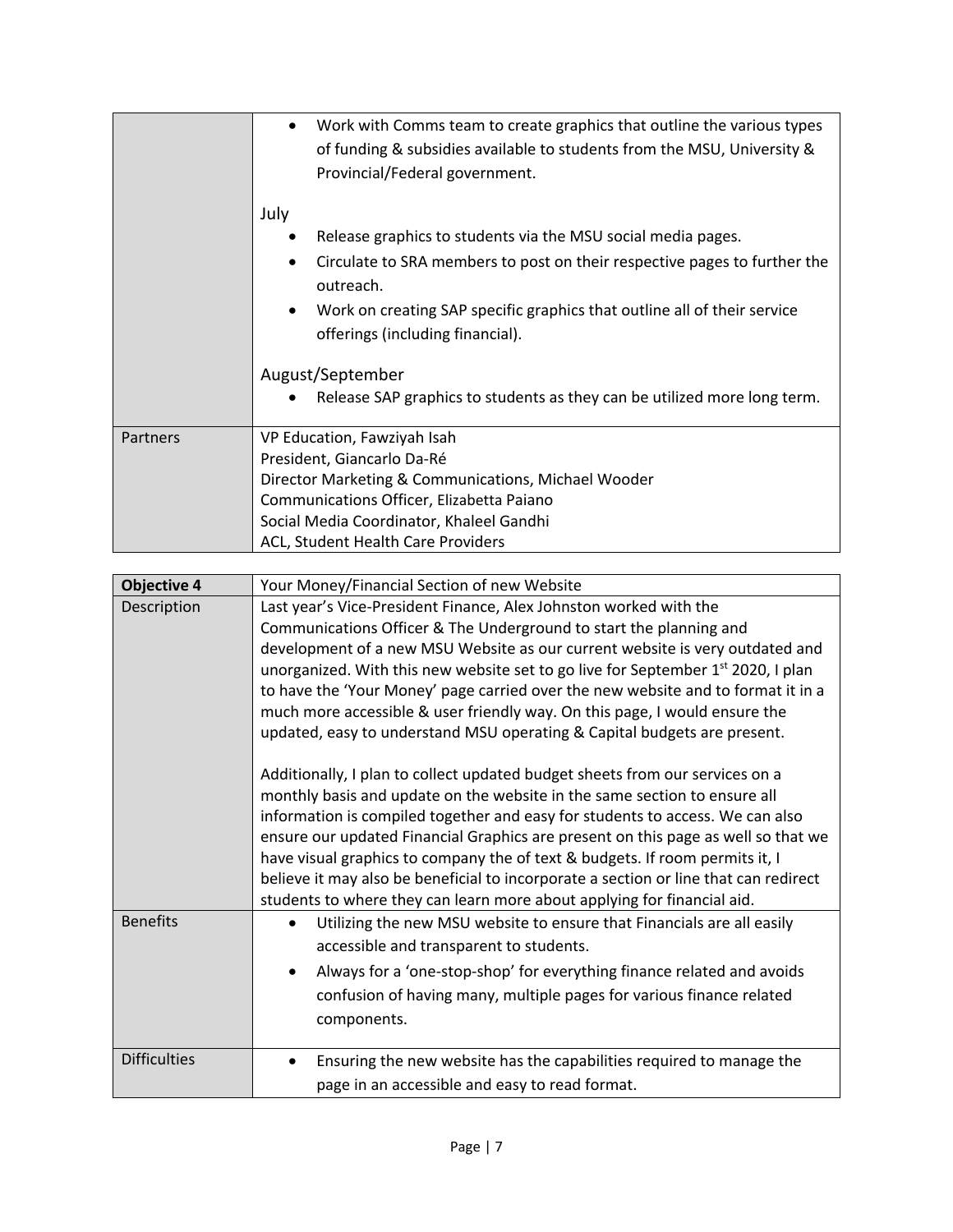|                           | Deciding who will be responsible for updating the financial page of the<br>$\bullet$<br>website on a regular basis.                                                                                                                                                                                                                                                                                                                                                                                                                                      |
|---------------------------|----------------------------------------------------------------------------------------------------------------------------------------------------------------------------------------------------------------------------------------------------------------------------------------------------------------------------------------------------------------------------------------------------------------------------------------------------------------------------------------------------------------------------------------------------------|
| Long-term<br>implications | Having an easily accessible way for students to learn more about their<br>$\bullet$<br>fees and how their funding is spent on an ongoing and updated basis.                                                                                                                                                                                                                                                                                                                                                                                              |
| How?                      | August<br>Reach out to Paula Scott to ensure capability to have this page is present<br>on new website.<br>Establish a format for the page and all of the information we want<br>٠<br>included.<br>Test the page to ensure it is easy to understand what each of the various<br>$\bullet$<br>documents is showing and it is easy to follow.<br>September<br>Website goes live.<br>Promote financial component of website alongside Financial<br>$\bullet$<br>Transparency days/week so that students are aware of where the<br>information is available. |
| Partners                  | Manager & Creative Director; The Underground, Paula Scott<br><b>Media Production Services (MPS)</b><br>Communications Officer, Elizabetta Paiano                                                                                                                                                                                                                                                                                                                                                                                                         |

| <b>Objective 5</b> | Develop Service Sponsorship Policy & Packages                                                                                                                                                                                                                                                                                                                                                                                                                                                                                                                                                                                                                                                                                                                                                                         |
|--------------------|-----------------------------------------------------------------------------------------------------------------------------------------------------------------------------------------------------------------------------------------------------------------------------------------------------------------------------------------------------------------------------------------------------------------------------------------------------------------------------------------------------------------------------------------------------------------------------------------------------------------------------------------------------------------------------------------------------------------------------------------------------------------------------------------------------------------------|
| Description        | The past few years our MSU services have begun to reach out to external groups<br>looking for sponsorships and donations to help fund some of their various events.<br>With this being said, I will work with the VP Admin and AVP Internal Governance<br>to establish a service sponsorship & donation policy that will identify what types<br>of groups and organizations we will and will not allow our services to receive<br>sponsorships or donations from. Through creating this policy, we are taking away<br>the ambiguity of having different boards allow different types of sponsorships for<br>our services. Rather, by creating a standard, we are pre-establishing what types of<br>sponsors align with the MSU mandate.<br>As a follow up component, I will also be working on developing sponsorship |
|                    | package for each of our service that can be utilized when reaching out to these<br>external businesses to help uphold a high level of professionalism. By having<br>these service specific, MSU branded packages, I hope that services will be even<br>more prosperous in their attempts at acquiring sponsors!                                                                                                                                                                                                                                                                                                                                                                                                                                                                                                       |
| <b>Benefits</b>    | Through creating this policy, we remove the need for individual board<br>$\bullet$<br>members to express their personal thoughts on what groups we should<br>and should not allow to sponsor our services.                                                                                                                                                                                                                                                                                                                                                                                                                                                                                                                                                                                                            |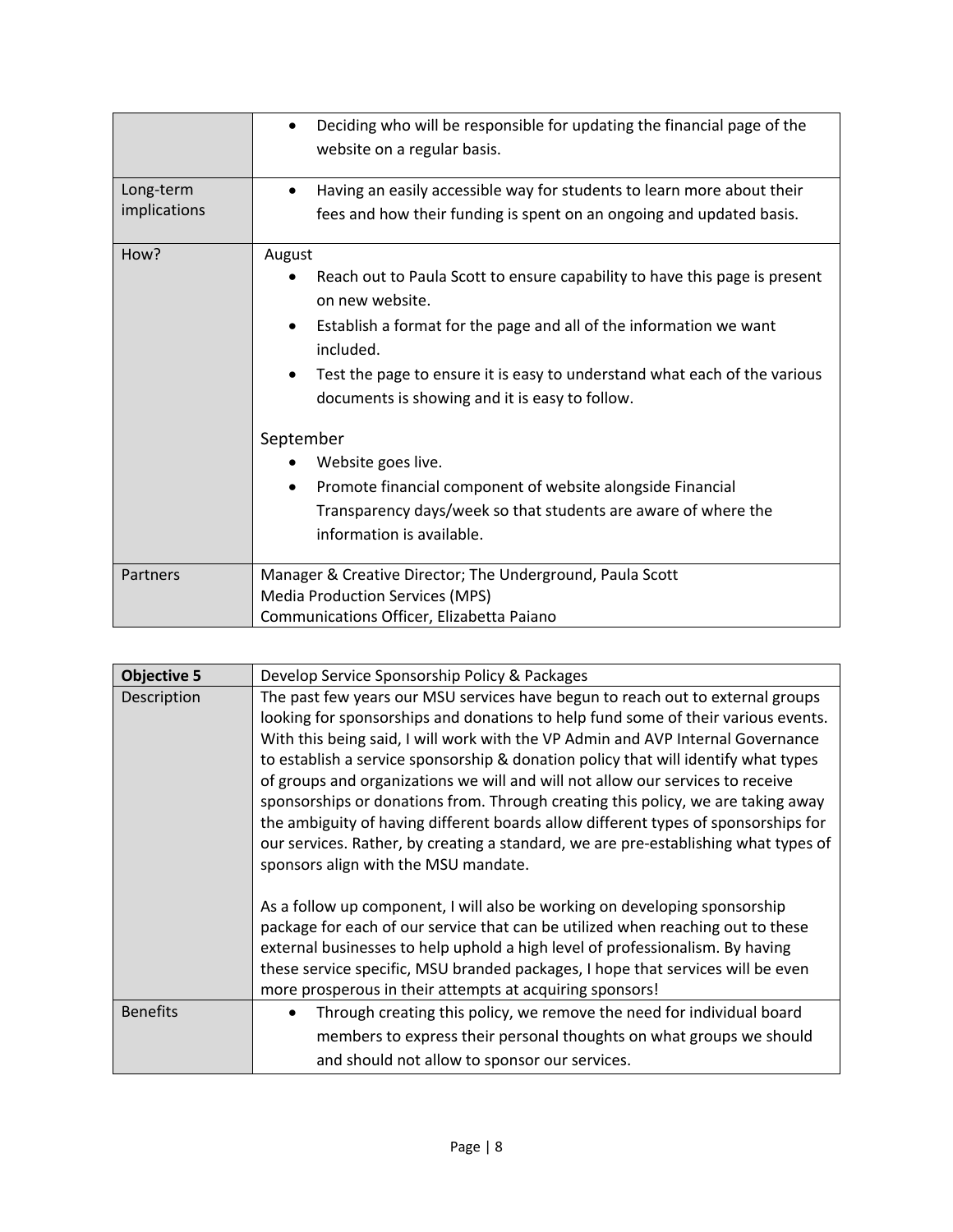|                           | Once the sponsorship packages are created, they can be used for years to<br>$\bullet$<br>come, with only minor date changes needing to be made annually!                                                                                                                                                                                                                                                                                                                                                                                                                                                                                                                                                                                                                                                                                                                                                                                          |
|---------------------------|---------------------------------------------------------------------------------------------------------------------------------------------------------------------------------------------------------------------------------------------------------------------------------------------------------------------------------------------------------------------------------------------------------------------------------------------------------------------------------------------------------------------------------------------------------------------------------------------------------------------------------------------------------------------------------------------------------------------------------------------------------------------------------------------------------------------------------------------------------------------------------------------------------------------------------------------------|
| <b>Difficulties</b>       | From initial research it seems other universities do not currently have<br>$\bullet$<br>service sponsorship policies and thus we made not have anything to<br>model ours after.                                                                                                                                                                                                                                                                                                                                                                                                                                                                                                                                                                                                                                                                                                                                                                   |
| Long-term<br>implications | This will ensure we have a policy to back up decisions made in regard to<br>$\bullet$<br>service sponsors and additionally, we will be upholding a strong<br>professional standard with the MSU branded packages.                                                                                                                                                                                                                                                                                                                                                                                                                                                                                                                                                                                                                                                                                                                                 |
| How?                      | July/August<br>Discuss with Wooder, Paula and VP Admin to establish a reasonable<br>timeline.<br>Being research on pre-existing policies at comparable institutions for<br>٠<br>something to potential model after.<br>Reach out to AVP Finance and AVP IG as potential leads on this project.<br>$\bullet$<br>Outreach to PTM's to gain a list of events they are hosting this year that<br>$\bullet$<br>could potentially be sponsored.<br>August<br>Begin a draft of the policy.<br>Share draft and updates with small working group (VP Finance, VP Admin,<br>Wooder, Paula, AVP Finance, AVP IG).<br>Begin design on service packages<br>September<br>Finalize draft of policy.<br>Bring to EB for approval.<br>٠<br>Try to finish service packages by end of September.<br>٠<br>October<br>Services are able to utilize packages to reach out to potential<br>$\bullet$<br>sponsors/donors that comply with the service sponsorship policy. |
| Partners                  | VP Administration, Anika & TBD<br>Director of Marketing and Communications, Michael Wooder<br>Manager & Creative Director; The Underground, Paula Scott<br>AVP Finance, Chen Liu<br>AVP Internal Governance, Michelle Brown                                                                                                                                                                                                                                                                                                                                                                                                                                                                                                                                                                                                                                                                                                                       |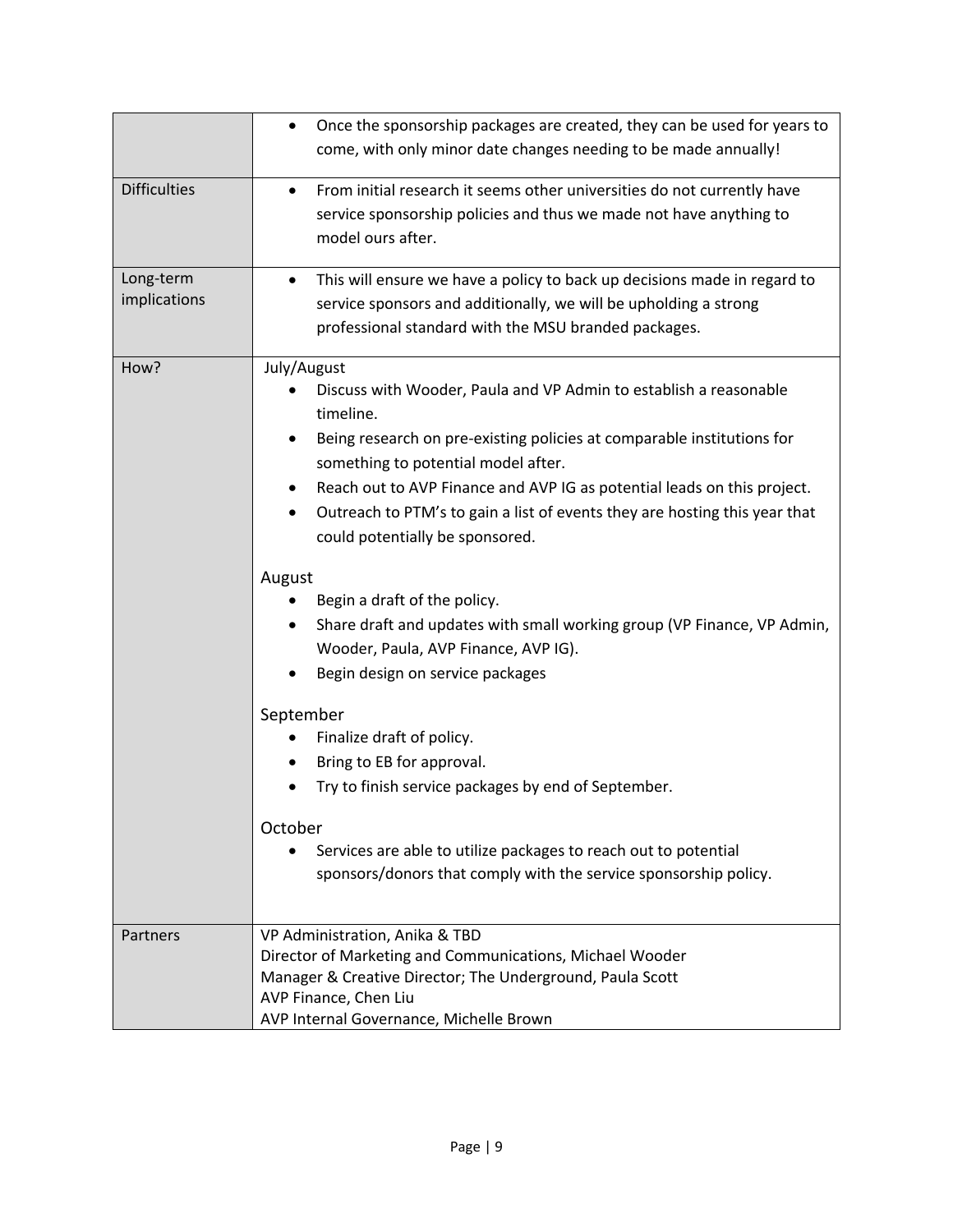# **Enhancing Business Units**

#### **General**

| <b>Objective 6</b>        | Adhere to Health & Safety Guidelines                                                      |
|---------------------------|-------------------------------------------------------------------------------------------|
| Description               | With the constantly evolving COVID-19 outbreak, we need to ensure that all of             |
|                           | our business units are able to adapt and abide by the new health and safety               |
|                           | guidelines that have been put in place by public health and the government. I will        |
|                           | ensure that all of our business units are:                                                |
|                           | Restricting the Number of People in Each Business Unit at a Given Time to<br>$\bullet$    |
|                           | allow for physical distancing;                                                            |
|                           | Place Hand Sanitizing Stations at the Entrance of each Business Unit;<br>٠                |
|                           | Ensure the consistent Cleaning of High Touch Surfaces;<br>$\bullet$                       |
|                           | Place appropriate Signage in each unit to ensure Physical Distancing is                   |
|                           | occurring;                                                                                |
|                           | And work with University to establish consistent regulations on either<br>$\bullet$       |
|                           | mandating the wearing of masks or highly recommend them in spaces on                      |
|                           | campus.                                                                                   |
|                           |                                                                                           |
|                           | I will also work with the rest of the Board of Directors to ensure we updating            |
|                           | these guidelines and keeping all of our staff informed of any changes that are            |
| <b>Benefits</b>           | made and ensuring they feel comfortable in the workplace.                                 |
|                           | Ensures that we are upholding health standards and are keeping both our<br>$\bullet$      |
|                           | staff & students safe.                                                                    |
| <b>Difficulties</b>       | Managing people can always present its own set of difficulties so it will be<br>$\bullet$ |
|                           | important to be consistent and ensure customers are following the                         |
|                           | posted signage & maintaining physical distancing.                                         |
|                           |                                                                                           |
| Long-term<br>implications | While the hope is that this will only be an interim change until the<br>٠                 |
|                           | pandemic settles down, it will allow us to improve upon of health and                     |
|                           | safety standards as an organization.                                                      |
| How?                      | June                                                                                      |
|                           | Do a walk-through of each business unit to determine how to best<br>$\bullet$             |
|                           | manage the flow of traffic.                                                               |
|                           | Begin discussions with full-time staff on how we can ensure they feel safe                |
|                           | at work.                                                                                  |
|                           |                                                                                           |
|                           | July                                                                                      |
|                           | Begin to purchase appropriate safety barriers/plexy glass, hand sanitizer,                |
|                           | sign decals etc.                                                                          |
|                           | August                                                                                    |
|                           | Install safety barriers & decals.                                                         |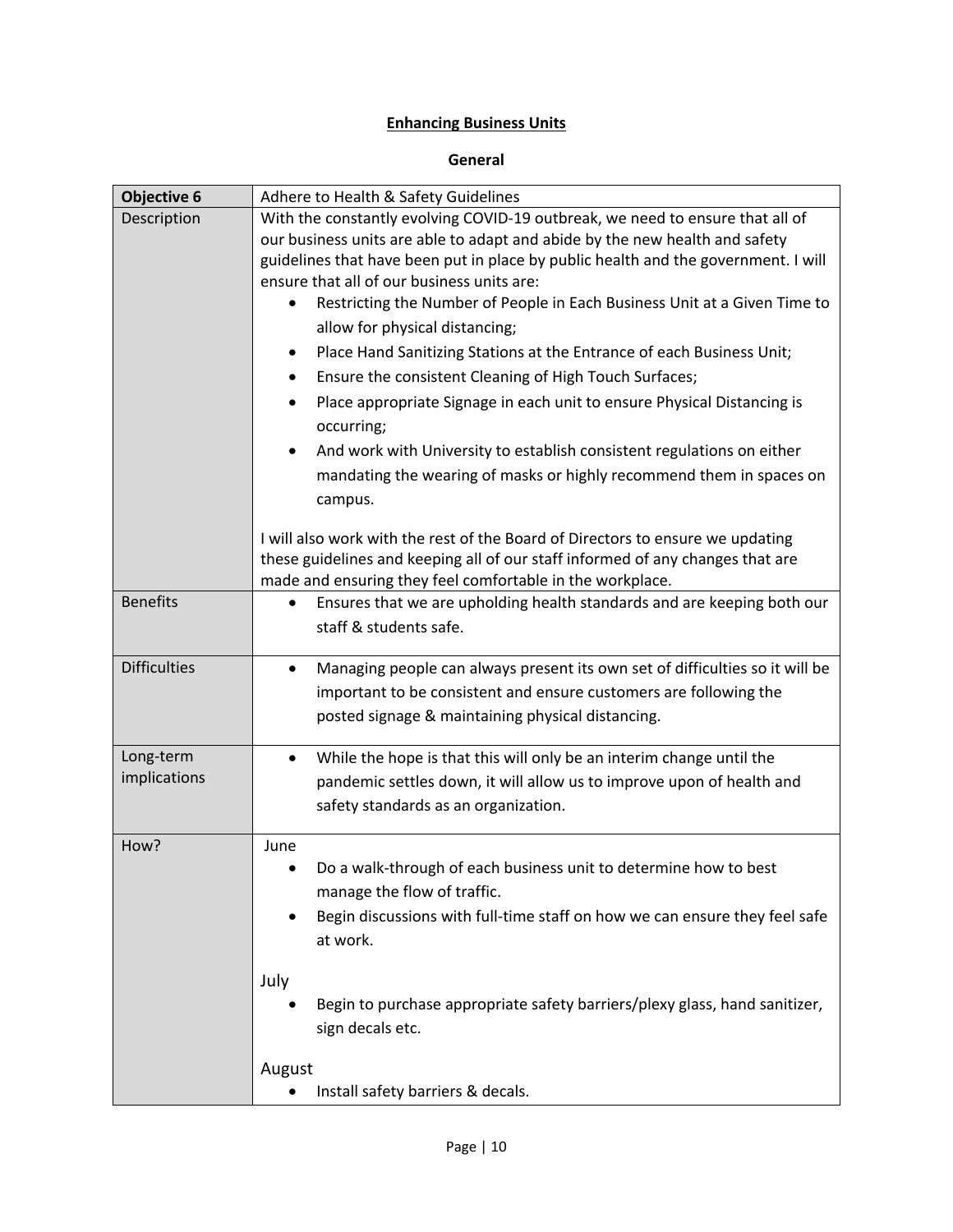|          | Do a practice run through of each space to spot any potential<br>$\bullet$<br>issues/possible problems ahead of time.<br>Do a soft open for most of our business units to again see any concerns<br>$\bullet$<br>that may arise & address them. |
|----------|-------------------------------------------------------------------------------------------------------------------------------------------------------------------------------------------------------------------------------------------------|
|          | September<br>Open business units and be prepared to adapt to the changing<br>environment.                                                                                                                                                       |
| Partners | General Manager, John McGowan                                                                                                                                                                                                                   |
|          | President, Giancarlo Da-Ré                                                                                                                                                                                                                      |
|          | Full Time Staff - Business Units                                                                                                                                                                                                                |

# **TwelvEighty & The Grind**

| <b>Objective 7</b> | Develop a Plan for the Long-Term Financial Stability of TwelvEighty                                                                                                                                                                                                                                                                                                                                                                                                                                                                                                                                                                                                                                                                                                                                                                                                                                             |
|--------------------|-----------------------------------------------------------------------------------------------------------------------------------------------------------------------------------------------------------------------------------------------------------------------------------------------------------------------------------------------------------------------------------------------------------------------------------------------------------------------------------------------------------------------------------------------------------------------------------------------------------------------------------------------------------------------------------------------------------------------------------------------------------------------------------------------------------------------------------------------------------------------------------------------------------------|
| Description        | For the past several years, everyone that comes into the role of VP Finance is<br>faced with the concern that TwelvEighty is consistently running in a deficit and<br>what should be done to help fix this? While I believe the creation of The Grind<br>was an amazing idea, I think the next step is planning a future direction for<br>TwelvEighty, and one that better suits the needs and wants of students. This year,<br>I plan to work with the TwelvEighty Full-Time Staff, The MSU President<br>(Giancarlo), and the General Manager (John), to develop a long-term plan to<br>ensure the financial Stability of TwelvEighty.                                                                                                                                                                                                                                                                         |
|                    | The first step in developing this long-term plan is to gain student input. What do<br>students want out of the space? What food offerings are they most attracted to?<br>What currently stops them from regularly engaging with or eating at TwelvEighty?<br>I think once we gain the student input on these sorts of questions, we will be able<br>to have a more concrete direction for where we want the business to go. From<br>there, I will run a business case to further analyze the feasibility of this change<br>and the longevity to ensure the initial rebranding & changes would be financially<br>viable. As the current global climate is not the most financially stable, I plan to<br>develop a multi-year plan that can begin to be incorporated once the organization<br>is financially able to, and once students return to campus and we are able to<br>guarantee more revenue generation. |
|                    | From an initial look at the TwelvEighty menu and recognizing the current<br>dissonance between the much more modern "The Grind" and the TwelvEighty<br>space, I hope to explore the possible shift away from a Pub & Grill and towards<br>more of an Eatery & Café style restaurant. This seems to align more with what<br>students are engaging with at The Grind, and a similar environment could be<br>carried over into the TwelvEighty Space.                                                                                                                                                                                                                                                                                                                                                                                                                                                              |
| <b>Benefits</b>    | Creating a plan for the longevity & Financial Stability of TwelvEighty.<br>$\bullet$<br>Aligning our service offerings to the student needs & wants.                                                                                                                                                                                                                                                                                                                                                                                                                                                                                                                                                                                                                                                                                                                                                            |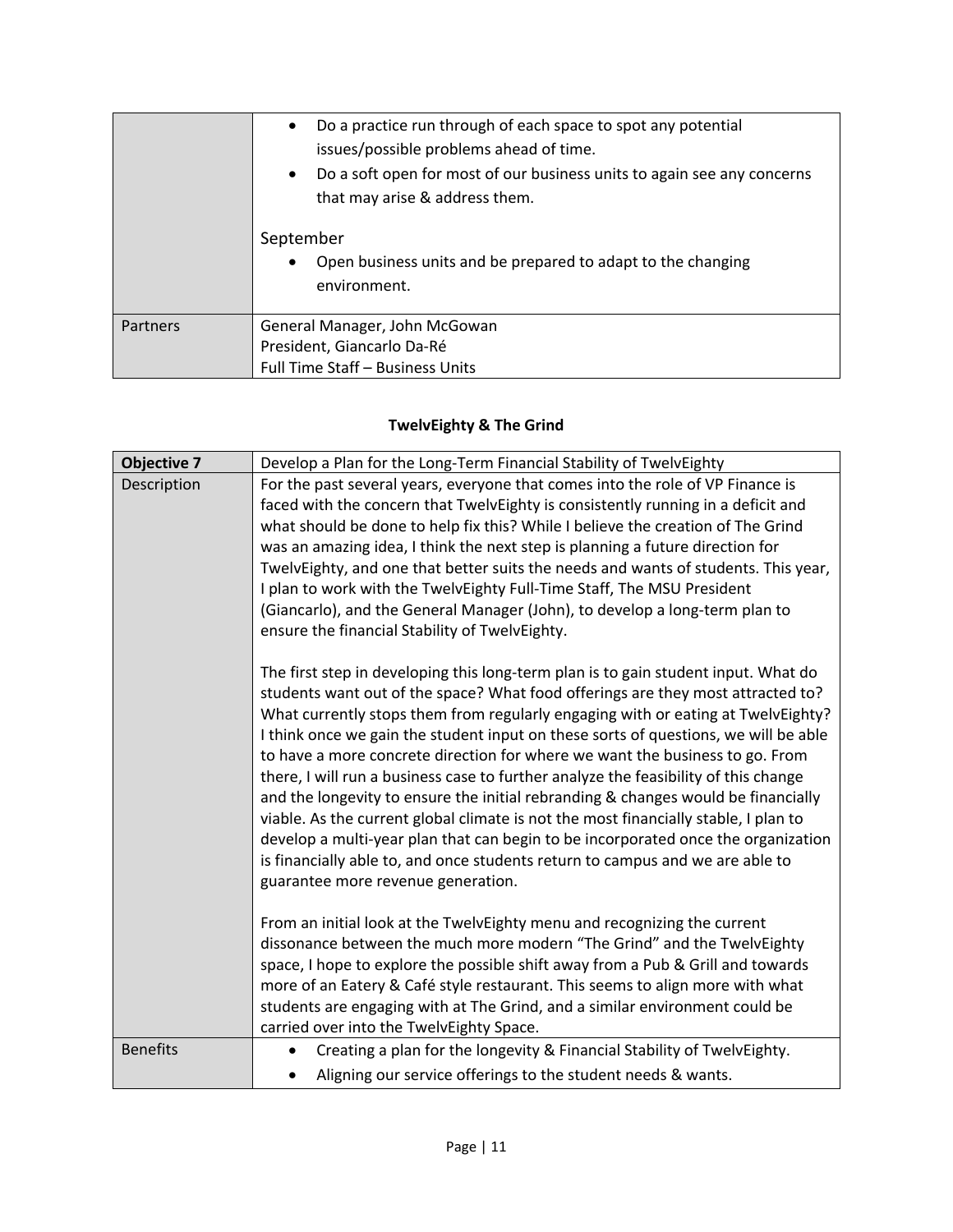|                           | Gaining Student input before making large financial decisions.<br>$\bullet$                                                                                                                                                                                                                                                                                                                                                                                                                                                                                                                                                                                                                                                                                                                                                                                                                                                                                                                                                                                                                                               |
|---------------------------|---------------------------------------------------------------------------------------------------------------------------------------------------------------------------------------------------------------------------------------------------------------------------------------------------------------------------------------------------------------------------------------------------------------------------------------------------------------------------------------------------------------------------------------------------------------------------------------------------------------------------------------------------------------------------------------------------------------------------------------------------------------------------------------------------------------------------------------------------------------------------------------------------------------------------------------------------------------------------------------------------------------------------------------------------------------------------------------------------------------------------|
| <b>Difficulties</b>       | There is always a chance that a rebrand could only be successful for a<br>٠<br>short period of time. To combat this, I want to run both a student survey<br>to gain input directly from our clientele, as well as run a Business Case to<br>ensure the back-end Financials are viable.                                                                                                                                                                                                                                                                                                                                                                                                                                                                                                                                                                                                                                                                                                                                                                                                                                    |
| Long-term<br>implications | Creating a space that students want to utilize and enjoy.<br>٠<br>Aligning our services with what our students want and need.<br>Reducing the deficit, the TwelvEighty is currently experiencing and has<br>been experiencing for years.                                                                                                                                                                                                                                                                                                                                                                                                                                                                                                                                                                                                                                                                                                                                                                                                                                                                                  |
| How?                      | August<br>Create a student survey about their experiences with TwelvEighty, what<br>they enjoy, what they wish it offered etc.<br>September<br>Run the survey (keep open for about two weeks), and potentially<br>incentivize it with a TwelvEighty 2GO gift card to ensure more responses.<br>Compile information and look for trends.<br>October<br>From the trends discovered, run a business case to see what the<br>feasibility of the new model could be.<br>Gain Full-Time Staff & Board Input.<br>November/December<br>Present results of Business case & survey to SRA and encourage<br>discussion.<br>January<br>Begin crafting a multi-year plan on how this new business model/rebrand<br>could be incorporated.<br>Bring in Full-Time Staff i.e. John McGowan into the planning of the<br>٠<br>rebrand to ensure that there are full-time staff involved to help with<br>consistency over the years and ensure plan is carried on.<br>February/March/April<br>Present plan to SRA and receive approval.<br>Begin initial phases of plan and set up successor to continue forward into<br>the 2021-2022 year. |
| Partners                  | General Manager, John McGowan<br>President, Giancarlo Da-Ré<br>TwelvEighty Full Time Staff                                                                                                                                                                                                                                                                                                                                                                                                                                                                                                                                                                                                                                                                                                                                                                                                                                                                                                                                                                                                                                |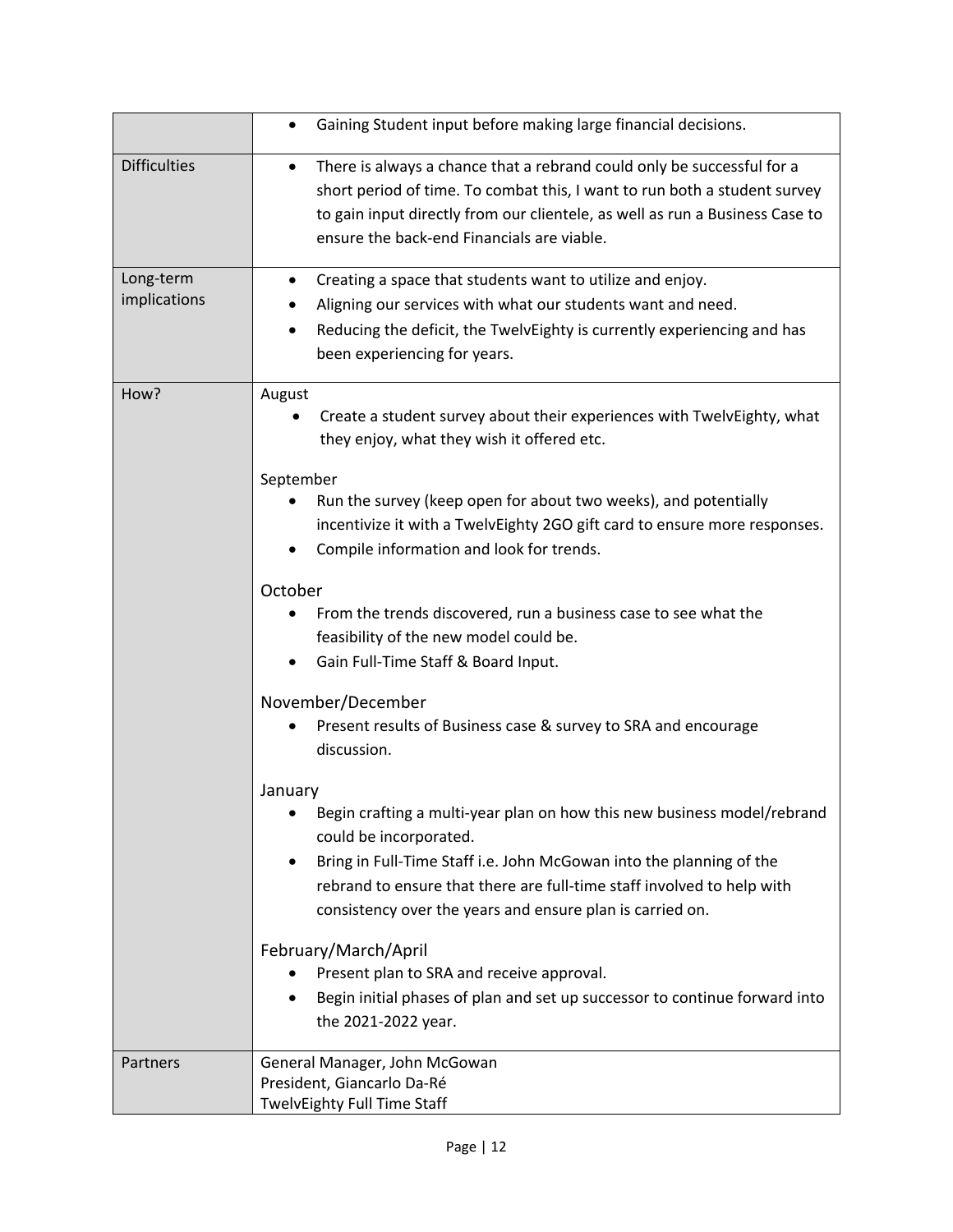| TwelvEighty Part Time Student Staff |
|-------------------------------------|
| Students (Feedback Survey)          |

| <b>Objective 8</b>        | Revamp Menu & Increase Plant Based Options                                                                                                                         |
|---------------------------|--------------------------------------------------------------------------------------------------------------------------------------------------------------------|
| Description               | Upon first glance at both the TwelvEighty menu and the associated revenue                                                                                          |
|                           | generated from each item, I recognized that besides a few key menu favourites                                                                                      |
|                           | and some new additions added last year, the rest of the items are quite stagnant                                                                                   |
|                           | and do not sell. With this being said, I believe that it is long overdue to<br>incorporate more healthy, nutritious, and plant-based options, while still offering |
|                           | crowd favourites like our chicken fingers!                                                                                                                         |
|                           |                                                                                                                                                                    |
|                           | I will work with Stu, the Kitchen Manager and Kornelia the Assistant Kitchen                                                                                       |
|                           | Manager to create a new and exciting menu that is more focused on 2GO. This                                                                                        |
|                           | focus will ensure that the menu items travel well and taste and look as good in a                                                                                  |
| <b>Benefits</b>           | travel container as they do on a plate.<br>New and exciting menu items!<br>$\bullet$                                                                               |
|                           | Catering to a larger audience by offering a wider array of food rather than                                                                                        |
|                           | the previous typical pub & grill items.                                                                                                                            |
|                           |                                                                                                                                                                    |
| <b>Difficulties</b>       | Learning to adapt to the student wants & needs and being willing to<br>$\bullet$                                                                                   |
|                           | change menu items. Sometime we get too set in our ways and I believe                                                                                               |
|                           | we need to combat this and be willing to adapt to the changing student                                                                                             |
|                           | environment.                                                                                                                                                       |
|                           |                                                                                                                                                                    |
| Long-term<br>implications | Providing our chefs with more freedom of expression and being able to<br>٠                                                                                         |
|                           | help create the menu often allows for more pride in their work!                                                                                                    |
|                           | Keeping our menu new, interesting and aligning with the students wants<br>$\bullet$                                                                                |
|                           | will hopefully attract more business & repeat customers.                                                                                                           |
| How?                      | June                                                                                                                                                               |
|                           | Task Stu & Kornelia to create a draft menu for Fall 2020.                                                                                                          |
|                           | While fall is likely to be reduced operations, limiting menu to about 15<br>$\bullet$                                                                              |
|                           | items to reduce waste of items not being ordered or used.                                                                                                          |
|                           |                                                                                                                                                                    |
|                           | July<br>Provide any feedback on menu.                                                                                                                              |
|                           | Get in contact with food providers to being pricing out ingredients.                                                                                               |
|                           | Set menu prices for new menu.                                                                                                                                      |
|                           |                                                                                                                                                                    |
|                           | August/September                                                                                                                                                   |
|                           | Begin ordering ingredients.                                                                                                                                        |
|                           | Gage reaction to new menu items.                                                                                                                                   |
|                           |                                                                                                                                                                    |
|                           | October/November/December                                                                                                                                          |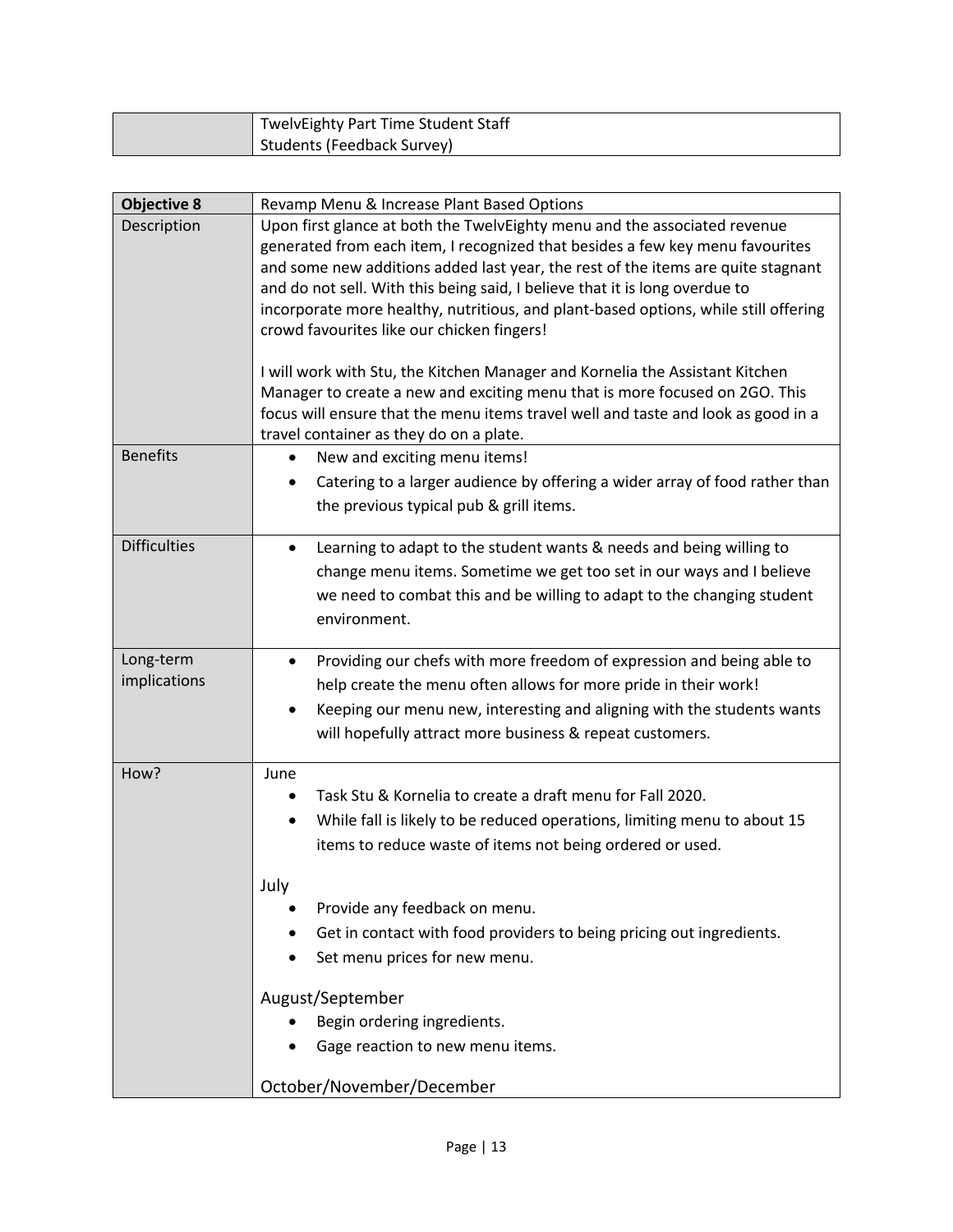|          | Depending on Reaction, decide if menu needs any changes incorporated<br>$\bullet$<br>for Winter 2021.<br>Additionally, depending if classes are in person or online, potentially<br>$\bullet$<br>decided on remaining items for the menu & print copies of new menu. |
|----------|----------------------------------------------------------------------------------------------------------------------------------------------------------------------------------------------------------------------------------------------------------------------|
|          | March<br>Review how new menu went for the year.<br>٠<br>Create any recommendations based on the years success for the next VP<br>$\bullet$<br>Finance.                                                                                                               |
| Partners | TwelvEighty Kitchen Manager, Stu Gold<br>TwelvEighty Assistant Kitchen Manager, Kornelia Palczewski<br>General Manager, John McGowan                                                                                                                                 |

| <b>Objective 9</b>        | COVID-19 Interim Reduced Operations & Shift to Take Out                                                                                                                                                                                                                                                                                                                                                                                                                                                                                                                                                                                                                   |
|---------------------------|---------------------------------------------------------------------------------------------------------------------------------------------------------------------------------------------------------------------------------------------------------------------------------------------------------------------------------------------------------------------------------------------------------------------------------------------------------------------------------------------------------------------------------------------------------------------------------------------------------------------------------------------------------------------------|
| Description               | As briefly touched upon in the menu revamp, with Fall 2020 being virtual for most<br>students, we are likely going to need to reduce our business unit operations to<br>align with the amount of use they will experience. With dinning in not being an<br>option, I will work with our TwelvEighty Full-Time Staff & John McGowan to<br>create reduced hours of operation for the Fall, as well shift TwelvEighty to being<br>take out only. Thankfully last years Vice-President Finance, Alex Johnston already<br>put in place TwelvEighty 2GO, and for the fall 2020 we are able to utilize this<br>existing model and expand its offerings to suit the student need. |
|                           | With this large focus on 2G0, I plan to work with our TwelvEighty Full-Time Staff<br>to evaluate the feasibility of creating an online ordering system, so that<br>customers are able to order the food virtually and come by the 2GO stand to pick<br>it up. This will help reduce the amount of contact between staff and customers<br>and will additionally make ordering food even easier! As all of our menu items will<br>be geared towards take-out, we will be able to ensure everything is take out<br>friendly.                                                                                                                                                 |
| <b>Benefits</b>           | Limit the amount of time customers need to spend in the space waiting<br>$\bullet$<br>for food.<br>Make ordering more accessible through creation of online ordering.                                                                                                                                                                                                                                                                                                                                                                                                                                                                                                     |
| <b>Difficulties</b>       | With reduced operations comes reduced revenue.<br>$\bullet$<br>Potential costs associated with an online ordering platform.                                                                                                                                                                                                                                                                                                                                                                                                                                                                                                                                               |
| Long-term<br>implications | If the online ordering system works well, it can be used in the future as<br>$\bullet$<br>well.                                                                                                                                                                                                                                                                                                                                                                                                                                                                                                                                                                           |
| How?                      | June/July<br>Create a plan for the Fall operations, what are the reduced hours going to<br>be? How many staff can we have working at one time? How many<br>customers can we have safely in the space at one time?                                                                                                                                                                                                                                                                                                                                                                                                                                                         |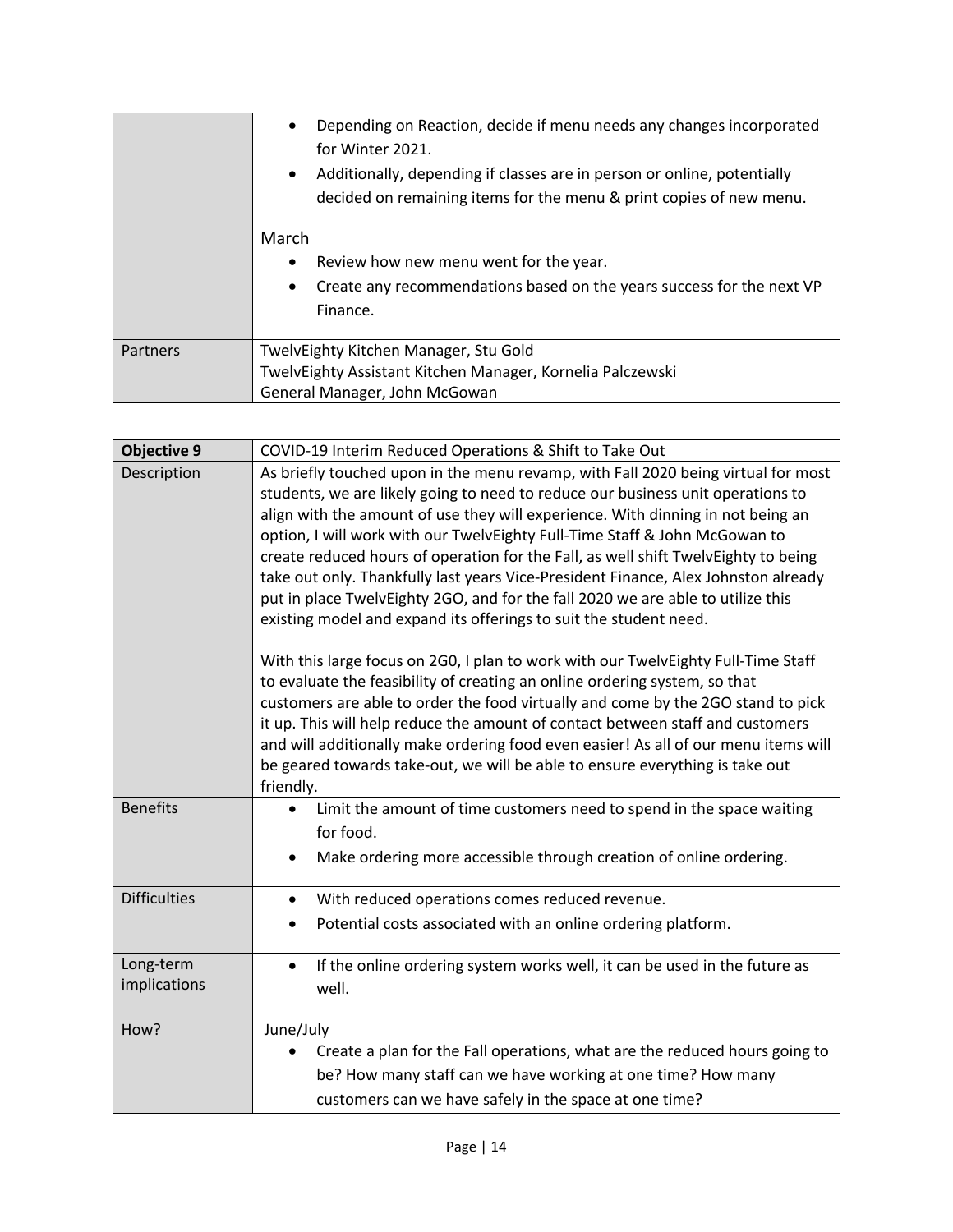|                 | Evaluate associated costs with maintaining an online ordering platform<br>$\bullet$<br>August/September/October<br>Be willingly and ready to adapt to the changing demand and need of<br>$\bullet$<br>students.<br>If initial reduced hours are not long enough, look into potentially<br>$\bullet$<br>extending hours. |
|-----------------|-------------------------------------------------------------------------------------------------------------------------------------------------------------------------------------------------------------------------------------------------------------------------------------------------------------------------|
| <b>Partners</b> | General Manager, John McGowan<br>TwelvEighty Full Time Staff                                                                                                                                                                                                                                                            |

| <b>Objective 10</b>       | <b>Student Staff &amp; Student-Centred Culture</b>                                                                                                                                                                                                                                                                                                                                                                              |
|---------------------------|---------------------------------------------------------------------------------------------------------------------------------------------------------------------------------------------------------------------------------------------------------------------------------------------------------------------------------------------------------------------------------------------------------------------------------|
| Description               | While there will be reduced staff due to reduced hours & operations (no dine in),<br>it will be important to ensure our staff are doing their best to engage with<br>students and make them feel like they are still a part of the McMaster community<br>even at a distance! Distance makes it difficult to connect and having student staff<br>& familiar faces (Even behind masks) reach out and chat to our students to make |
|                           | them feel connected is so important. I will connect the student staff from The<br>Grind that have been managing their social media channels to the student staff<br>from TwelvEighty, for insight and tips on how to translate a similar energy and<br>focus over onto the TwelvEighty socials.                                                                                                                                 |
| <b>Benefits</b>           | A more cohesive environment between The Grind & TwelvEighty.<br>A more welcoming environment with TwelvEighty.<br>Helping students feel connected even at a distance.<br>$\bullet$                                                                                                                                                                                                                                              |
| <b>Difficulties</b>       | Engagement on social medias can always be a challenge.<br>$\bullet$<br>Trying to build a relationship with students through the TwelvEighty<br>$\bullet$<br>socials as it hasn't really been explored previously.                                                                                                                                                                                                               |
| Long-term<br>implications | Fostering a more inclusive and welcoming environment at TwelvEighty!<br>$\bullet$                                                                                                                                                                                                                                                                                                                                               |
| How?                      | August/September<br>Work with the TwelvEighty Restaurant Manager, Gabby to connect<br>student staff from The Grind, with student staff from TwelvEighty.<br>Determine who will be primarily responsible for posting on the<br>$\bullet$<br>TwelvEighty Instagram stories (similar to that of The Grind).<br>Start posting and engaging with students through questions, polls etc                                               |
| Partners                  | TwelvEighty Restaurant Manager, Gabby Rempala<br>TwelvEighty Student Staff<br>The Grind Student Staff                                                                                                                                                                                                                                                                                                                           |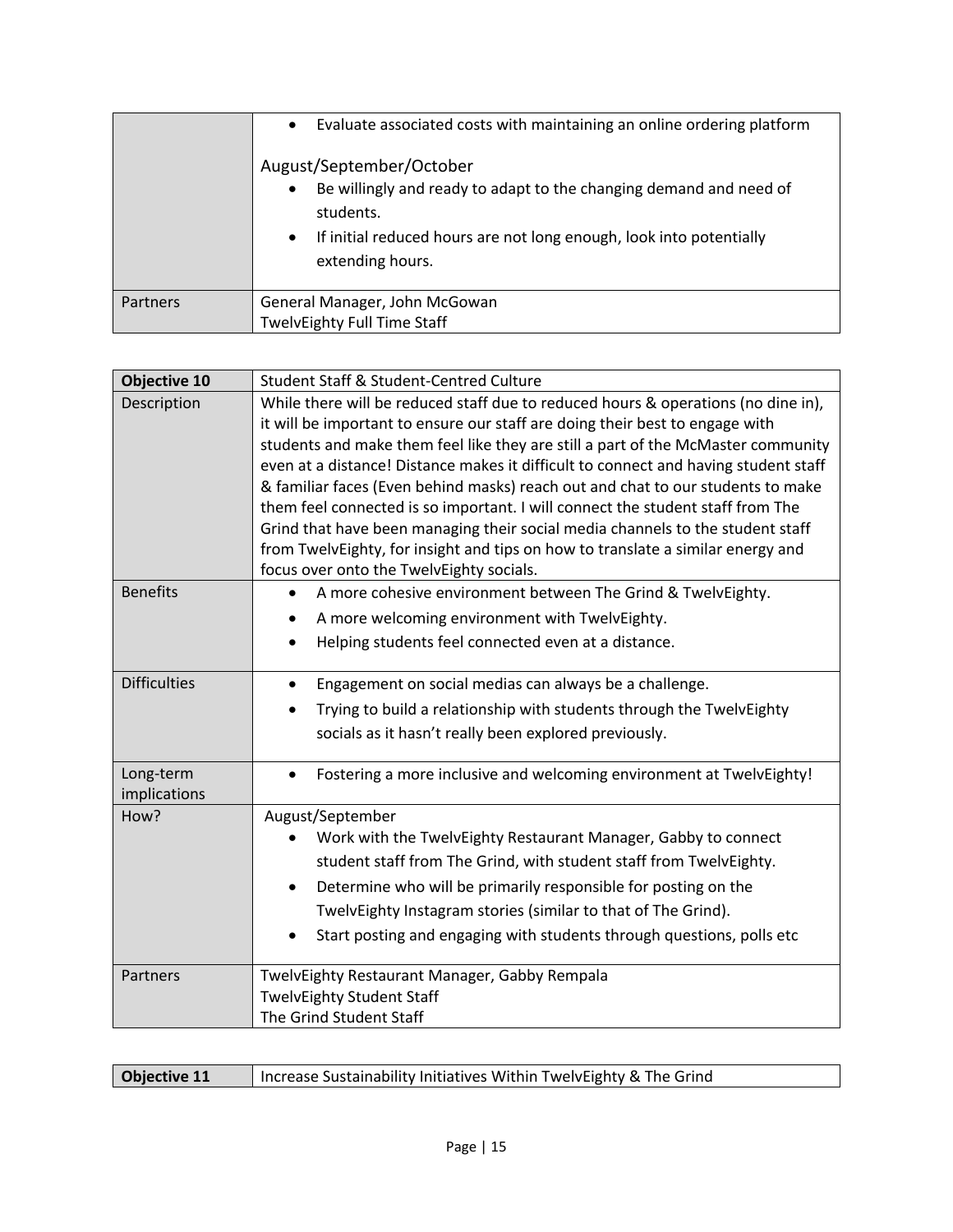| Description               | Currently at TwelvEighty our 2GO containers are the only single use item that we<br>provide that is fully compostable. Everything else, because it either comes in<br>contact with food or was not recyclable in the first place, must be disposed of in<br>the garbage. With our operations being take out only for the Fall semester,<br>everything will need to be single use/disposable and thus I will be incorporating<br>more compostable single use items at TwelvEighty and The Grind. I will work with<br>our TwelvEighty Full Time Staff and our product suppliers to source<br>biodegradable, compostable single use straws, cutlery, cups, lids and paper take<br>out bags. This will significantly cut down on our single use plastic consumption<br>and thus reduce the amount of waste we are producing as an organization.<br>In the longer term, we also have the for here mugs ready for when The Grind is<br>able to reopen at its full capacity and have guests dine in. In meantime, this shift<br>to sustainable single use items is the most environmentally friendly initiative we<br>can incorporate while also be conscious of the pandemic and straying away mugs. |
|---------------------------|------------------------------------------------------------------------------------------------------------------------------------------------------------------------------------------------------------------------------------------------------------------------------------------------------------------------------------------------------------------------------------------------------------------------------------------------------------------------------------------------------------------------------------------------------------------------------------------------------------------------------------------------------------------------------------------------------------------------------------------------------------------------------------------------------------------------------------------------------------------------------------------------------------------------------------------------------------------------------------------------------------------------------------------------------------------------------------------------------------------------------------------------------------------------------------------------|
| <b>Benefits</b>           | Reduced our environmental impact and is sustainable.<br>٠                                                                                                                                                                                                                                                                                                                                                                                                                                                                                                                                                                                                                                                                                                                                                                                                                                                                                                                                                                                                                                                                                                                                      |
| <b>Difficulties</b>       | Ensuring our supplier can source all of the compostable single use items<br>$\bullet$<br>we are looking for.                                                                                                                                                                                                                                                                                                                                                                                                                                                                                                                                                                                                                                                                                                                                                                                                                                                                                                                                                                                                                                                                                   |
| Long-term<br>implications | This initiative can carry on for years to come and over the course of<br>$\bullet$<br>several years will have an even greater positive impact in our shift away<br>from harmful, single use plastics.                                                                                                                                                                                                                                                                                                                                                                                                                                                                                                                                                                                                                                                                                                                                                                                                                                                                                                                                                                                          |
| How?                      | July<br>Contact supplier to ensure they are able to source all of the compostable<br>items we are looking for.<br>Purchase items and ensure quality is also what we were hoping for (i.e.<br>$\bullet$<br>cups can handle hot liquids etc)<br>August/September<br>Phase out any remaining, old single use products that are not<br>compostable.<br>Once old inventory is depleted, cycle in new, compostable items, and<br>ensure proper signage outlining compostable nature as well as bins<br>students can dispose of items into are present.<br>September/October<br>Work with President & University Facility Services, to ensure there are<br>enough compost bins in and around campus to align with both our shift<br>to compostable items as well as hospitalities on going use of compostable<br>packaging.                                                                                                                                                                                                                                                                                                                                                                           |
| Partners                  | TwelvEighty Kitchen Manager, Stu Gold<br>TwelvEighty Restaurant Manager, Gabby Rempala<br>President, Giancarlo Da-Ré                                                                                                                                                                                                                                                                                                                                                                                                                                                                                                                                                                                                                                                                                                                                                                                                                                                                                                                                                                                                                                                                           |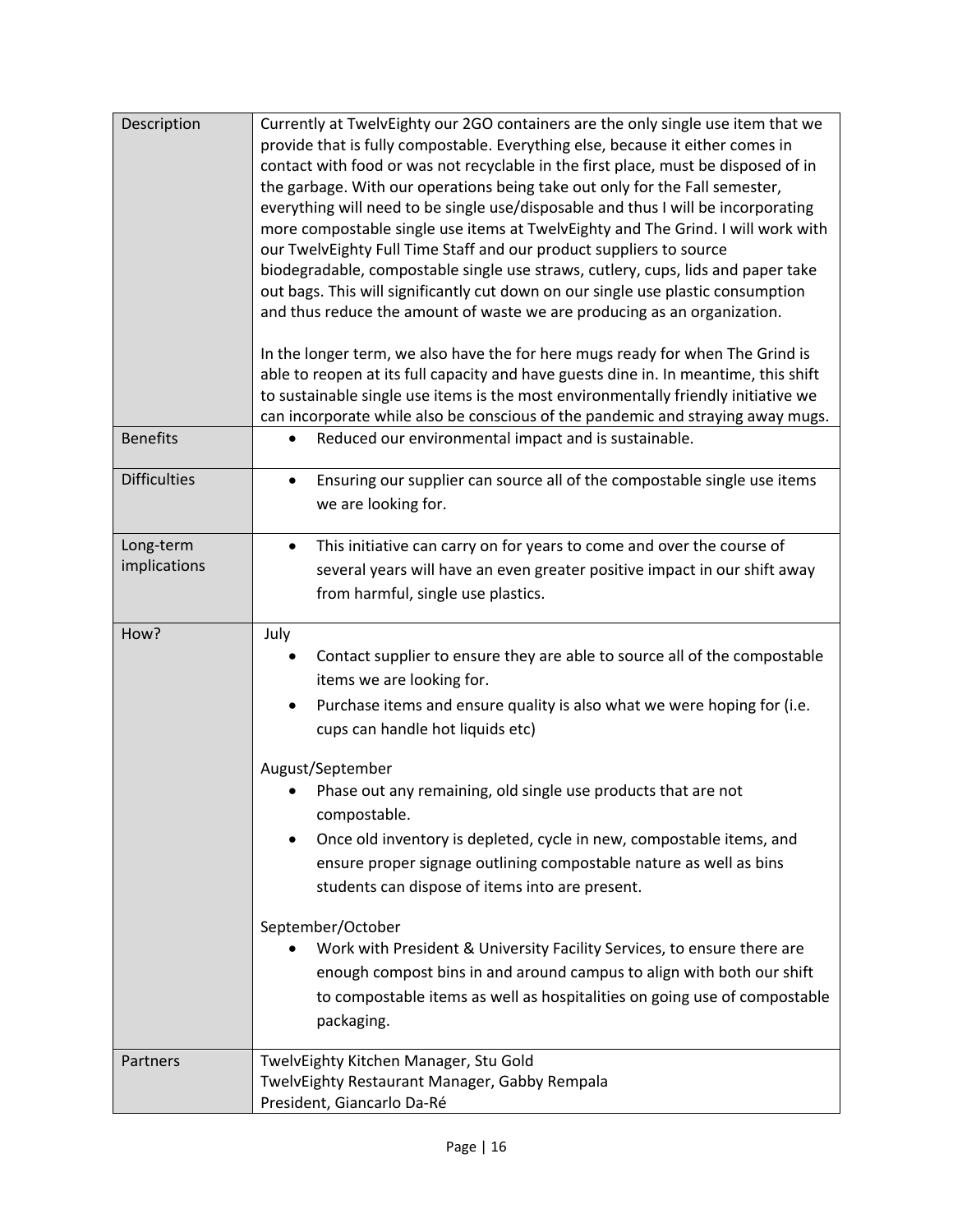| <b>Hospitality Services</b> |
|-----------------------------|
| <b>Packaging Suppliers</b>  |

| <b>Objective 12</b> | <b>Implement Event Catering Packages</b>                                                                                                                             |
|---------------------|----------------------------------------------------------------------------------------------------------------------------------------------------------------------|
| Description         | While large gatherings are currently not safe to run, it provides us with the                                                                                        |
|                     | perfect opportunity to effectively develop event catering packages for when in-                                                                                      |
|                     | person activities are able to return! These packages that will be advertised online                                                                                  |
|                     | (when safe to do so) will make the booking process much easier. I will work with<br>the TwelvEighty Full Time Staff to establish three different packages (to target |
|                     | different sized groups with varying budgets), list the price, how many people it                                                                                     |
|                     | caters to, the length of the event, and the food & beverage that is included.                                                                                        |
|                     | Additionally, recognizing that some groups may not find a package that suits their                                                                                   |
|                     | needs perfectly, we will include a small note that customizations are possible, and                                                                                  |
|                     | list who they should contact for further details.                                                                                                                    |
|                     | Additionally, with the current pause on large events and gatherings, we will be                                                                                      |
|                     | able to make graphics in advance, that outline what each package provides so                                                                                         |
|                     | that we are ready with promotional material when the time comes! Likely in the                                                                                       |
|                     | Winter 2021 term, we can also begin reaching out to faculties, clubs, and societies                                                                                  |
| <b>Benefits</b>     | about the opportunity of booking our space.<br>Creates and promotes an additional revenue source for TwelvEighty.                                                    |
|                     | Pre-created packages allow for a simpler booking process that will                                                                                                   |
|                     | encourage more groups to choose our space due to how easy it is to                                                                                                   |
|                     | book.                                                                                                                                                                |
|                     | As we have a large space that can be divided up into smaller spaces, we                                                                                              |
|                     | have the ability to cater to various groups or differing sizes.                                                                                                      |
|                     |                                                                                                                                                                      |
| <b>Difficulties</b> | Determining fair prices that will attract clubs, societies and faculties. To<br>$\bullet$                                                                            |
|                     | try and diminish this difficultly, I hope to include Jenna, the Clubs Admin                                                                                          |
|                     | in on conversations to determine a fair price for clubs to pay, and what                                                                                             |
|                     | sort of food they may be looking for.                                                                                                                                |
| Long-term           | Sets a standard for event booking and pricing of our space as previously<br>$\bullet$                                                                                |
| implications        | nothing was established, and pricing varied dramatically.                                                                                                            |
| How?                | August/September                                                                                                                                                     |
|                     | Begin discussions with John & Gabby about what these three packages<br>٠                                                                                             |
|                     | could look like.                                                                                                                                                     |
|                     | Determine what size of group, how much time & food is generally<br>$\bullet$                                                                                         |
|                     | requested from previous events as an indicator.                                                                                                                      |
|                     | Determine prices for the three packages that allow for a decent profit                                                                                               |
|                     | margins.                                                                                                                                                             |
|                     | October/November                                                                                                                                                     |
|                     |                                                                                                                                                                      |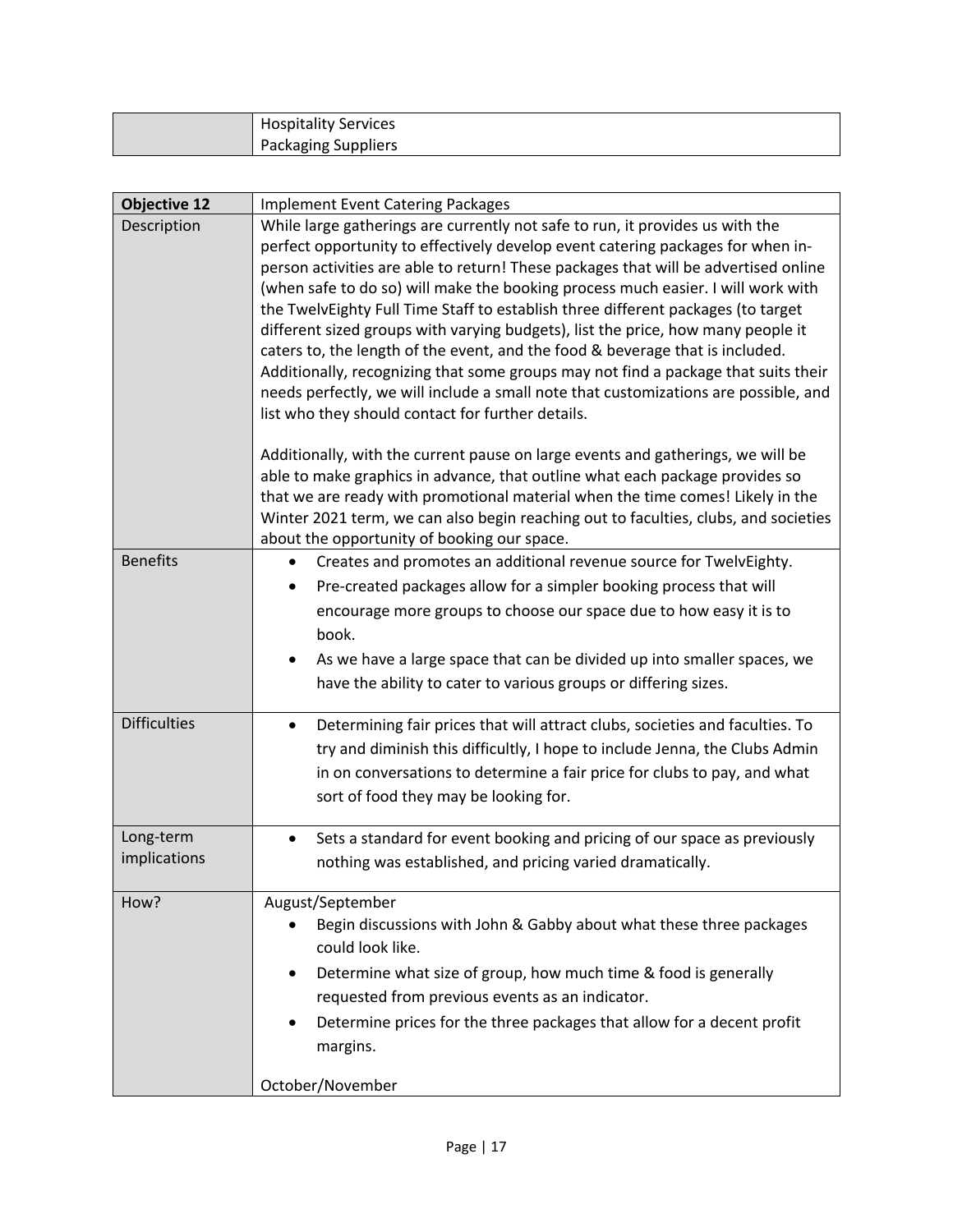|          | Work with Comms Officer to create graphics that outline each package<br>$\bullet$<br>and what it includes.<br>Incorporate event packages onto new MSU website under TwelvEighty.<br>$\bullet$<br>Add in a note that says we are currently not hosting events due to COVID-<br>19. |
|----------|-----------------------------------------------------------------------------------------------------------------------------------------------------------------------------------------------------------------------------------------------------------------------------------|
|          | January/February<br>Potentially advertise event packages (depending on state of pandemic<br>and allowance of gatherings).                                                                                                                                                         |
| Partners | General Manager, John McGowan                                                                                                                                                                                                                                                     |
|          | TwelvEighty Restaurant Manager, Gabby Rempala                                                                                                                                                                                                                                     |
|          | TwelvEighty Kitchen Manager, Stu Gold                                                                                                                                                                                                                                             |
|          | Clubs Administrator, Jenna Courage                                                                                                                                                                                                                                                |
|          | Communications Officer, Elizabetta Paiano                                                                                                                                                                                                                                         |

| <b>Objective 13</b>       | Incentivize Students to Eat at TwelvEighty                                                                                                                                                                                                                                                                                                                                                                                                                                                                                                                                                                                                                                                                                                                                      |
|---------------------------|---------------------------------------------------------------------------------------------------------------------------------------------------------------------------------------------------------------------------------------------------------------------------------------------------------------------------------------------------------------------------------------------------------------------------------------------------------------------------------------------------------------------------------------------------------------------------------------------------------------------------------------------------------------------------------------------------------------------------------------------------------------------------------|
| Description               | Last year the MSU switched from its partnership with Coke to being partnered<br>with Pepsi and thus we were provided with an amount of funding by Pepsi to<br>purchase incentive prizes to give away to our customers! While this is not the top<br>priority for the Fall 2020 as operations are reduced to only take out, and we are<br>trying to stray away from encouraging students to actively come to compass. This<br>will be an amazing initiative to run when in person activities are safe to return<br>(potentially winter 2021). With this being said, I will work with the Gabby to<br>determine what sort of prize/incentive we may wish to raffle off to students, then<br>we will work with the comms team to create graphics for promo when the time<br>comes. |
| <b>Benefits</b>           | Prizes & raffles work well as incentives for students to visit and eat at<br>$\bullet$<br>TwelvEighty.<br>Students will come in to enter the raffle by making a purchase and be<br>$\bullet$<br>exposed to all of our new menu items. This will hopefully create returning<br>customers upon having a positive experience eating at TwelvEighty.                                                                                                                                                                                                                                                                                                                                                                                                                                |
| <b>Difficulties</b>       | Incentives sometimes draw in a crowd for a short period of time, but we<br>٠<br>need to find a way to keep the customers coming back. To combat this, I<br>think that our refreshed menu will make our customers more eager to try<br>our new items, and thus keep them coming back.                                                                                                                                                                                                                                                                                                                                                                                                                                                                                            |
| Long-term<br>implications | There are not many long-term implications with this incentive. Unless we<br>$\bullet$<br>choose to do smaller, bi-weekly or monthly giveaways, this will act as a<br>short-term objective to encourage our students to try TwelvEighty.                                                                                                                                                                                                                                                                                                                                                                                                                                                                                                                                         |
| How?                      | November/December                                                                                                                                                                                                                                                                                                                                                                                                                                                                                                                                                                                                                                                                                                                                                               |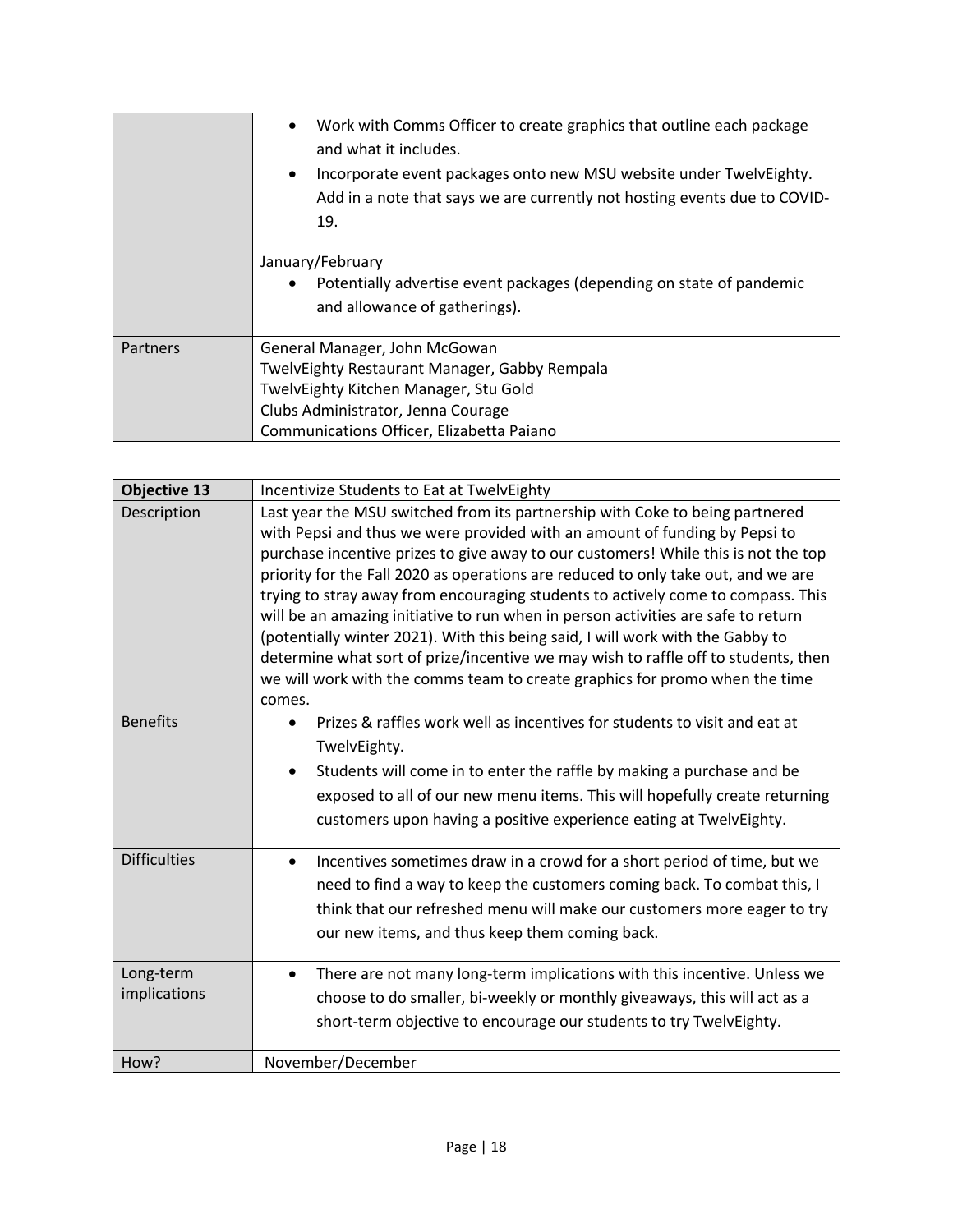| Partners | January/February<br>If things return to in-person, we will run the giveaway.<br>$\bullet$<br>TwelvEighty Restaurant Manager, Gabby Rempala<br>Communications Officer, Elizabetta Paiano                                                         |
|----------|-------------------------------------------------------------------------------------------------------------------------------------------------------------------------------------------------------------------------------------------------|
|          | Work with Gabby to determine what incentive we wish to purchase for<br>$\bullet$<br>students.<br>Determine if we would rather run one larger raffle/draw or having<br>$\bullet$<br>smaller contests that are spread across the second semester. |

## **The Union Market**

| <b>Objective 14</b> | COVID-19 Interim Reduced Operations at Union Market                                                               |
|---------------------|-------------------------------------------------------------------------------------------------------------------|
| Description         | On a 'normal' day, UM can become quite busy and experience high traffic for                                       |
|                     | their best-selling coffee and bagels. With this being said, in order to help reduce                               |
|                     | the traffic through the space, I will work with FT staff at TwelvEighty & The Grind                               |
|                     | as well as our General Manager to move the UM coffee & Bagels downstairs to                                       |
|                     | The Grind. UM Coffee & Bagels will still be available at The Grind for the same                                   |
|                     | price but will be prepared by a staff member to minimize high traffic touch                                       |
|                     | surfaces & eliminate the need of self service. This will allow UM to operate as a                                 |
|                     | "convenience store" that has snacks, drinks and grab & go meals prepped by our                                    |
|                     | chefs at TwelvEighty! We will ensure the space has lots of visible signage to                                     |
|                     | ensure customers comply with the one-way traffic route to ensure 6 feet of                                        |
|                     | physical distance between everyone. With the removal of the coffee station &                                      |
|                     | bagel station, we will be able to ensure physical distancing and move product<br>around to better suit the space. |
| <b>Benefits</b>     | Lowers the amount of high touch surfaces.                                                                         |
|                     |                                                                                                                   |
|                     | Ensures customers are maintain physical distancing.                                                               |
|                     | Ensures customers still have access to the same great product at the<br>$\bullet$                                 |
|                     | same affordable price, while upholding strict health and safety guidelines                                        |
|                     | to keep everyone safe.                                                                                            |
| <b>Difficulties</b> | Making sure that our normal clientele know that the UM coffee and<br>$\bullet$                                    |
|                     | bagels are still available just in a different location.                                                          |
|                     | May lower the general foot traffic in Union Market but hop to combat                                              |
|                     | this but ensuring there are delicious and quick 'grab-and-go' meals                                               |
|                     | available in the UM cooler that were freshly prepped at TwelvEighty!                                              |
|                     |                                                                                                                   |
| Long-term           | This model will continue to be effective and allow for proper physical<br>$\bullet$                               |
| implications        | distancing to occur until we are able to revert back to our original layout.                                      |
|                     |                                                                                                                   |
| How?                | June/July/August                                                                                                  |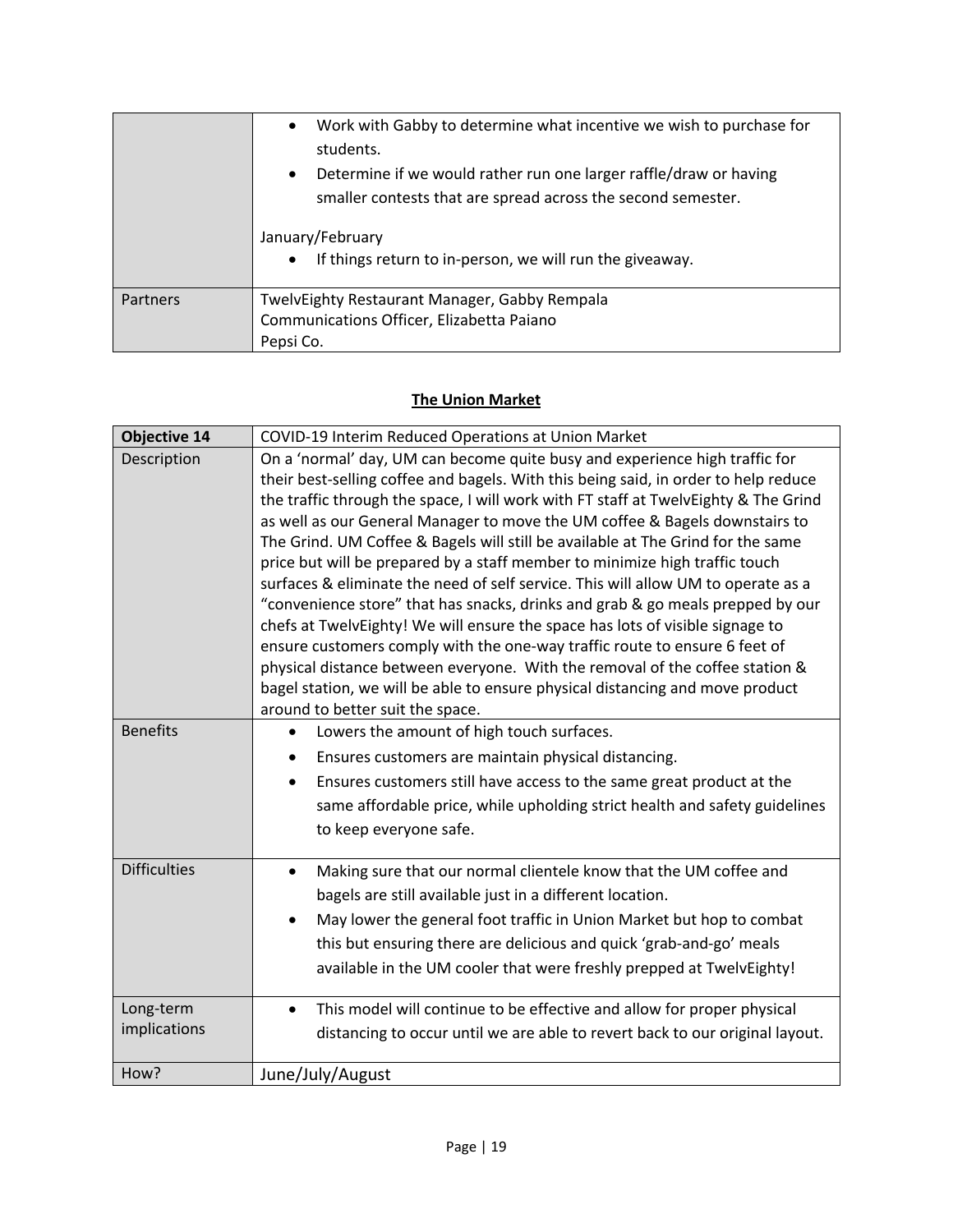|          | Do a walk-through of Union Market and The Grind to determine how the<br>$\bullet$<br>product can be shifted around.                                                                                                                                                                                                                                                                     |
|----------|-----------------------------------------------------------------------------------------------------------------------------------------------------------------------------------------------------------------------------------------------------------------------------------------------------------------------------------------------------------------------------------------|
|          | Contact our cooler providers to see if we can request mini fridges that<br>$\bullet$<br>can fit on top of the UM coffee counters in an effort to open up the<br>entrance more to ensure physical distancing.<br>Evaluate what the best layout is for the store.<br>٠<br>Discuss and decide on what the reduced hours of operation will look like<br>$\bullet$<br>to start in Fall 2020. |
|          | September/October<br>See how well Union Market is doing without the coffee and bagels<br>present.<br>Reevaluate hours of operations if needed.<br>$\bullet$                                                                                                                                                                                                                             |
|          | December/January/February<br>Depending on what the Winter 2021 term will be, reevaluate having<br>$\bullet$<br>coffee and bagels in The Grind or bringing them back up to UM.<br>Determine if any form of self service is okay to do.<br>$\bullet$<br>Make changes as necessary.                                                                                                        |
| Partners | General Manager, John McGowan<br>TwelvEighty Restaurant Manager, Gabby Rempala<br>TwelvEighty Kitchen Manager, Stu Gold                                                                                                                                                                                                                                                                 |

| <b>Objective 15</b> | Increase Video Promotion                                                                                                                                                                                                                                                                                                                                                                                                                                                                                                                                                                                                                    |
|---------------------|---------------------------------------------------------------------------------------------------------------------------------------------------------------------------------------------------------------------------------------------------------------------------------------------------------------------------------------------------------------------------------------------------------------------------------------------------------------------------------------------------------------------------------------------------------------------------------------------------------------------------------------------|
| Description         | Historically our business units have not been widely promoted to our student<br>population and this year I plan to work with the Comms Department to develop<br>multiple promotional videos that can be used to showcase our business units to<br>students. Specifically, Union Market should be more widely promoted as the most<br>affordable place on campus to purchase coffee, snacks and grab and go meals.<br>Again, another point more relevant for later in the Fall 2020 or Winter 2021, but a<br>lot of the backend work can be completed in advance so that the promotional<br>material is ready whenever we choose to release! |
| <b>Benefits</b>     | Having promotional material for our business units will hopefully raise<br>$\bullet$<br>awareness of these services to students that previously didn't know they<br>existed or didn't know what they offered.<br>Promotional videos can be used year after year, especially when directed<br>$\bullet$<br>to first year students as informational videos.                                                                                                                                                                                                                                                                                   |
| <b>Difficulties</b> | Trying to make our business units seem interesting and eye catching in a<br>video may present some difficulties.<br>Trying to find new and interesting way to engage with students so that<br>$\bullet$<br>we don't saturate the video platform.                                                                                                                                                                                                                                                                                                                                                                                            |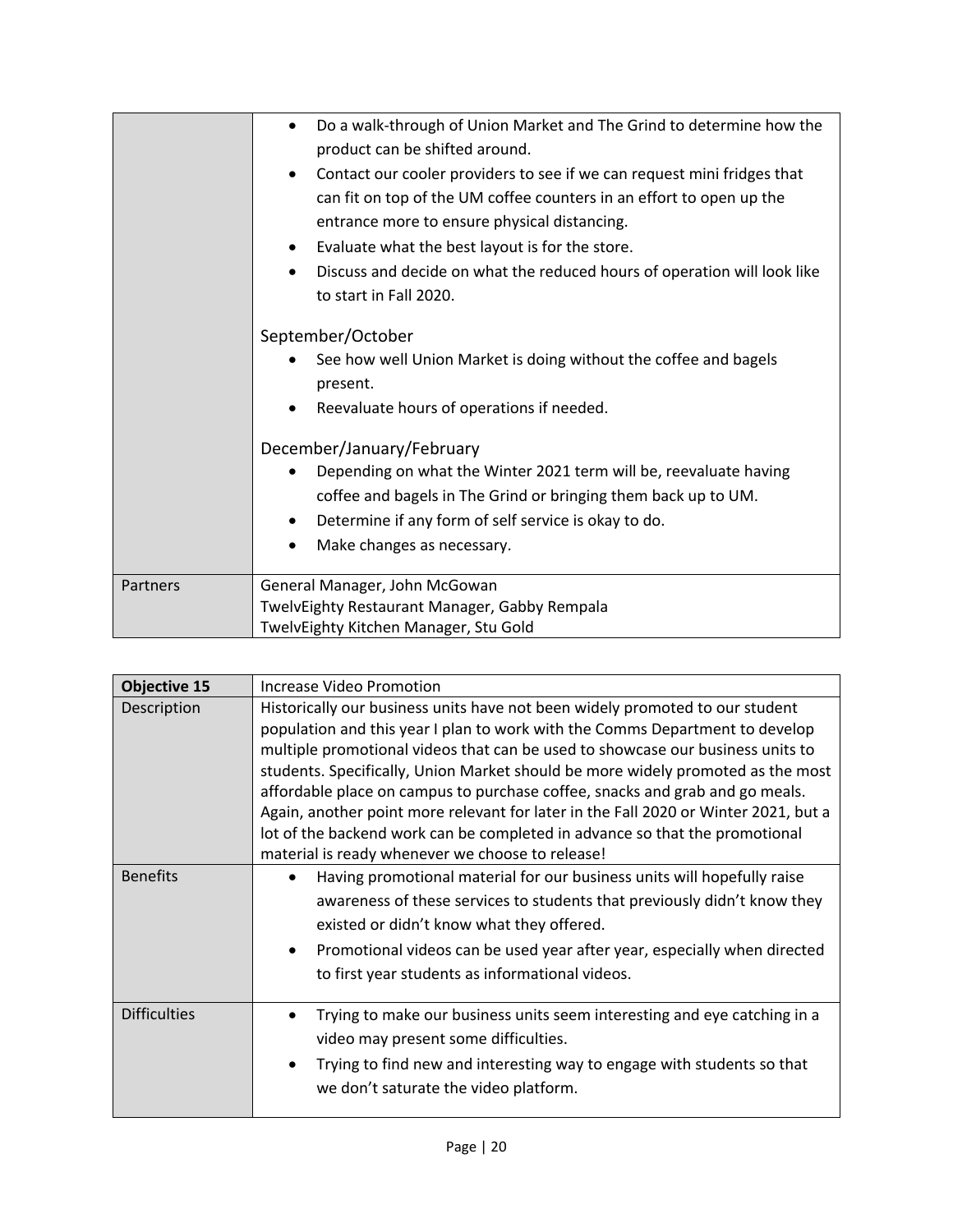| Long-term<br>implications | As mentioned, having these promotional videos made allows us to reuse<br>$\bullet$<br>them year after year with small tweaks to hopefully appeal to the new<br>incoming first years.                                                                                                                                           |
|---------------------------|--------------------------------------------------------------------------------------------------------------------------------------------------------------------------------------------------------------------------------------------------------------------------------------------------------------------------------|
| How?                      | September/October/November<br>Work with the comms department to take videos of Union Market so that<br>٠<br>they can compile them into a video.<br>Provide direction on what we want the video to accomplish.<br>$\bullet$<br>December/January<br>Have comms edit video.<br>Release when ready/safe to promote the space.<br>٠ |
| Partners                  | Communications Officer, Elizabetta Paiano<br>Media Production Coordinator, Adit Dixit                                                                                                                                                                                                                                          |

# **The Underground**

| <b>Objective 16</b>       | <b>COVID-19 Interim Reduced Operations</b>                                                                                                                                                                                                                                                                                                                                                                                                                                                                                                                                                                                                                                          |
|---------------------------|-------------------------------------------------------------------------------------------------------------------------------------------------------------------------------------------------------------------------------------------------------------------------------------------------------------------------------------------------------------------------------------------------------------------------------------------------------------------------------------------------------------------------------------------------------------------------------------------------------------------------------------------------------------------------------------|
| Description               | As mentioned for the other Business Units, it is imperative that we evaluate how<br>operations can continue to function for Fall 2020 given the predominant shift to<br>online/virtual distance learning. Look at a potential reduction in hours (similar to<br>all other business units) to compensate for the significantly lower number of<br>students on campus. Determine safe ways to distance students from one another<br>when coming in to print schoolwork. We still want to ensure that students have<br>access to printing services should they need them, but I believe with the current<br>climate it is safe to look at a reduction in hours for the front of house. |
| <b>Benefits</b>           | We are able to reduce the front of house hours, while maintaining a<br>$\bullet$<br>competitive back of house operations that can be more geared towards<br>graphic design, website design and other digital offerings.                                                                                                                                                                                                                                                                                                                                                                                                                                                             |
| <b>Difficulties</b>       | Determining peak hours that we wish to stay open for printing may be<br>$\bullet$<br>difficult as this may differ from a normal year.                                                                                                                                                                                                                                                                                                                                                                                                                                                                                                                                               |
| Long-term<br>implications | This will provide us with time to reevaluate the what digital offerings we<br>$\bullet$<br>want The Underground to provide and whether there is a demand to<br>expand our offerings.                                                                                                                                                                                                                                                                                                                                                                                                                                                                                                |
| How?                      | July/August<br>Do a walk through with John and Paula to establish how we can maintain<br>physical distancing within the front-end space.<br>Determine what hours we hope to have the front-end operations open to<br>$\bullet$<br>accommodate for students that will still utilize the service.<br>September/October/November/December                                                                                                                                                                                                                                                                                                                                              |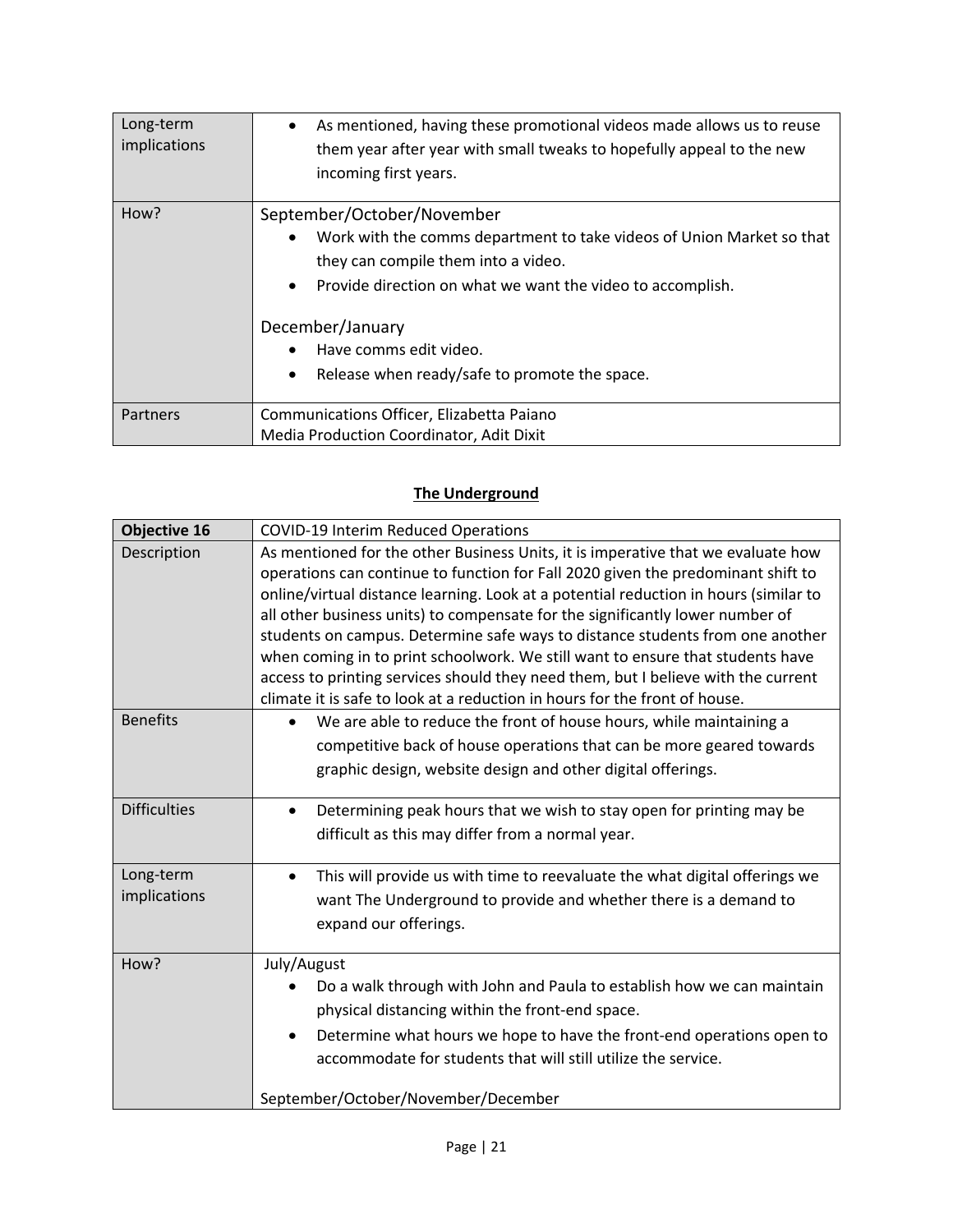| Be willing and able to adjust hours/operations should we notice a need to<br>$\bullet$<br>extend or reduce hours.<br>Determine a strategy for Winter 2021 based on whether we return to in-<br>$\bullet$<br>person or online learning. |
|----------------------------------------------------------------------------------------------------------------------------------------------------------------------------------------------------------------------------------------|
| Manager & Creative Director; The Underground, Paula Scott<br>General Manager, John McGowan                                                                                                                                             |
|                                                                                                                                                                                                                                        |

| <b>Objective 17</b>       | <b>Contract External Advertising &amp; Sales Position</b>                                                                                                                                                                                                                                                                                                                                                                                                                                                                                                                                |
|---------------------------|------------------------------------------------------------------------------------------------------------------------------------------------------------------------------------------------------------------------------------------------------------------------------------------------------------------------------------------------------------------------------------------------------------------------------------------------------------------------------------------------------------------------------------------------------------------------------------------|
| Description               | Upon starting my term in office, one of the first decisions that was made was to<br>contract an external advertising and sales position to help eliminate large upfront<br>overhead costs associated with a full-time employee. This decision continues to<br>make sense during the current COVID climate as the contracted position is based<br>purely in commission and only costs the MSU financially, if an ad is sold.<br>Additionally, this allows time to revaluate what the most effective strategy and<br>employment structure is going forward for The Underground as a whole. |
| <b>Benefits</b>           | No large upfront or overhead costs.<br>Allows us to still sell ad space.                                                                                                                                                                                                                                                                                                                                                                                                                                                                                                                 |
| <b>Difficulties</b>       | Potentially a lack in motivation to sell depending on the individual.<br>Potentially less consistency with external contractors.                                                                                                                                                                                                                                                                                                                                                                                                                                                         |
| Long-term<br>implications | Provides us with time to establish the most effective structure for<br>$\bullet$<br>advertising and sales within the Underground for years to come.                                                                                                                                                                                                                                                                                                                                                                                                                                      |
| How?                      | Contract advertising and sales position<br>$\bullet$<br>Provide support where needed.<br>Ask for updates on how sales are going.<br>Begin to discuss what the future of this position should be.                                                                                                                                                                                                                                                                                                                                                                                         |
| Partners                  | Manager & Creative Director; The Underground, Paula Scott<br>General Manager, John McGowan                                                                                                                                                                                                                                                                                                                                                                                                                                                                                               |

| <b>Objective 18</b> | Evaluate Potential of Establishing an Online Ordering System                         |
|---------------------|--------------------------------------------------------------------------------------|
| Description         | With everything moving to a virtual format for the fall semester, this seems like    |
|                     | the perfect opportunity to explore the possibility of creating an online platform    |
|                     | for The Underground that will allow students and businesses alike to make orders     |
|                     | & purchases online, and then come by the shop to pick up during open hours or        |
|                     | have material shipped at an additional cost. The increased online presence will      |
|                     | make it easier to limit the number of students in the space using the self-serve     |
|                     | printers at a given time & will hopefully help reduce the number of miss-prints      |
|                     | Additionally, an online domain will make it easier to attract external businesses as |
|                     | they will be able to view all of our service offerings online before inquiring.      |
| <b>Benefits</b>     | Increase accessibility and ease of ordering products.                                |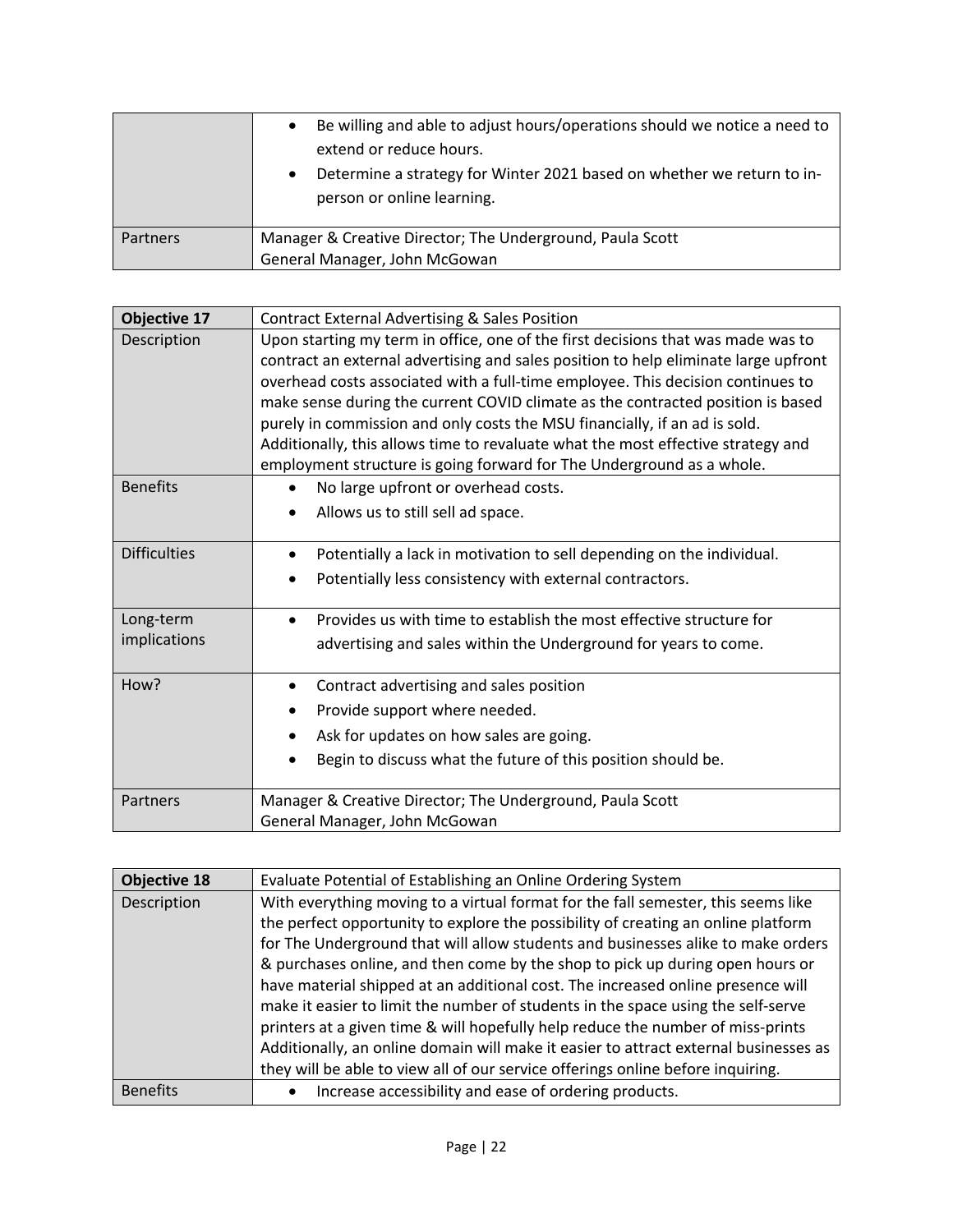| <b>Difficulties</b><br>Long-term | Make it easier to view current offerings and preview your created<br>$\bullet$<br>product online before purchasing.<br>Appeal more to external businesses & clientele through having a website<br>and appearing like a more legitimate, competitively priced media center.<br>Costs associated with having an online platform/website.<br>$\bullet$<br>Promoting the new website and working out any kinks.<br>٠<br>Ensuring the website has all of the capabilities we wish it to have i.e.<br>٠<br>previewing product, making payments etc.<br>Setting up an online platform for The Underground will make the<br>٠                                                                                                                                                                                                                                                                                                                                                                                                                                                                                                                              |
|----------------------------------|----------------------------------------------------------------------------------------------------------------------------------------------------------------------------------------------------------------------------------------------------------------------------------------------------------------------------------------------------------------------------------------------------------------------------------------------------------------------------------------------------------------------------------------------------------------------------------------------------------------------------------------------------------------------------------------------------------------------------------------------------------------------------------------------------------------------------------------------------------------------------------------------------------------------------------------------------------------------------------------------------------------------------------------------------------------------------------------------------------------------------------------------------|
| implications                     | business unit more appealing to external clientele and hopefully help us<br>more easily outreach to potential, new clients.                                                                                                                                                                                                                                                                                                                                                                                                                                                                                                                                                                                                                                                                                                                                                                                                                                                                                                                                                                                                                        |
| How?                             | August/September<br>Begin conversations with Paula about the potential of making a website<br>dedicated to The Underground.<br>Look into feasibility of making it an offshoot of the new MSU website.<br>٠<br>Explore the associate costs of the website with the capabilities we hope it<br>to have.<br>Look into potential website designs & layouts we think align with The<br>٠<br>Underground's branding.<br>September/October/November<br>Begin work on the back end of building the website or contracting it out<br>to be built.<br>Compile a list of offerings we currently have at The Underground that we<br>$\bullet$<br>will want included on the website.<br>Draft up text that speaks to what The Underground is and what they do<br>to put on the website.<br>Look into how we could display mock-ups of customers products before<br>they purchase them.<br>November/December/January<br>Begin testing the website to see how orders work be created and work<br>out the logistics.<br>Have a test group go through the website the evaluate the accessibility of<br>٠<br>the website.<br>January/February<br>Launch the website. |
| Partners                         | Manager & Creative Director; The Underground, Paula Scott<br>General Manager, John McGowan                                                                                                                                                                                                                                                                                                                                                                                                                                                                                                                                                                                                                                                                                                                                                                                                                                                                                                                                                                                                                                                         |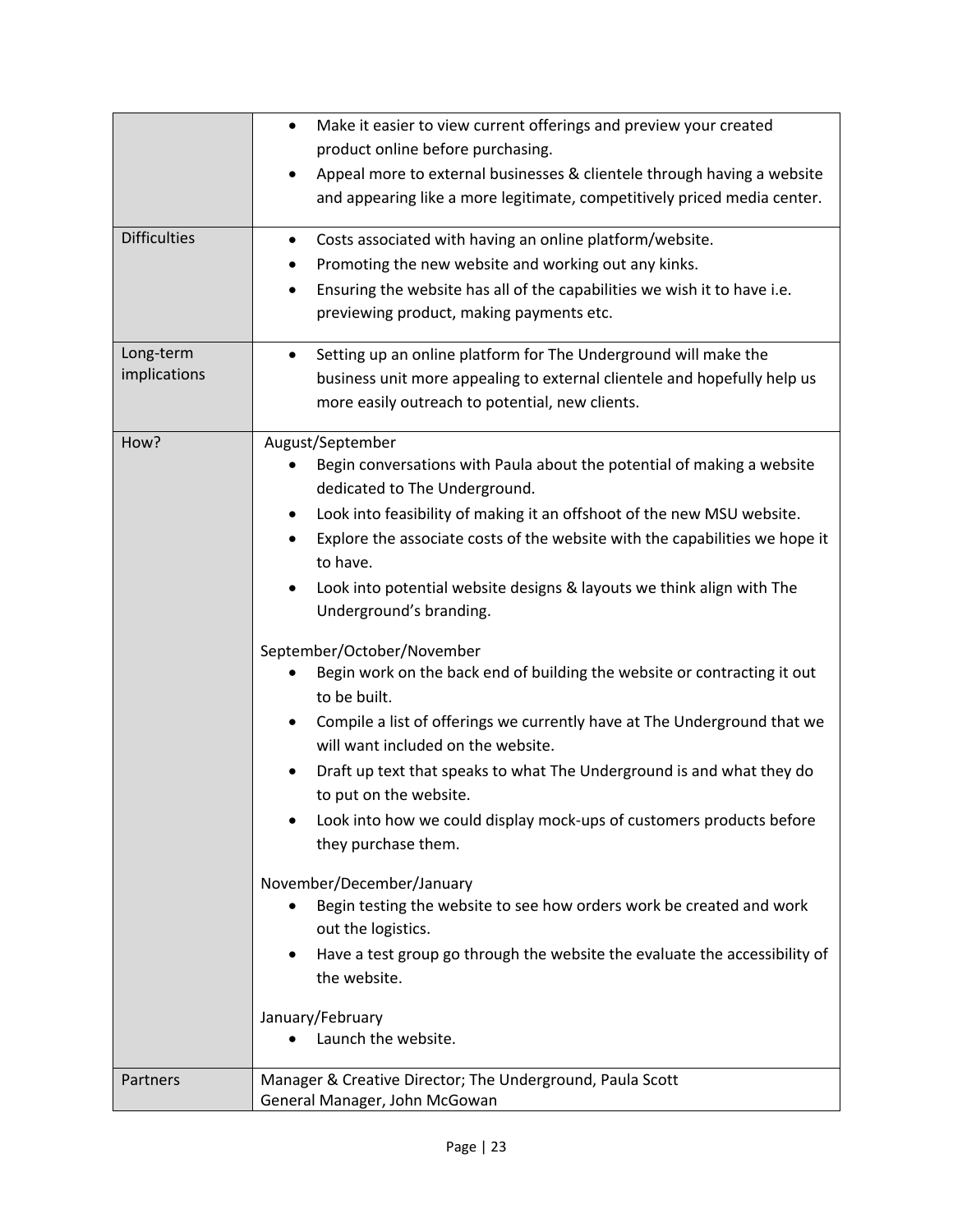| <b>Objective 19</b>       | Build a Rapport with University Faculties & External Clientele                                                                                                                                                                                                                                                                                                                                                                                                                                                                                                                                                                                                                                                                                                                                                                                                                                                                                                        |
|---------------------------|-----------------------------------------------------------------------------------------------------------------------------------------------------------------------------------------------------------------------------------------------------------------------------------------------------------------------------------------------------------------------------------------------------------------------------------------------------------------------------------------------------------------------------------------------------------------------------------------------------------------------------------------------------------------------------------------------------------------------------------------------------------------------------------------------------------------------------------------------------------------------------------------------------------------------------------------------------------------------|
| Description               | Up until several years ago, The Underground had a very strong working rapport<br>with the University and University Facilities, and would in tandem with MPS,<br>would aid in creating, printing and supplying course ware packs, lab materials etc.<br>With this being said, this year I plan to work to help rebuild this rapport to<br>mutually help the University in their printing/media design needs, while also help<br>provide revenue to a student-centred service. While this rapport was initially<br>intended to be predominantly surrounding gaining contracts/jobs of printing<br>various course materials, this is likely now no longer the focus as everything is<br>switching to a more digital format. Having more open discussions with The<br>Underground team & looking in the university/faculties to establish areas they<br>may need support in could provide The Underground with additional business<br>during the distance learning time. |
|                           | Additionally, outreaching to external Hamilton Businesses with various<br>packages/offerings focused around digital outreach & marketing could also be a<br>potential revenue source for The Underground as many companies are being<br>forced to increase their online engagement as a result of COVID-19.                                                                                                                                                                                                                                                                                                                                                                                                                                                                                                                                                                                                                                                           |
| <b>Benefits</b>           | Could be mutually beneficial for both the university in gaining support,<br>$\bullet$<br>and for The Underground through gaining an additional revenue source.<br>Outreaching to external businesses in this switch to digital formats could<br>$\bullet$<br>also gain The Underground more external clients, especially if we<br>advertise our very competitive prices.                                                                                                                                                                                                                                                                                                                                                                                                                                                                                                                                                                                              |
| <b>Difficulties</b>       | The University may not have enough work warranting them hiring The<br>$\bullet$<br>Underground.<br>Finding an effective way to outreach to Hamilton Businesses may prove<br>difficult.                                                                                                                                                                                                                                                                                                                                                                                                                                                                                                                                                                                                                                                                                                                                                                                |
| Long-term<br>implications | If we are able to reestablish a working rapport with the university, they<br>$\bullet$<br>could continue to be a client for years to come.<br>If we are able to reach out to Hamilton businesses and gain their trust,<br>they may turn into returning clients.                                                                                                                                                                                                                                                                                                                                                                                                                                                                                                                                                                                                                                                                                                       |
| How?                      | July/August<br>Reach out to Paula & University Admin to begin conversations<br>surrounding potential work for The Underground should the university<br>require any.                                                                                                                                                                                                                                                                                                                                                                                                                                                                                                                                                                                                                                                                                                                                                                                                   |
|                           | August/September/October<br>Outreach to local Hamilton businesses with all of our offerings and prices,<br>as well as examples of our work.                                                                                                                                                                                                                                                                                                                                                                                                                                                                                                                                                                                                                                                                                                                                                                                                                           |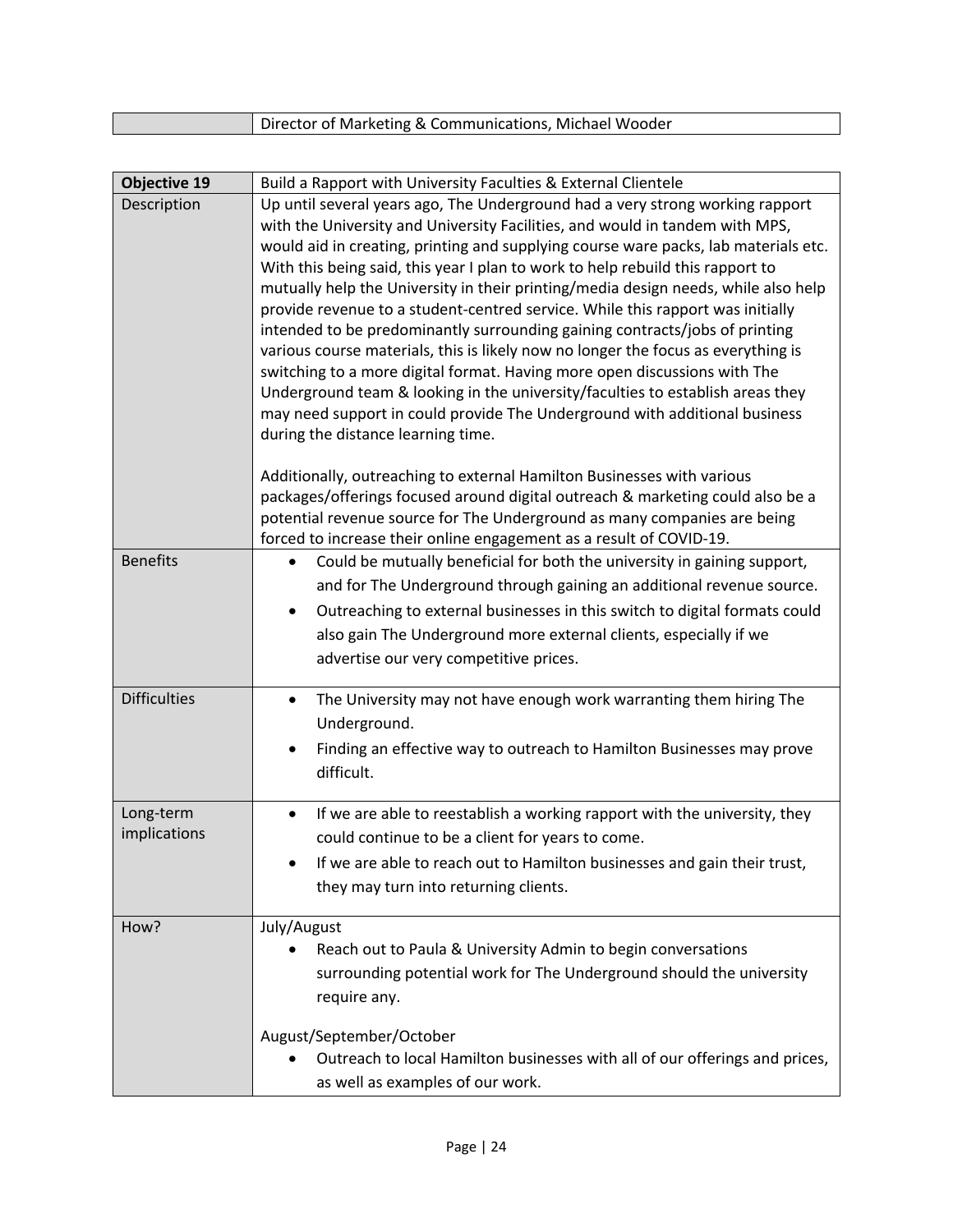|          | Look at the potential of utilizing the advertising and sales contract<br>$\bullet$<br>position to help us look for new clients. If it proves positive establish what<br>the commission or incentive would be for each client brought to The<br>Underground. |
|----------|-------------------------------------------------------------------------------------------------------------------------------------------------------------------------------------------------------------------------------------------------------------|
| Partners | Manager & Creative Director; The Underground, Paula Scott<br>General Manager, John McGowan<br>Director of Marketing & Communications, Michael Wooder                                                                                                        |

| <b>Objective 20</b>       | Develop a Plan for the Long-Term Financial Stability of The Underground                                                                                                                                                                                                                                                                                                                                                                                                                                                                                                                                                                                                                                                                                                                                                                                                                               |
|---------------------------|-------------------------------------------------------------------------------------------------------------------------------------------------------------------------------------------------------------------------------------------------------------------------------------------------------------------------------------------------------------------------------------------------------------------------------------------------------------------------------------------------------------------------------------------------------------------------------------------------------------------------------------------------------------------------------------------------------------------------------------------------------------------------------------------------------------------------------------------------------------------------------------------------------|
| Description               | Multimedia & digital platforms as a whole, are constantly changing and<br>upgrading. With this being said, we need to ensure our service offerings are<br>adapting to suit the wants and needs of our consumer/clientele base. I plan to<br>evaluate the different services we currently offer, what the associated pros/cons<br>are, as well as run a cost analysis (i.e. is the cost worth the revenue/service it<br>provides) and establish a plan for how we want to proceed forward. For The<br>Underground, I see an opportunity to work towards becoming a fully functioning<br>digital media hub with more offerings & catering to more external clients to<br>increase revenue generation. While this is definitely an end goal, I think it is<br>important to work with our FT staff to establish a multi-year plan that will help us<br>achieve this end result and do so in a viable way. |
| <b>Benefits</b>           | Creating a multi-year plan paves a direction for the service and outlines<br>not only the end goal, but how to get there.<br>Through reviewing our current offers and determining what services we<br>wish to continue and being open to expanding our digital offerings, we<br>are openly up a greater opportunity to appeal to external clients.                                                                                                                                                                                                                                                                                                                                                                                                                                                                                                                                                    |
| <b>Difficulties</b>       | Doing a cost analysis may come back with the most financial stable<br>$\bullet$<br>decision, but as a student service, we also need to effectively evaluate<br>what service it is providing to students rather than simply looking at the<br>finances.                                                                                                                                                                                                                                                                                                                                                                                                                                                                                                                                                                                                                                                |
| Long-term<br>implications | The long-term implications are creating a more effective and efficient<br>$\bullet$<br>media shop that serves not only students and MSU services, but also<br>produces revenue through catering to external clientele.                                                                                                                                                                                                                                                                                                                                                                                                                                                                                                                                                                                                                                                                                |
| How?                      | September<br>Review the revenue generation from the past 5 years to try and see any<br>trends of services/offerings that seem to be increasing or decreasing in<br>popularity.<br>After looking at the usage of the service, evaluate the revenue generate<br>vs. the expenses incurred.<br>October/November/December/January                                                                                                                                                                                                                                                                                                                                                                                                                                                                                                                                                                         |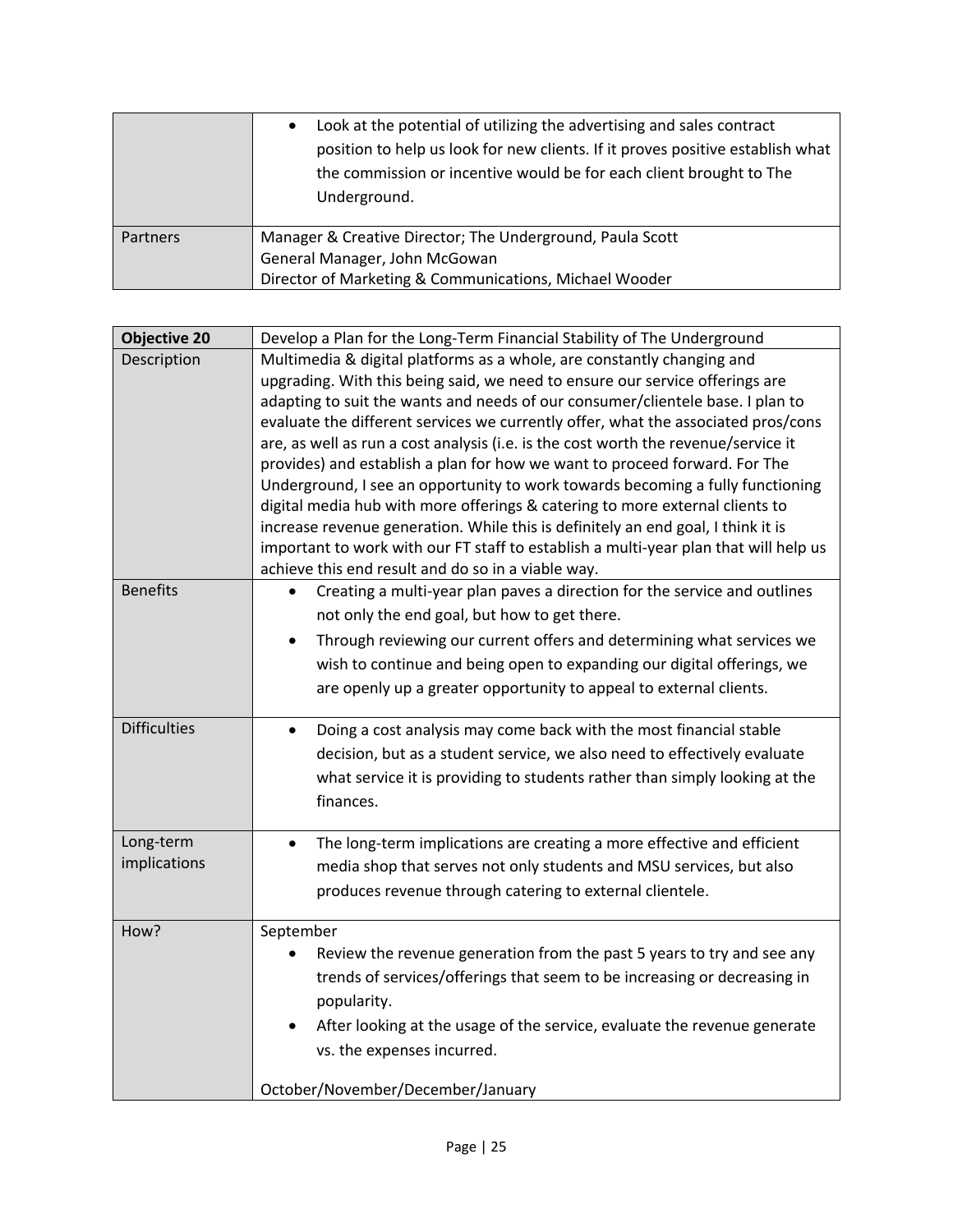|          | From the trends discovered, begin developing a multi-year plan and what<br>$\bullet$<br>it could look like.<br>Gain Full-Time Staff & Board Input.<br>$\bullet$<br>Bring in Full-Time Staff i.e. John McGowan into the planning of the<br>٠<br>rebrand to ensure that there are full-time staff involved to help with<br>consistency over the years and ensure plan is carried on.<br>February/March/April<br>Present plan to SRA and receive approval.<br>$\bullet$<br>Begin initial phases of plan and set up successor to continue forward into<br>٠<br>the 2021-2022 year. |
|----------|--------------------------------------------------------------------------------------------------------------------------------------------------------------------------------------------------------------------------------------------------------------------------------------------------------------------------------------------------------------------------------------------------------------------------------------------------------------------------------------------------------------------------------------------------------------------------------|
| Partners | Manager & Creative Director; The Underground, Paula Scott                                                                                                                                                                                                                                                                                                                                                                                                                                                                                                                      |
|          | General Manager, John McGowan                                                                                                                                                                                                                                                                                                                                                                                                                                                                                                                                                  |
|          | Director of Marketing & Communications, Michael Wooder                                                                                                                                                                                                                                                                                                                                                                                                                                                                                                                         |

#### **Revenue Neutral Services**

# **Compass**

| <b>Objective 21</b> | Evaluate Purpose & Reimagine Compass Space                                                                                                                                                                                                                                                                                                                                                                                                                                                                                                                                                                                                                                                                                                                                                                           |
|---------------------|----------------------------------------------------------------------------------------------------------------------------------------------------------------------------------------------------------------------------------------------------------------------------------------------------------------------------------------------------------------------------------------------------------------------------------------------------------------------------------------------------------------------------------------------------------------------------------------------------------------------------------------------------------------------------------------------------------------------------------------------------------------------------------------------------------------------|
| Description         | Currently Compass is closed for the summer (As put forward by last year's board<br>of directors in response to reduced traffic on campus). Over the past four years,<br>compass (a revenue-neutral space), have accumulated a deficit of \$203,845. With<br>this in mind, I believe it is important to note that a service that in its creation was<br>meant to end every year revenue neutral, has continued to end with a deficit for<br>the past several years. While this is no fault of its own, the services original<br>mandate has become obsolete with the shift away from in person ticket<br>purchasing to the online format. While evaluating compass's purpose, I will<br>ensure that we are still providing students, staff and visitors access to MSU info &<br>HSR/Presto Support via other avenues. |
|                     | I plan to continue the closure for remainder of summer and reevaluate fall 2020<br>operations & the purpose of the service, especially knowing the significant<br>decrease in students on campus. Additionally, I will work with John and Debbie to<br>evaluate opportunities to "rent out" the compass space to university partners for<br>the fall semester as it is already equipped with plexy glass and could be a prime<br>location for campus tours or other university offerings.                                                                                                                                                                                                                                                                                                                            |
|                     | Additionally, when looking at reimagining the space, I believe there are many<br>different opportunities available. As Compass is in a prime location, this could be<br>an amazing space to convert into a bookable area for services, clubs or students<br>to book for events, information tabling, or selling tickets. I will work with the<br>current Compass manager to brainstorm how to best utilize the space.                                                                                                                                                                                                                                                                                                                                                                                                |
| <b>Benefits</b>     | Revaluating the service ensures we are adapting to the changing<br>environment and needs of our students.                                                                                                                                                                                                                                                                                                                                                                                                                                                                                                                                                                                                                                                                                                            |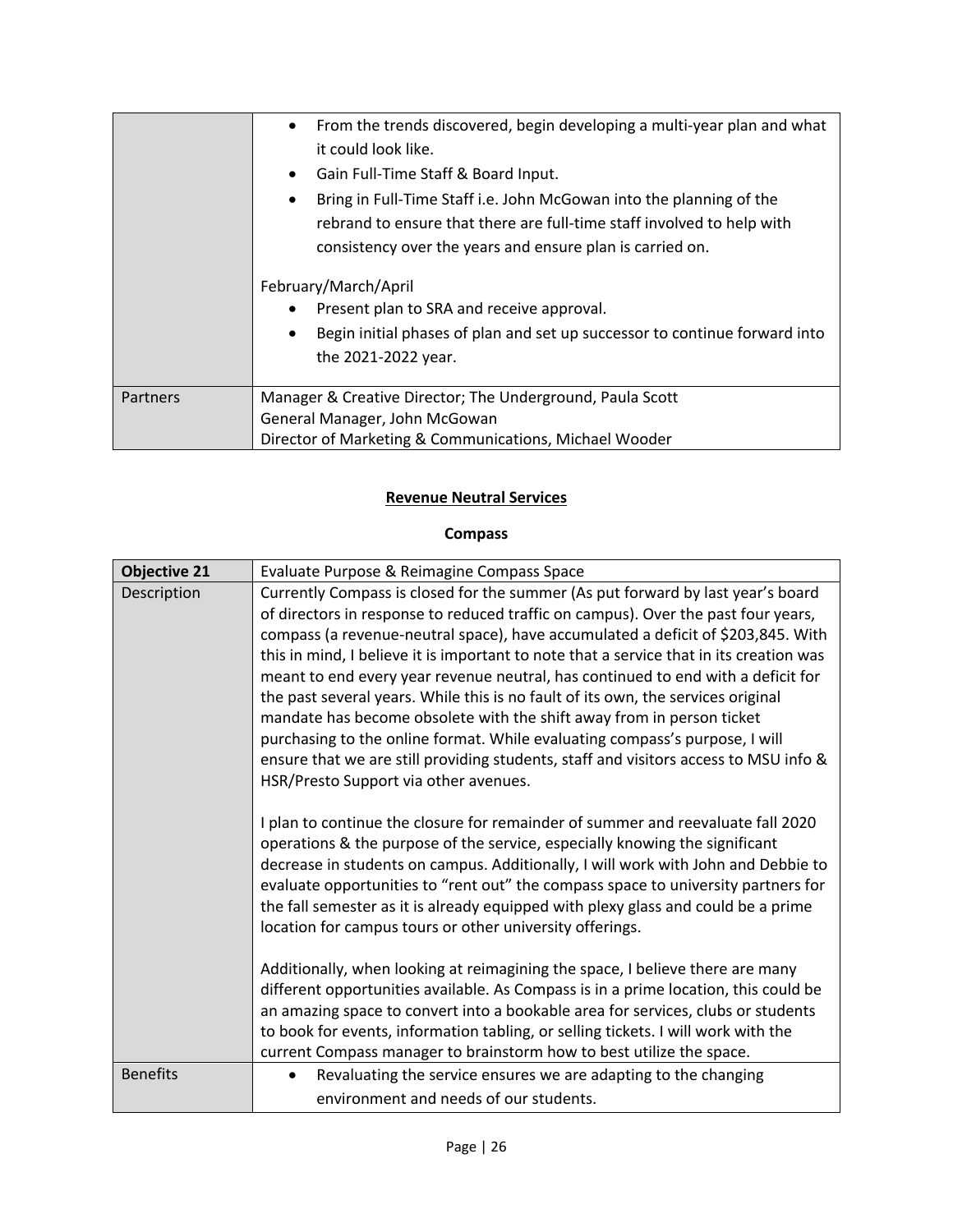| <b>Difficulties</b>       | In the interim, renting out the space to university partners would be<br>$\bullet$<br>making use of the space, while also potentially producing a slight form of<br>revenue (depending on agreements).<br>Reimagining a primely located space to better serve students.<br>Ensuring we still have another avenue available to students to ask<br>٠<br>questions about HSR/presto as well as MSU information. To help combat<br>this, I believe the new MSU website that will be AODA compliant will<br>provide much more accessible information about the MSU. Additionally,<br>HSR support could be taken on by a staff member answer any concerns or<br>questions over the phone or via email.                                                                                                                                                |
|---------------------------|-------------------------------------------------------------------------------------------------------------------------------------------------------------------------------------------------------------------------------------------------------------------------------------------------------------------------------------------------------------------------------------------------------------------------------------------------------------------------------------------------------------------------------------------------------------------------------------------------------------------------------------------------------------------------------------------------------------------------------------------------------------------------------------------------------------------------------------------------|
| Long-term<br>implications | Long term, depending on how we wish to proceed, we could provide<br>$\bullet$<br>students & services with more additional bookable space in a prime<br>location, as this has been something that is always in demand.                                                                                                                                                                                                                                                                                                                                                                                                                                                                                                                                                                                                                           |
| How?                      | June/July/August<br>Begin discussions about Fall 2020 operations.<br>Reach out to university stakeholders to gage interest in renting out the<br>space.<br>Make a decision about Fall 2020 operations.<br>August/September<br>Begin discussion on the future of Compass, what could the space be used<br>for? How can we continue to offer HSR/Presto support etc.<br>Start to make a plan for the future of compass<br>September/October<br>Draft up a plan on how we hope to change the space to better align with<br>students' values, and what the next steps will be.<br>Propose the changes to the SRA to ensure we have student support<br>October/November/December<br>Begin work on space.<br>January/February<br>Depending on the amount of construction/changes required, open to<br>services/students to book (when safe to do so). |
| Partners                  | General Manager, John McGowan<br>Compass Manager, Debbie Good                                                                                                                                                                                                                                                                                                                                                                                                                                                                                                                                                                                                                                                                                                                                                                                   |

# **The Silhouette**

| <b>Objective 22</b> | Conduct a Review of the Service |
|---------------------|---------------------------------|
|                     |                                 |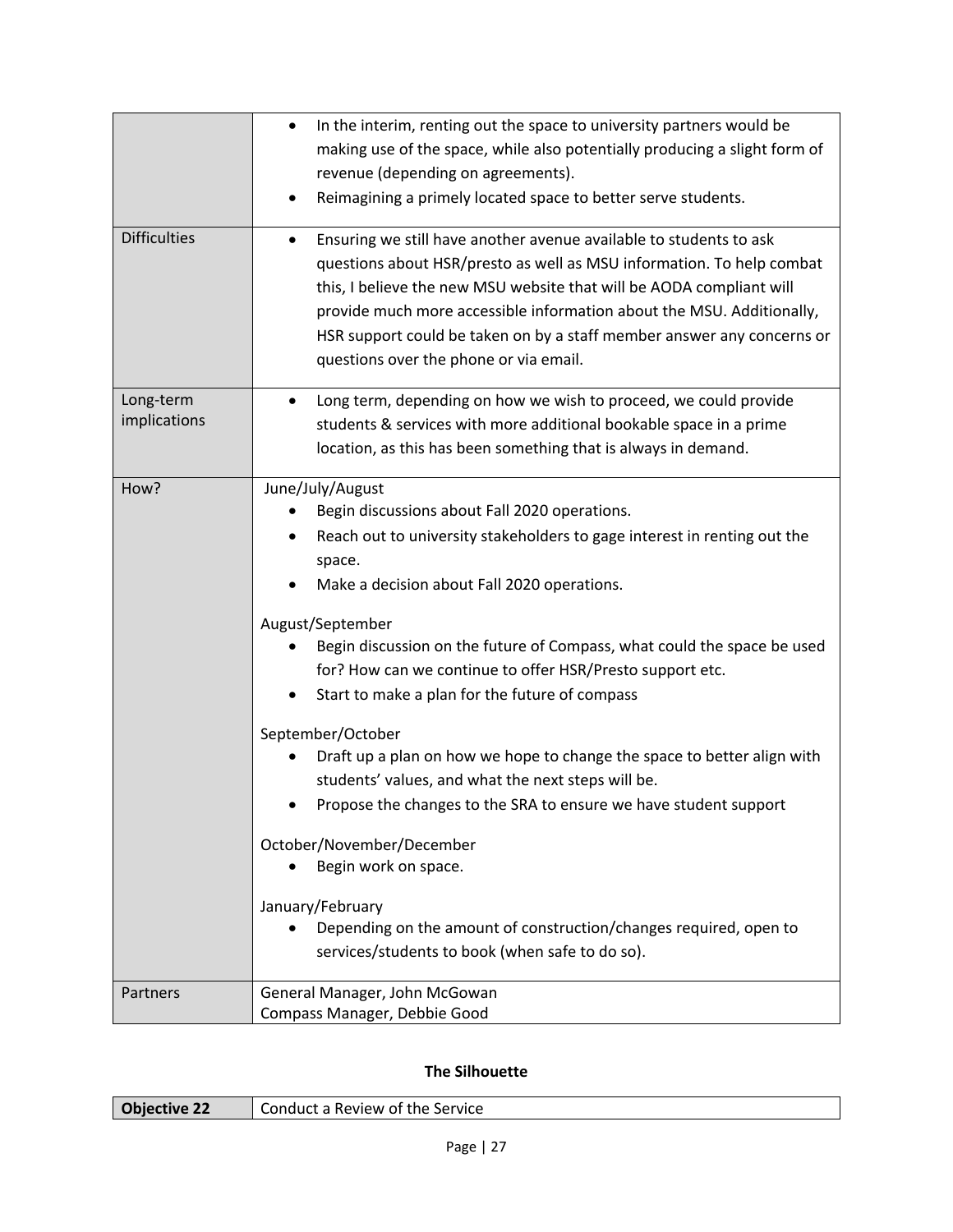| Description               | This past year (2019-2020) we experienced the Student Choice Initiative. While<br>this has now been deemed unlawful and is no longer in affect, I think it is<br>important to look at the response we received from students and work to ensure<br>we are still providing service that students see value in. As The Silhouette and<br>CFMU received the two highest opt out numbers (34.54% & 36.97% respectively),<br>I plan to conduct a review of both media centered services and gain student<br>input/feedback on how we can provide more value to students. As a student<br>union, it is important that both us and our services are able to constantly adapt<br>and change to suit the student need. I plan to work with the Silhouette Editor-<br>and-Chief as well as the Silhouette Board of Publications to critically evaluate the<br>service and gain student input on how we can improve the value of the service. |
|---------------------------|------------------------------------------------------------------------------------------------------------------------------------------------------------------------------------------------------------------------------------------------------------------------------------------------------------------------------------------------------------------------------------------------------------------------------------------------------------------------------------------------------------------------------------------------------------------------------------------------------------------------------------------------------------------------------------------------------------------------------------------------------------------------------------------------------------------------------------------------------------------------------------------------------------------------------------|
|                           | With this being said, I hope to run a survey with students to gage what the<br>currently like about the service as well as what they would like to see change. I<br>believe it is important to gain constructive criticism so that our services are able<br>to critically reflect and make the necessary changes that students are wishing to<br>see. After the survey, we will bring the results to The Silhouette Board of<br>Publications to ensure there is equal representative interpreting the survey<br>results, and from there determine the next steps and create a list of<br>recommendations.                                                                                                                                                                                                                                                                                                                          |
| <b>Benefits</b>           | Ensuring that we critically reflect on our service offerings, and actively<br>$\bullet$<br>make improvements that students want to see.                                                                                                                                                                                                                                                                                                                                                                                                                                                                                                                                                                                                                                                                                                                                                                                            |
| <b>Difficulties</b>       | Engagement in surveys can be difficult and may be worth while providing<br>$\bullet$<br>a small incentive for students to complete so that we receive more<br>responses.                                                                                                                                                                                                                                                                                                                                                                                                                                                                                                                                                                                                                                                                                                                                                           |
| Long-term<br>implications | The long-term implication is that we will continue to critically reflect on<br>$\bullet$<br>all of our services to ensure that we continue to change and adapt with<br>our student population. A willingness to adapt is important in this<br>environment as student values and options can change annually as<br>students graduate and new students enter university.                                                                                                                                                                                                                                                                                                                                                                                                                                                                                                                                                             |
| How?                      | Work with John and Justin to create a survey that incorporates relevant,<br>$\bullet$<br>helpful questions.<br>Run the survey questions through Sil Board of Pub for approval.<br>٠<br>Work with comms to create a graphic to accompany the survey.<br>٠<br>Release survey to students and allow a week for completion.<br>Bring survey results back to Sil Board of Pub to interpret and create<br>recommendations out of.<br>Approve recommendations and ensure they are passed onto the Sil's<br>management team.<br>** Timeline can vary. Determining if student survey should be first or second<br>semester, as first could potentially sway the survey results as first years will not                                                                                                                                                                                                                                      |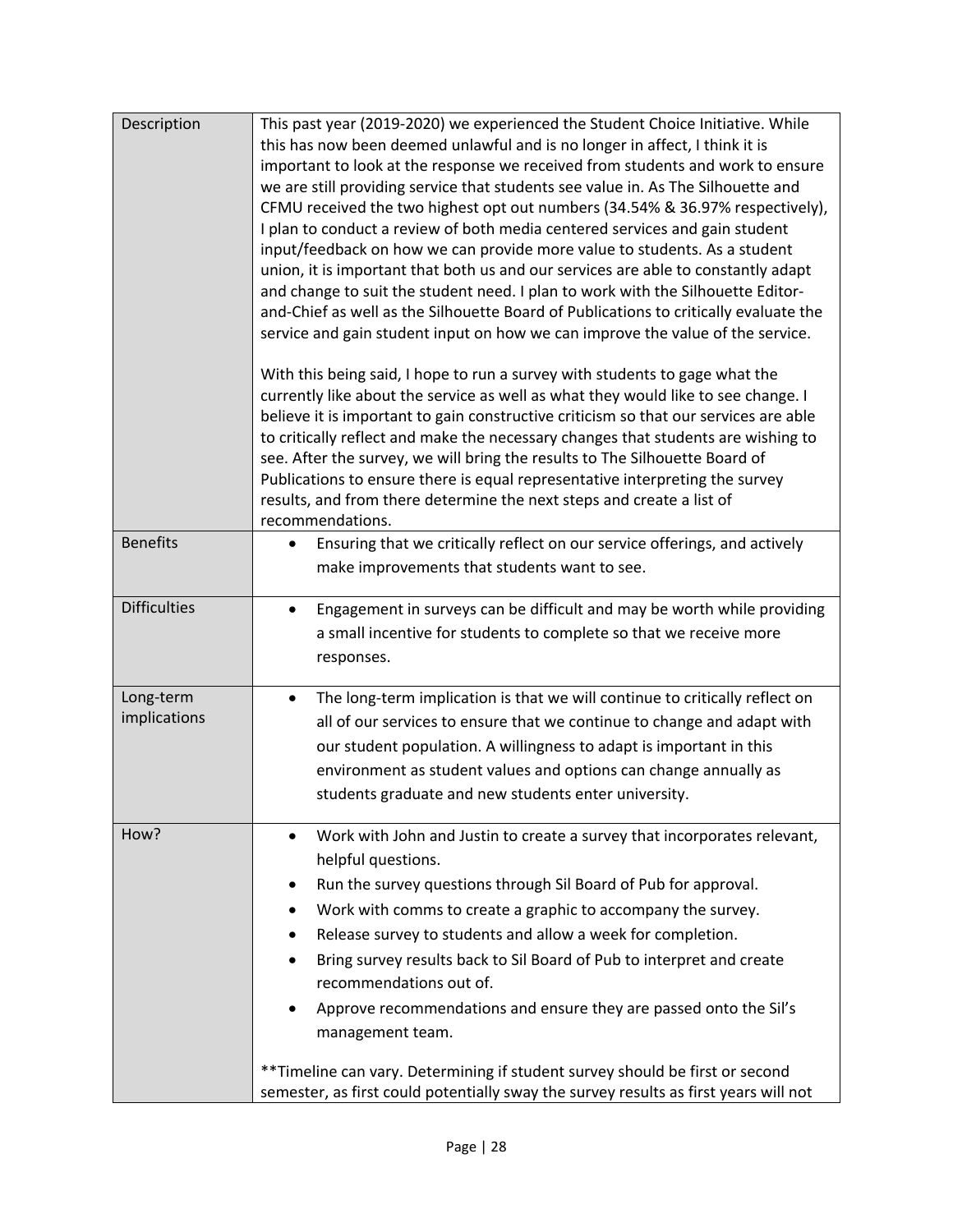|          | have a chance to engage with print Sil articles. Will work with the Silhouette<br>Editor-and-Chief to determine an appropriate timeline and bring proposal to Sil<br>Board of Pub for Approval** |
|----------|--------------------------------------------------------------------------------------------------------------------------------------------------------------------------------------------------|
| Partners | Silhouette Editor-and-Chief, Justin Parker                                                                                                                                                       |
|          | General Manager, John McGowan                                                                                                                                                                    |
|          | Silhouette Board of Publications                                                                                                                                                                 |
|          | Communications Officer, Elizabetta Paiano                                                                                                                                                        |

| <b>Objective 23</b>       | Increase Collaboration & Shared Resources with CFMU                                                                                                                                                                                                                                                                                                                                                                                                                                                                                                                                                                                                                                                                                                                                                                                  |
|---------------------------|--------------------------------------------------------------------------------------------------------------------------------------------------------------------------------------------------------------------------------------------------------------------------------------------------------------------------------------------------------------------------------------------------------------------------------------------------------------------------------------------------------------------------------------------------------------------------------------------------------------------------------------------------------------------------------------------------------------------------------------------------------------------------------------------------------------------------------------|
| Description               | As mentioned in Objective 22, both The Silhouette and CFMU received the high<br>opt-out rates from students in the 2019-2020 year due to SCI. I believe that this<br>year there is an opportunity to evaluate the current employment structure of<br>both media outlets and explore the feasibility of sharing some staffing resources<br>across both services, as they already have a shared Digital Media Special position.<br>This would help reduce some of the duplication in employment positions that is<br>present within our organization and allow us to re-envision the future for<br>collaboration across our services. Additionally, collaboration between these two<br>services would improve student engagement and increase accessibility to<br>students in regard to how they wish to receive news and information. |
| <b>Benefits</b>           | Sharing resources across our services promotes more collaboration and<br>creates a stronger cohesion.<br>Additionally, I believe having more collaboration truly increases our reach<br>to students as this would enable them to choose how they wish to<br>receive their news/information (i.e. formally written, in a blog, podcast,<br>radio show etc).                                                                                                                                                                                                                                                                                                                                                                                                                                                                           |
| <b>Difficulties</b>       | While there is already one shared position across the two services, I think<br>$\bullet$<br>there may be some hesitancy in wanting to further the collaboration as<br>both services may wish to have their own independence. This is an<br>understandable concern, and I think that through having more<br>conversations about the potential capacities they could share resources<br>in, would help to alleviate some concerns.                                                                                                                                                                                                                                                                                                                                                                                                     |
| Long-term<br>implications | More collaboration across services for years to come!                                                                                                                                                                                                                                                                                                                                                                                                                                                                                                                                                                                                                                                                                                                                                                                |
| How?                      | August<br>Begin conversations with Sil & CFMU.<br>Gage interest & willingness to collaborate.<br>Work towards creating a plan on how the services can collaborate or<br>share resources.<br>September/October                                                                                                                                                                                                                                                                                                                                                                                                                                                                                                                                                                                                                        |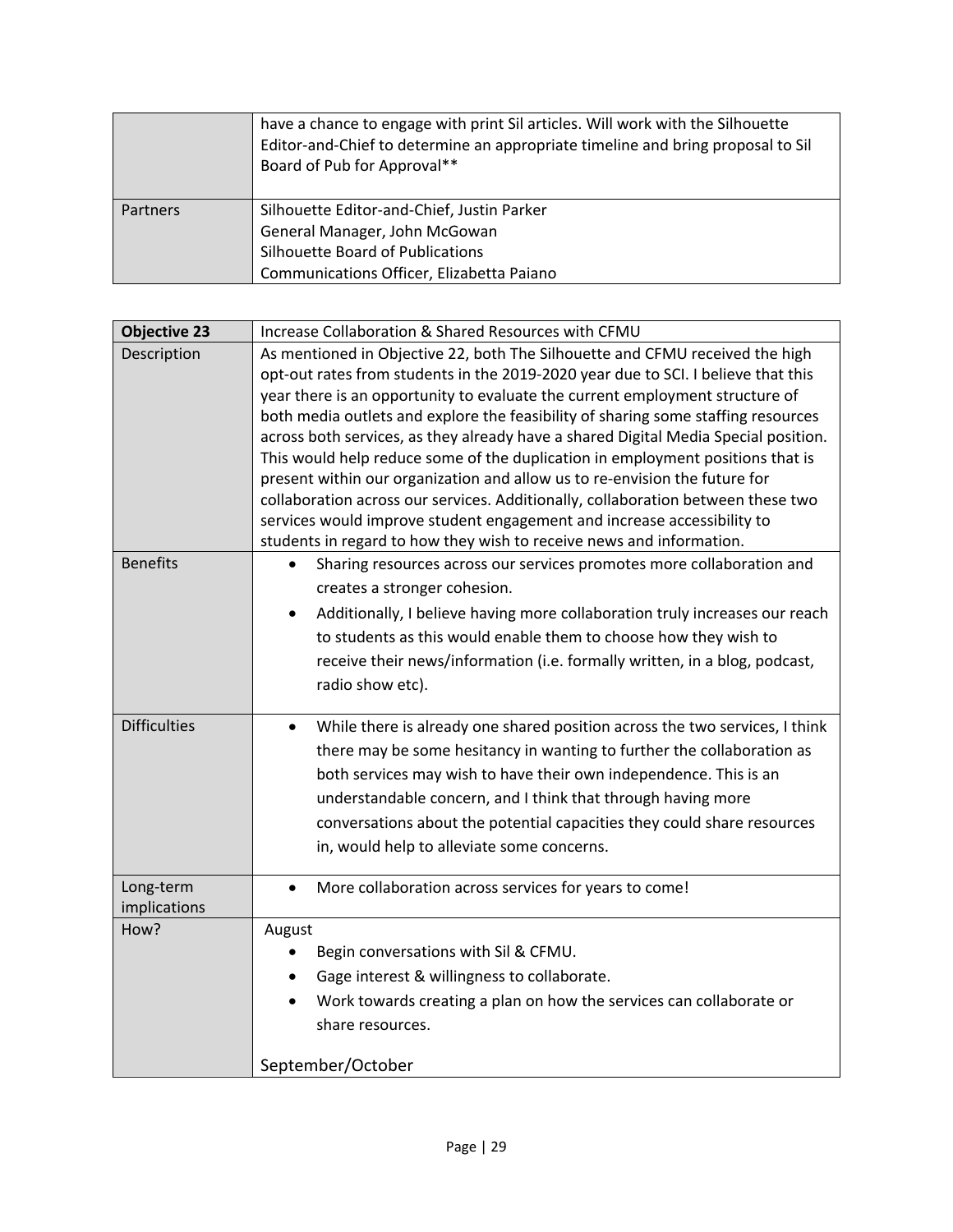|          | Bring a proposal to Sil Board of Pub & CFMU Board of Directors about<br>$\bullet$<br>potential collaboration/shared resources. |
|----------|--------------------------------------------------------------------------------------------------------------------------------|
|          | November/December                                                                                                              |
|          | Work on how services will integrate the collaboration component or<br>share resources                                          |
|          | January/February                                                                                                               |
|          | Test a collaborative piece/story and gage student reaction.                                                                    |
|          | Determine next students from here.<br>$\bullet$                                                                                |
| Partners | Silhouette Editor-and-Chief, Justin Parker                                                                                     |
|          | <b>CFMU Full Time Staff</b>                                                                                                    |
|          | General Manager, John McGowan                                                                                                  |

## **Campus Events**

| <b>Objective 24</b> | Create a Fund to Alleviate Financial Barriers to Attending Events                     |
|---------------------|---------------------------------------------------------------------------------------|
| Description         | When comparing the number of students that actively engage on our various             |
|                     | social medias and the number of students that choose to attend events, there is a     |
|                     | discrepancy. This year, I would like to evaluate the barriers that are currently in   |
|                     | place for students, preventing them from attending events, and how the MSU as         |
|                     | an organization can aid in making our events more accessible for everyone to          |
|                     | enjoy. I plan to explore the idea of creating an application-based fund, that         |
|                     | students who are experiencing financial barriers can apply to, and gain access to     |
|                     | our events. While during the current COVID-19 outbreak we are not having any          |
|                     | in-person events, I would like to further explore the possibility of establishing the |
|                     | fund and incorporating it into the Campus Events funding allocation for the 2021-     |
|                     | 2022 academic year. When in-person events are safe to run, I want to ensure that      |
|                     | students that have a way of accessing our events should they be experiencing          |
|                     | financial barriers. I hope to work with Trish to establish the logics of the          |
|                     | application process so that we can set everything up to run a pilot initiative next   |
|                     | year.                                                                                 |
| <b>Benefits</b>     | Alleviating financial barriers from our events.<br>٠                                  |
|                     | Encouraging more students to attend our events.                                       |
|                     | Providing support to students that require financial relief.                          |
| <b>Difficulties</b> | Establishing what the application process may look like, how many people<br>$\bullet$ |
|                     | can apply to the relief, what is an appropriate pilot amount to put into              |
|                     | the fund etc.                                                                         |
|                     |                                                                                       |
| Long-term           | Should the pilot prove successful and we notice a change in the number<br>$\bullet$   |
| implications        | of students attending our events compared to engaging on socials, this                |
|                     | could be permanently incorporated into the budget.                                    |
|                     |                                                                                       |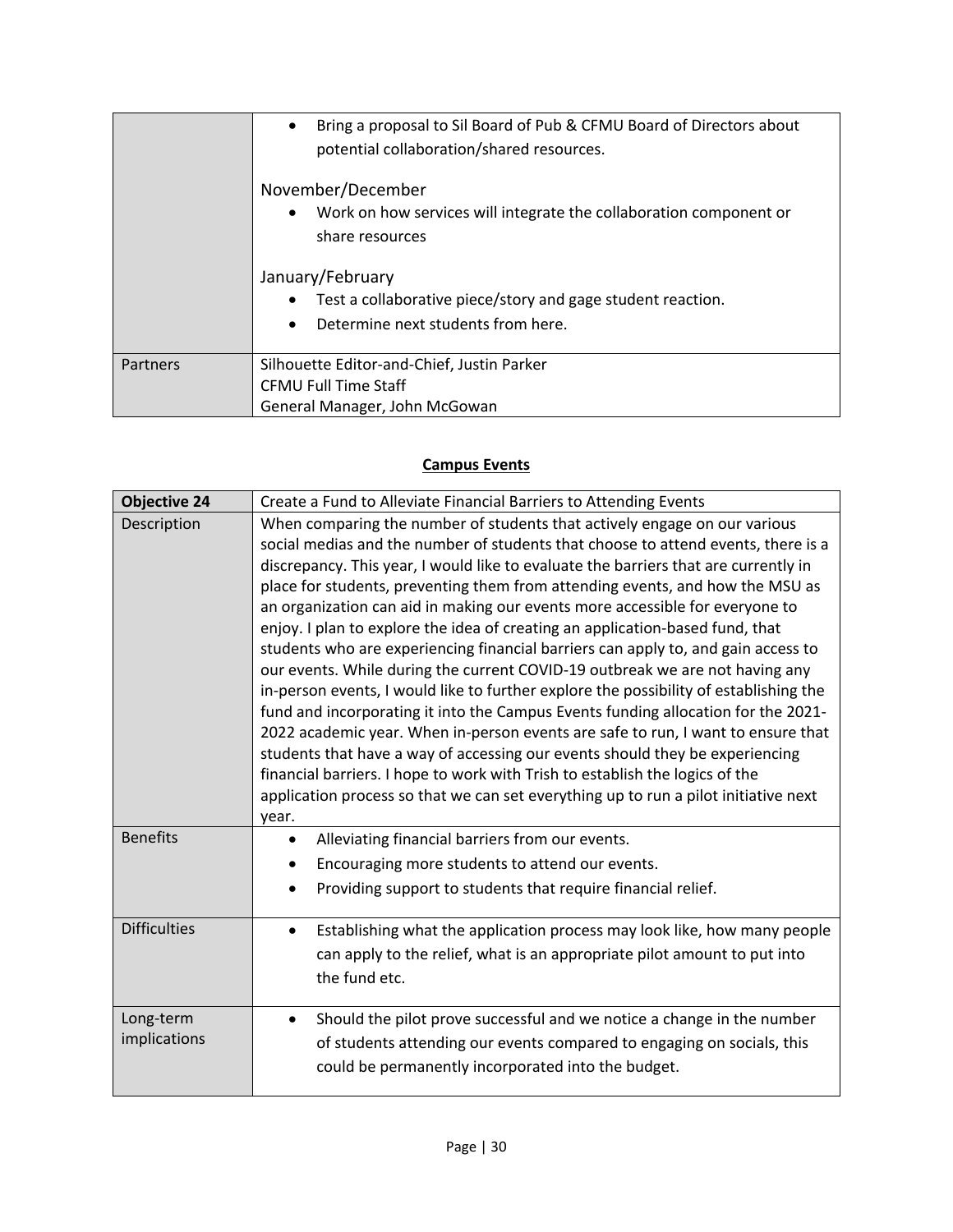| How?            | Begin discussions with Trish & further gage thoughts on the initiative.<br>Establish an application process and potential criteria.<br>Work out logistics of the fund.<br>$\bullet$ |
|-----------------|-------------------------------------------------------------------------------------------------------------------------------------------------------------------------------------|
| <b>Partners</b> | Director of Campus Events, Trish Vardon<br>General Manager, John McGowan                                                                                                            |

# **CLUBS**

| <b>Objective 25</b>       | Assist Accounting Department & Clubs Admin Through Internal Changes                                                                                                                                                                                                                                                                                                                                                                                                                                                                                                                                                                                                                                         |
|---------------------------|-------------------------------------------------------------------------------------------------------------------------------------------------------------------------------------------------------------------------------------------------------------------------------------------------------------------------------------------------------------------------------------------------------------------------------------------------------------------------------------------------------------------------------------------------------------------------------------------------------------------------------------------------------------------------------------------------------------|
| Description               | With the hiring of the new, full time Clubs Accounting & Accounts Receivable<br>Clerk for the coming year, as well moving all clubs accounts to be internally<br>housed in the MSU, I plan to assist our accounting team as well as the club's<br>department through this transition and provide support however I can.<br>In addition to preparing to move all clubs bank accounts internally, I will assist the<br>Clubs Admin and the Accounting department in outlining the proceedings clubs<br>will go through in regard to accessing their finances. I will also ensure that the<br>Finance section of the club's manual is accurate and that everyone is accounting<br>is aware of the proceedings. |
| <b>Benefits</b>           | Will ensure a smooth transition to internally housing accounts.<br>$\bullet$<br>The clubs manual will insurance clubs understand how to gain access to<br>$\bullet$<br>the funding and who their point of contact is.                                                                                                                                                                                                                                                                                                                                                                                                                                                                                       |
| <b>Difficulties</b>       | We are moving over 350 to be housed internally to the MSU. While not<br>$\bullet$<br>extremely difficult in nature, it is time consuming and I will ensure that<br>our accounting team feel adequately supported throughout the<br>transition!                                                                                                                                                                                                                                                                                                                                                                                                                                                              |
| Long-term<br>implications | Moving the clubs internally and having this clubs manual for clubs to refer<br>$\bullet$<br>to will help the MSU have better oversight of clubs spending, and will<br>help immensely with the transition from year to year as previously there<br>were always issues with the change in signing authority.                                                                                                                                                                                                                                                                                                                                                                                                  |
| How?                      | June/July<br>Prep with Clubs Admin (Jenna) and Director of Finance (Sean) to better<br>understand what the process is, and how I can be a support.<br>Assist in the creation and editing of the clubs manual to ensure<br>$\bullet$<br>consistency and double check the financial proceedings pages.<br>After clubs are ratified by the SRA, check in with accounting and provide<br>$\bullet$<br>the list of clubs that were approved.<br>Begin the process of closing all external bank accounts and having clubs<br>$\bullet$<br>funds transferred to the MSU.                                                                                                                                           |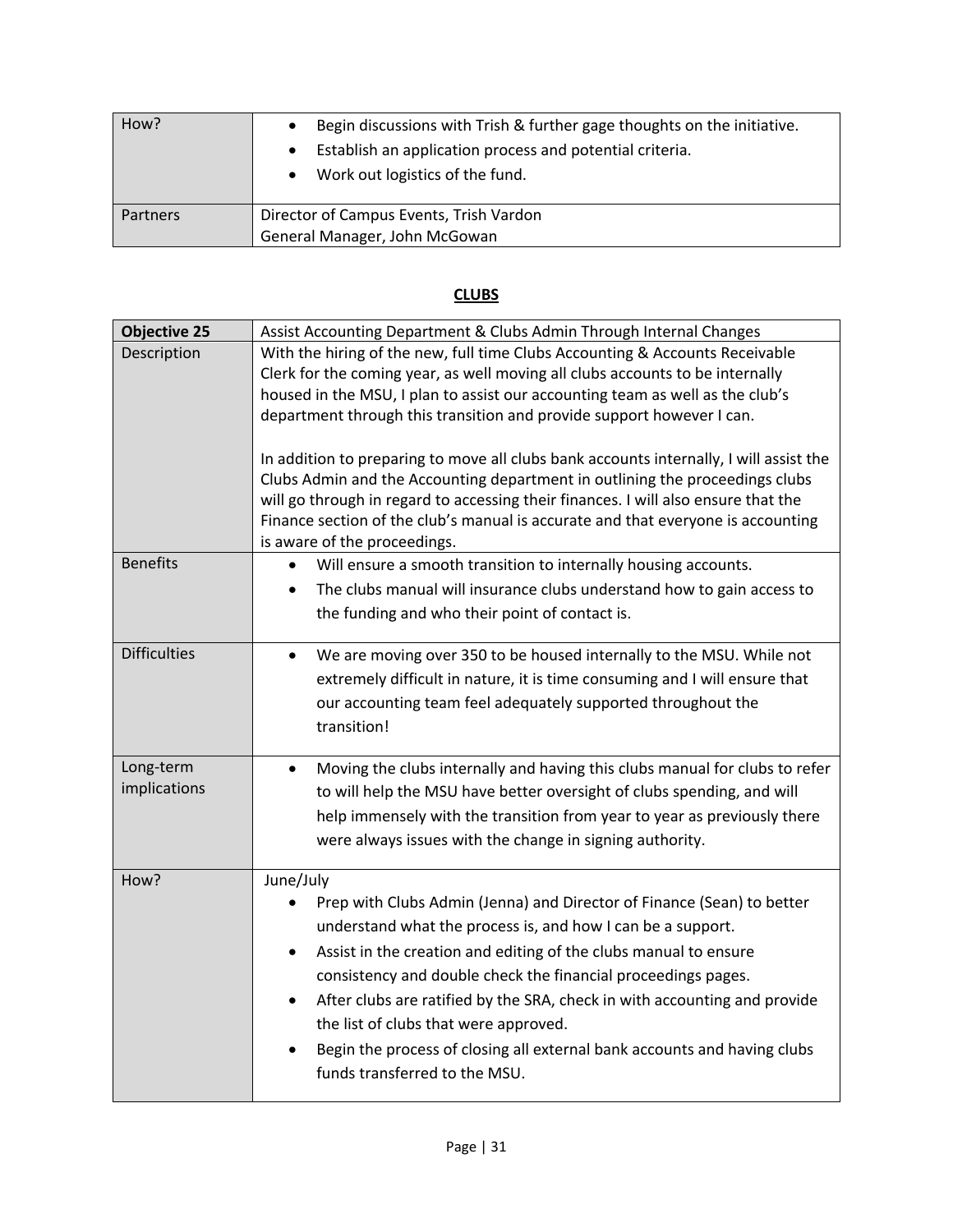|          | August<br>Continue/finish up process of transferring over clubs.<br>$\bullet$<br>Reach out to Accounting & Jenna to see if any additional support is<br>$\bullet$<br>required.                                      |
|----------|---------------------------------------------------------------------------------------------------------------------------------------------------------------------------------------------------------------------|
| Partners | Clubs Administrator, Jenna Courage<br>Director of Finance, Sean Duncan<br>Accounts Receivable Supervisor, Jason Barnes<br>Clubs Accounting & Accounts Receivable Clerk, Noel Erpelo<br><b>Accounting Department</b> |

| <b>Objective 26</b> | Work with VP Admin to advocate for reduced WW Levy, Levy Review &                                                                                                                                                                                                                                                                                                                                                                                                                                                                                                                                                                                                                                                                                                              |
|---------------------|--------------------------------------------------------------------------------------------------------------------------------------------------------------------------------------------------------------------------------------------------------------------------------------------------------------------------------------------------------------------------------------------------------------------------------------------------------------------------------------------------------------------------------------------------------------------------------------------------------------------------------------------------------------------------------------------------------------------------------------------------------------------------------|
|                     | Implement NODA recommendations                                                                                                                                                                                                                                                                                                                                                                                                                                                                                                                                                                                                                                                                                                                                                 |
| Description         | With this year being affected by COVID-19, Welcome Week 2020 will be<br>happening in a virtual format. With the nature of a virtual format, it is well known<br>that the associated costs for Welcome Week will be significantly reduced<br>comparatively to other years. In light of this decrease in associated costs, I will<br>work with the VP Admin to ensure this is accurately reflected in the Mandatory<br>Welcome Week Fee that all first-year students pay.                                                                                                                                                                                                                                                                                                        |
|                     | Additionally, for the past several years, many VP Admins and VP Finances have<br>tried to advocate for a welcome week levy review as a whole. Over the course of<br>just five days, welcome week costs over \$750,000 and I will continue to advocate<br>to the university the importance of being financially transparency and ensuring<br>we review the fee. This year presents the perfect opportunity to review the fee as<br>we are already experiencing a large change due to COVID-19 making Welcome<br>week become virtual. It will be vital that all stakeholders are open and share their<br>past welcome week budgets so that we can all gain a better understanding of<br>how funding has previously been spent and how it should be spent in the coming<br>years. |
|                     | Last year Welcome Week was reviewed by NODA, a North American orientation,<br>retention and transition group for higher education. Currently, the VP Admin,<br>alongside folks from the SSC and Residence Life, have been going through the<br>recommendations and making proposed changes to our Welcome Week<br>organizational structure. The changes they have come up with these past few<br>months are quite substantial and will likely need some ongoing support as they<br>move through approval and implementation process at the WWAC and SSAC<br>levels                                                                                                                                                                                                             |
| <b>Benefits</b>     | Ensuring that first year students are paying a fair amount for a virtual<br>٠<br>welcome week and that the fee accurately reflects the service they are<br>receiving.<br>Financial transparency is something we continue to strive for and will<br>$\bullet$<br>build trust between key welcome week stakeholders and make future<br>planning and budget significantly easier.                                                                                                                                                                                                                                                                                                                                                                                                 |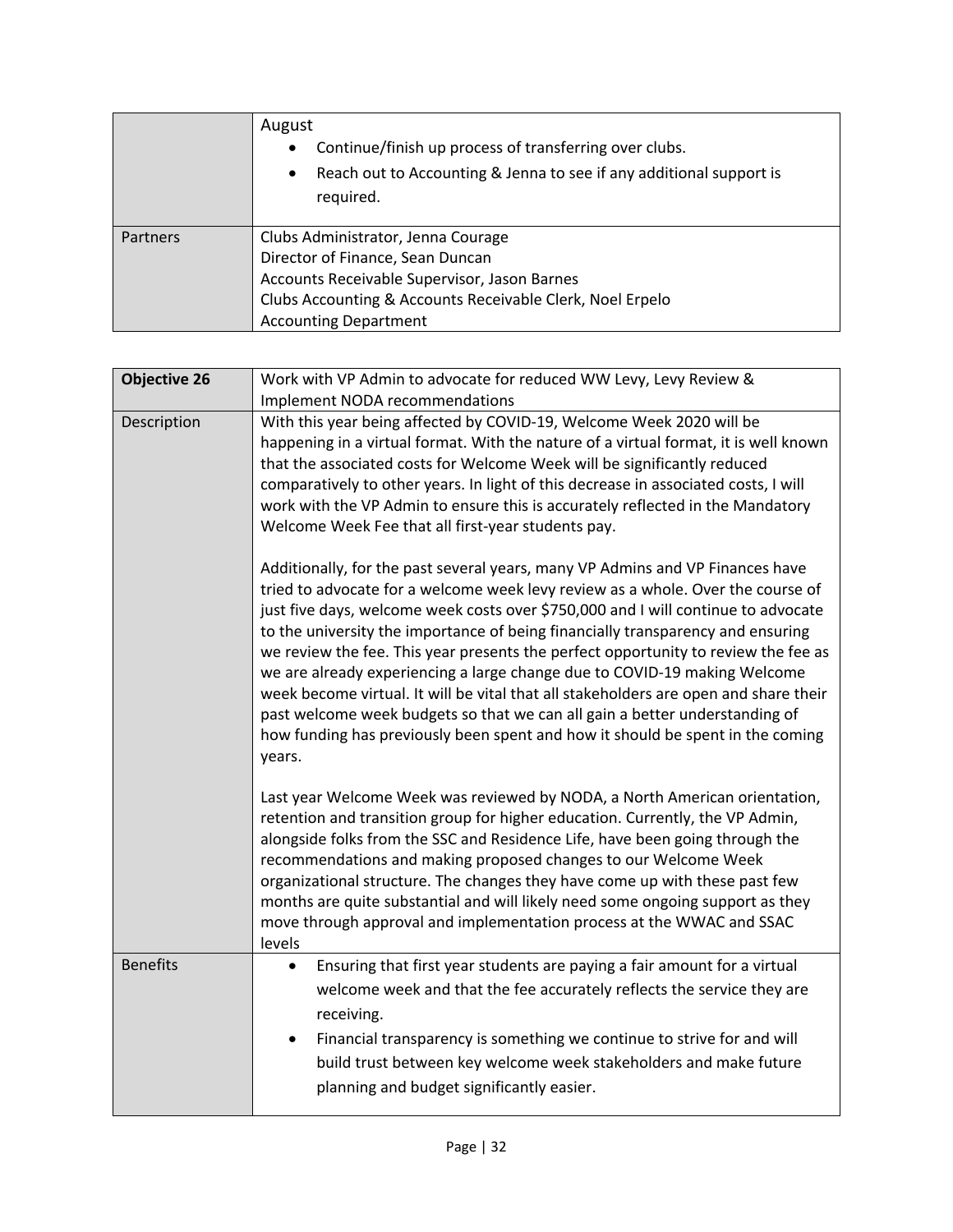| <b>Difficulties</b>       | Potential pushback on receiving budget.<br>$\bullet$                                                                                                                                                                                                                                                                                                                                                                                                                                                                                                                                                                                                                                                                                                                                                                                                                                                                                   |
|---------------------------|----------------------------------------------------------------------------------------------------------------------------------------------------------------------------------------------------------------------------------------------------------------------------------------------------------------------------------------------------------------------------------------------------------------------------------------------------------------------------------------------------------------------------------------------------------------------------------------------------------------------------------------------------------------------------------------------------------------------------------------------------------------------------------------------------------------------------------------------------------------------------------------------------------------------------------------|
| Long-term<br>implications | The long-term implication is that the fee will be critically reviewed and<br>$\bullet$<br>recommendations will be made on what an appropriate fee will be for the<br>following year. As seen through SCI last year, \$105 or of the \$130 fee was<br>deemed essential. This shows there is room to lower the fee and still host<br>a full welcome week.                                                                                                                                                                                                                                                                                                                                                                                                                                                                                                                                                                                |
| How?                      | May/June<br>Begin advocating and pushing to reevaluate the Welcome week 2020 fee.<br>Work with Andrijana to determine a fair and feasible fee reduction.<br>Propose reduction to WWAC. Upon approval, propose to SSAC.<br>July<br>Make necessary changes to MOU to reflect the updated & reduced fee.<br>Continue to push and advocated for a levy review after the 2020 welcome<br>week.<br>September/October<br>Begin Levy review.<br>Work with Andrijana to compile all of the departmental budgets to gain a<br>better understanding of where and how funding was previously spent.<br>Bring to WWAC and establish a set of recommendations we wish to push<br>$\bullet$<br>forward to SSAC.<br>Provide support to VP Admin with NODA Review Recommendations.<br>October/November<br>Bring levy recommendations to SSAC.<br>Gain approval.<br>January<br>Ensure recommendations are incorporated in 2021-2022 Welcome Week<br>MOU. |
| Partners                  | VP Administration, Anika & TBD<br><b>WWAC</b>                                                                                                                                                                                                                                                                                                                                                                                                                                                                                                                                                                                                                                                                                                                                                                                                                                                                                          |

#### **MSU PROJECTS**

| <b>Objective 27</b> | Develop and Run a General MSU Information Campaign                                |
|---------------------|-----------------------------------------------------------------------------------|
| Description         | When looking through past MSU promotional material, I recognized that there       |
|                     | did not seem to ever be a 'general' MSU campaign that just highlighted            |
|                     | everything the MSU provides to students. With this being said, I thought it would |
|                     | be a very valuable resource to work with the President and the Communications     |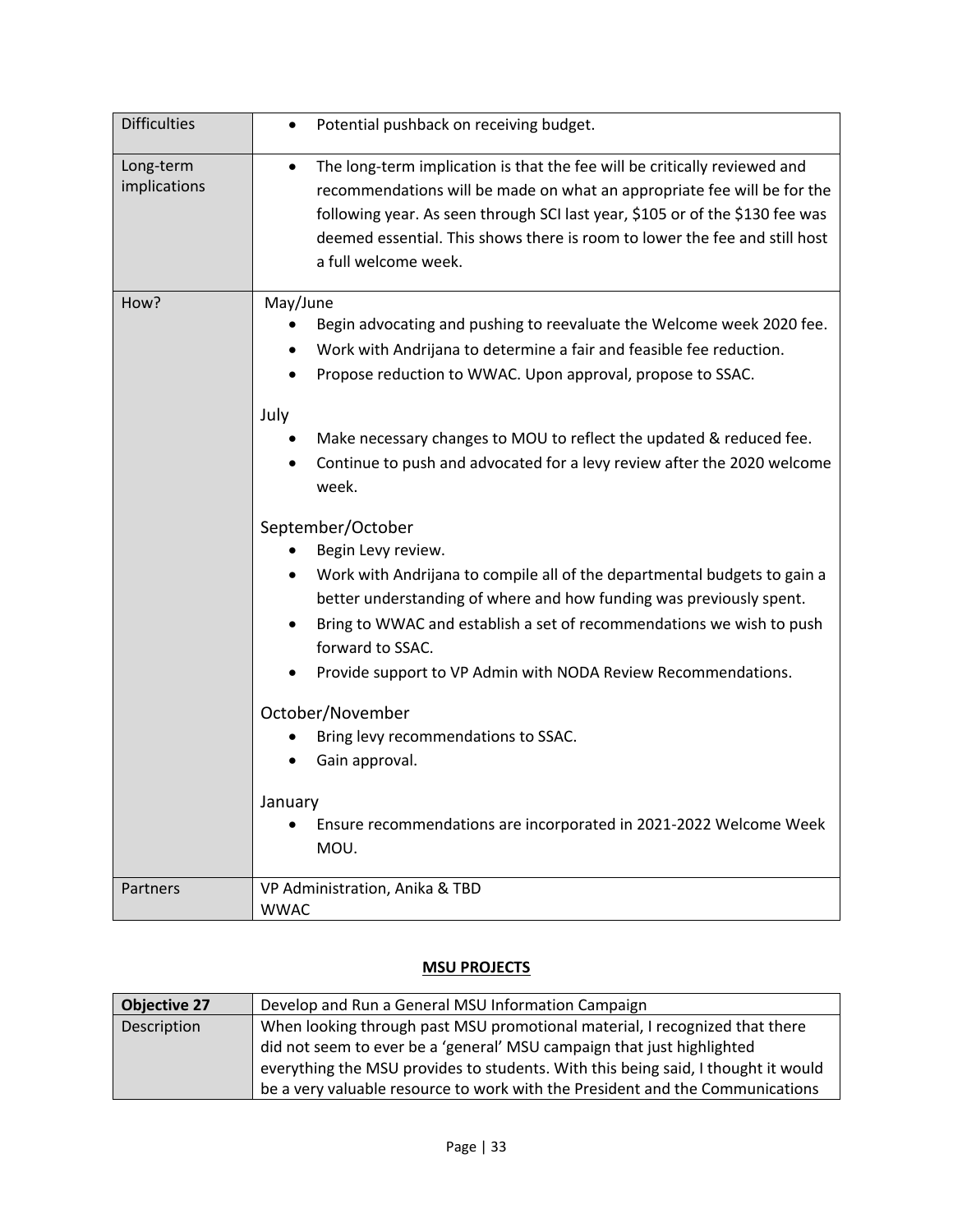|                           | Department to create and run a general MSU Information Campaign. The main<br>promotional item for this campaign is a video outlining all of the different aspects<br>of the MSU. The goal of this video and campaign as a whole is to provide students<br>little snapshots of just how many different services and opportunities the MSU<br>offers. From this video, intrigued students can explore the description section<br>that will be attached that has a link to our new website, where more information<br>on everything mentioned in the video can be found.<br>Having a similar information campaign, annually, will increase our level of<br>consistency as an organization, as well as reset student knowledge every year to<br>optimize accessibility and transparency of information. |
|---------------------------|-----------------------------------------------------------------------------------------------------------------------------------------------------------------------------------------------------------------------------------------------------------------------------------------------------------------------------------------------------------------------------------------------------------------------------------------------------------------------------------------------------------------------------------------------------------------------------------------------------------------------------------------------------------------------------------------------------------------------------------------------------------------------------------------------------|
| <b>Benefits</b>           | Students become more informed about the MSU and its offerings.<br>$\bullet$                                                                                                                                                                                                                                                                                                                                                                                                                                                                                                                                                                                                                                                                                                                         |
|                           | Students begin to utilize more of the MSU services and get more                                                                                                                                                                                                                                                                                                                                                                                                                                                                                                                                                                                                                                                                                                                                     |
|                           | involved.                                                                                                                                                                                                                                                                                                                                                                                                                                                                                                                                                                                                                                                                                                                                                                                           |
|                           | Students are exposed to this information annually and directed to our<br>٠                                                                                                                                                                                                                                                                                                                                                                                                                                                                                                                                                                                                                                                                                                                          |
|                           | website that will provide more in-depth information on how to learn                                                                                                                                                                                                                                                                                                                                                                                                                                                                                                                                                                                                                                                                                                                                 |
|                           | more.                                                                                                                                                                                                                                                                                                                                                                                                                                                                                                                                                                                                                                                                                                                                                                                               |
| <b>Difficulties</b>       | Ensuring that the video is exciting enough that students will want to<br>٠                                                                                                                                                                                                                                                                                                                                                                                                                                                                                                                                                                                                                                                                                                                          |
|                           | watch it and share with their friends to help us expand our outreach.                                                                                                                                                                                                                                                                                                                                                                                                                                                                                                                                                                                                                                                                                                                               |
|                           |                                                                                                                                                                                                                                                                                                                                                                                                                                                                                                                                                                                                                                                                                                                                                                                                     |
| Long-term<br>implications | Having this video and campaign idea as an annual occurrence will help for<br>$\bullet$<br>the foreseeable future, as if any offerings change from year to year, small                                                                                                                                                                                                                                                                                                                                                                                                                                                                                                                                                                                                                               |
|                           | edits and updates can be made to reflect that.                                                                                                                                                                                                                                                                                                                                                                                                                                                                                                                                                                                                                                                                                                                                                      |
|                           |                                                                                                                                                                                                                                                                                                                                                                                                                                                                                                                                                                                                                                                                                                                                                                                                     |
| How?                      | May                                                                                                                                                                                                                                                                                                                                                                                                                                                                                                                                                                                                                                                                                                                                                                                                 |
|                           | Initial meeting with comms department, president and myself to establish                                                                                                                                                                                                                                                                                                                                                                                                                                                                                                                                                                                                                                                                                                                            |
|                           | the goal & brainstorm.<br>Assigned responsibilities and duties.                                                                                                                                                                                                                                                                                                                                                                                                                                                                                                                                                                                                                                                                                                                                     |
|                           |                                                                                                                                                                                                                                                                                                                                                                                                                                                                                                                                                                                                                                                                                                                                                                                                     |
|                           | June                                                                                                                                                                                                                                                                                                                                                                                                                                                                                                                                                                                                                                                                                                                                                                                                |
|                           | Began to look for music to accompany video.                                                                                                                                                                                                                                                                                                                                                                                                                                                                                                                                                                                                                                                                                                                                                         |
|                           | Comms began to compile video snippets that could be used and<br>$\bullet$                                                                                                                                                                                                                                                                                                                                                                                                                                                                                                                                                                                                                                                                                                                           |
|                           | incorporated to show off our services.                                                                                                                                                                                                                                                                                                                                                                                                                                                                                                                                                                                                                                                                                                                                                              |
|                           | Establish a timeline.<br>٠                                                                                                                                                                                                                                                                                                                                                                                                                                                                                                                                                                                                                                                                                                                                                                          |
|                           | Adit to begin work on storyboard that will depict the video sequence.                                                                                                                                                                                                                                                                                                                                                                                                                                                                                                                                                                                                                                                                                                                               |
|                           | July/August                                                                                                                                                                                                                                                                                                                                                                                                                                                                                                                                                                                                                                                                                                                                                                                         |
|                           | Video Editing.                                                                                                                                                                                                                                                                                                                                                                                                                                                                                                                                                                                                                                                                                                                                                                                      |
|                           | September                                                                                                                                                                                                                                                                                                                                                                                                                                                                                                                                                                                                                                                                                                                                                                                           |
|                           | Release video & campaign.                                                                                                                                                                                                                                                                                                                                                                                                                                                                                                                                                                                                                                                                                                                                                                           |
|                           |                                                                                                                                                                                                                                                                                                                                                                                                                                                                                                                                                                                                                                                                                                                                                                                                     |
| <b>Partners</b>           | President, Giancarlo Da-Ré                                                                                                                                                                                                                                                                                                                                                                                                                                                                                                                                                                                                                                                                                                                                                                          |
|                           | Communications Officer, Elizabetta Paiano                                                                                                                                                                                                                                                                                                                                                                                                                                                                                                                                                                                                                                                                                                                                                           |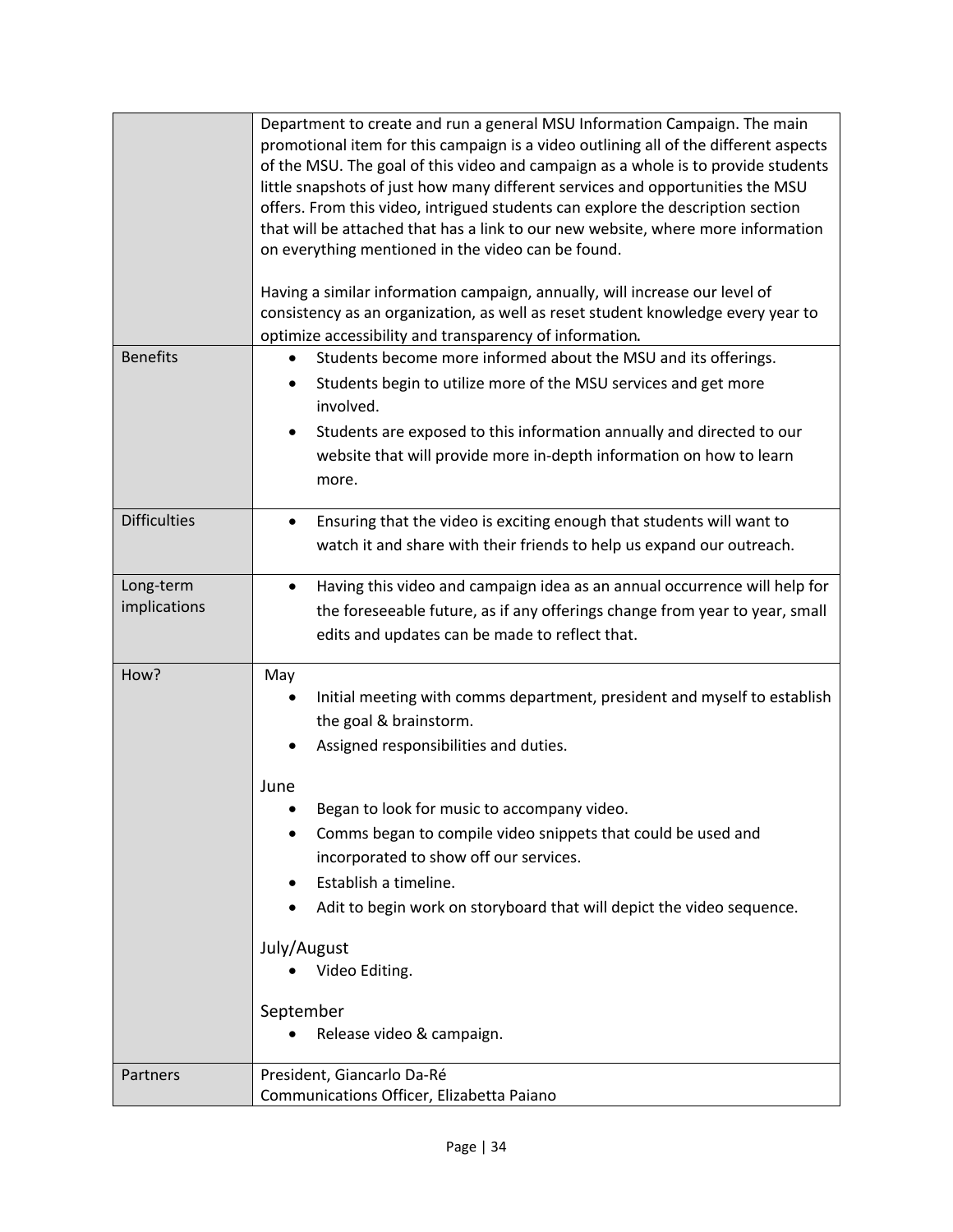| Media Production Coordinator, Adit Dixit                 |
|----------------------------------------------------------|
| Social Media Coordinator, Khaleel Gandhi                 |
| Director of Marketing and Communications, Michael Wooder |

| <b>Objective 28</b> | Utilize Information and Recommendations from the Organizational Review                                                                                          |
|---------------------|-----------------------------------------------------------------------------------------------------------------------------------------------------------------|
| Description         | I plan to work with the incoming Board of Directors to effectively utilize the<br>Organizational Review that was conducted this past year by KPMG to assess the |
|                     | current state of our organization and create a list of priorities of what changes                                                                               |
|                     | would be beneficial & feasible to implement. Some of the recommendations that                                                                                   |
|                     | I would be interested in leading would be in regards to: improving and updating                                                                                 |
|                     | the organizations 'core capability' resources, which is to include; website, social                                                                             |
|                     | media, vendor management and student feedback collection etc. in order to                                                                                       |
|                     | create a more connected organization, as well as leveraging the prime location of<br>Compass.                                                                   |
|                     |                                                                                                                                                                 |
|                     | As the Organizational review was quite comprehensive in nature, I will work with                                                                                |
|                     | the President and board of directors to establish a multi-year plan that will                                                                                   |
|                     | outline how and when various recommendations should be incorporated in the                                                                                      |
|                     | organization. Additionally, as there was a focus on internal efficiencies, I will be                                                                            |
|                     | creating activity surveys for all Full-Time staff to complete, in hopes of identifying<br>gaps in our current employment structure.                             |
| <b>Benefits</b>     | Utilizing the review will help us better our organizations internal<br>$\bullet$                                                                                |
|                     | operations.                                                                                                                                                     |
|                     | Creating a multi-year plan will help to break down the recommendations<br>$\bullet$                                                                             |
|                     | in smaller more feasible components that can gradually be incorporated                                                                                          |
|                     | into the MSU over the course of several years.                                                                                                                  |
|                     |                                                                                                                                                                 |
| <b>Difficulties</b> | Some of the recommendations were more geared towards a traditional<br>$\bullet$                                                                                 |
|                     | 'business' that would have a core goal of generating profit (unlike the                                                                                         |
|                     | MSU). With this being said, there is a need to evaluate what                                                                                                    |
|                     | recommendations are applicable to our organization and our core values.                                                                                         |
| Long-term           | Incorporating some of the recommendations can long term make our<br>$\bullet$                                                                                   |
| implications        | organization operate significantly more effectively and efficiently and                                                                                         |
|                     | thus will hopefully translate externally to students in a positive way.                                                                                         |
| How?                | Have further conversations with the Board to determine priorities for this<br>$\bullet$                                                                         |
|                     | year and what should be included in the following years.                                                                                                        |
|                     | For there, being to develop a multi-year plan, that includes what<br>$\bullet$                                                                                  |
|                     | recommendations we hope to incorporate and work on this coming year.                                                                                            |
|                     | Ensure wherever applicable, consult relevant stakeholders.<br>٠                                                                                                 |
|                     | Continue to update SRA on direction and next steps.                                                                                                             |
| Partners            | President, Giancarlo Da-Ré                                                                                                                                      |
|                     | <b>Board of Directors</b>                                                                                                                                       |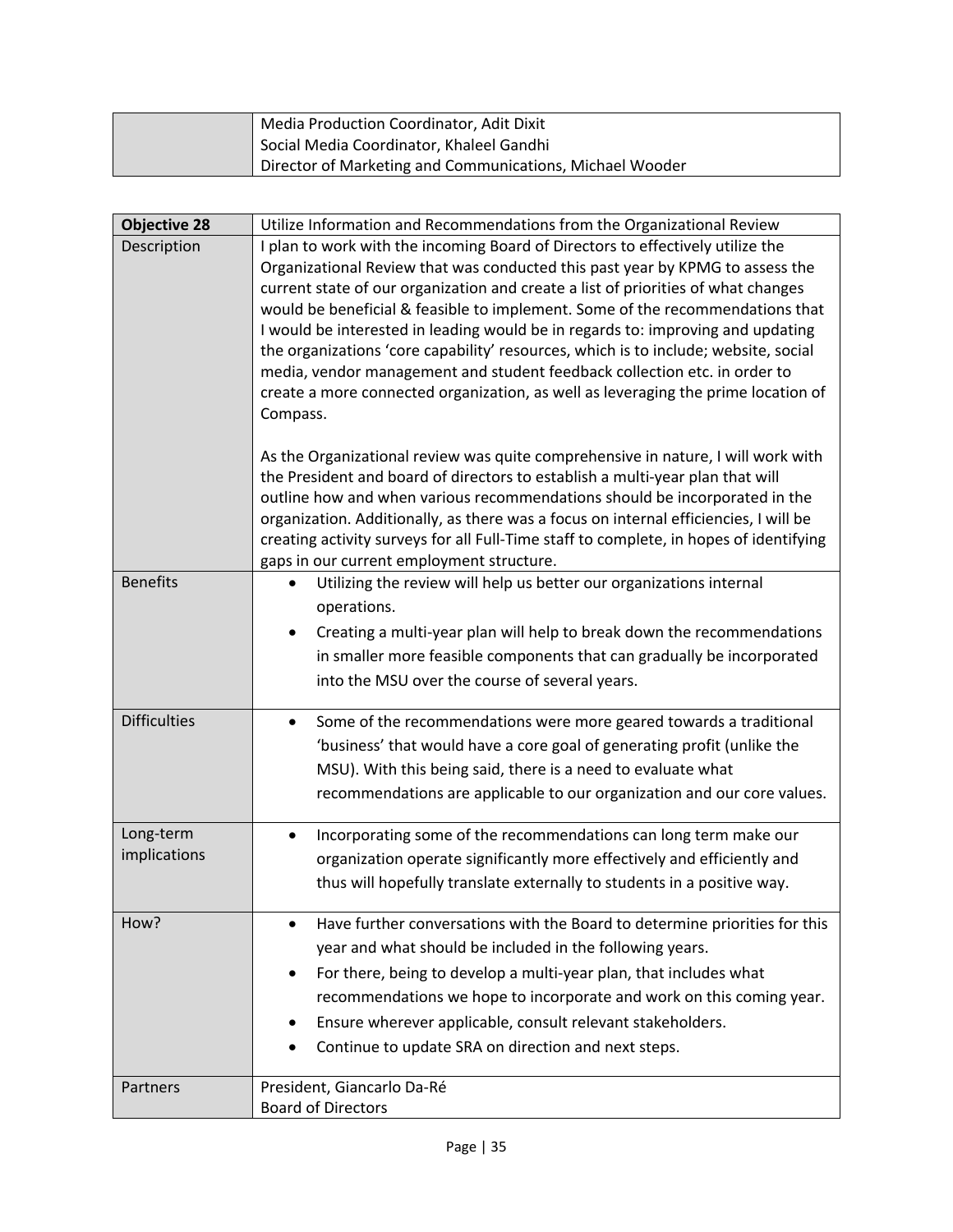| General Manager, John McGowan |
|-------------------------------|
| Relevant Stakeholders         |

| <b>Objective 29</b>       | Oversee Implementation of New MSU Website                                                                                                                   |
|---------------------------|-------------------------------------------------------------------------------------------------------------------------------------------------------------|
| Description               | Last year's Vice-President Finance, Alex Johnston worked with the                                                                                           |
|                           | Communications Officer & The Underground to start the planning and                                                                                          |
|                           | development of a new MSU Website as our current website is very outdated and                                                                                |
|                           | unorganized. With this new website set to go live for September 1st, 2020, I will                                                                           |
|                           | continue to support Paula however needed. Additionally, I will work with Paula to                                                                           |
|                           | ensure that during the testing phase of the Website before it's set to go live, we                                                                          |
|                           | have a wide range of representatives testing the website to ensure its<br>accessibility.                                                                    |
| <b>Benefits</b>           | A new, more accessible and AODA compliant MSU Website!<br>٠                                                                                                 |
|                           | Easier to find information.                                                                                                                                 |
|                           | Will align well with our new general MSU info campaign and will work as                                                                                     |
|                           | a mini rebrand/fresh start to the year.                                                                                                                     |
|                           |                                                                                                                                                             |
| <b>Difficulties</b>       | Some communication difficulties with MPS as they are also working on<br>٠                                                                                   |
|                           | many other projects for the university.                                                                                                                     |
|                           | Some pages require custom development which takes more time.                                                                                                |
|                           |                                                                                                                                                             |
| Long-term<br>implications | Going forward we will have a new, updated website that we will ensure<br>$\bullet$<br>does not become cluttered like the last website and continues to meet |
|                           |                                                                                                                                                             |
|                           | the AODA compliances.                                                                                                                                       |
| How?                      | May                                                                                                                                                         |
|                           | Receive transition for the previous working group.                                                                                                          |
|                           | Appoint Paula as main MSU contact for MPS.<br>٠                                                                                                             |
|                           | Reach out to Paula to let her know I am available for support.                                                                                              |
|                           |                                                                                                                                                             |
|                           | June<br>Continue to just follow up and ask for updates on website progress.                                                                                 |
|                           | Continue to compile information from old website to make for an easy<br>$\bullet$                                                                           |
|                           | transfer when the time comes.                                                                                                                               |
|                           |                                                                                                                                                             |
|                           | July/August                                                                                                                                                 |
|                           | Custom development pages should be completed.                                                                                                               |
|                           | Enter the testing phase.<br>$\bullet$                                                                                                                       |
|                           | Ensure accessibility and easy to find titles/subtitles.<br>٠                                                                                                |
|                           | September 1st                                                                                                                                               |
|                           | Launch new website!                                                                                                                                         |
|                           |                                                                                                                                                             |
| Partners                  | Manager & Creative Director; The Underground, Paula Scott                                                                                                   |
|                           | Communications Officer, Elizabetta Paiano                                                                                                                   |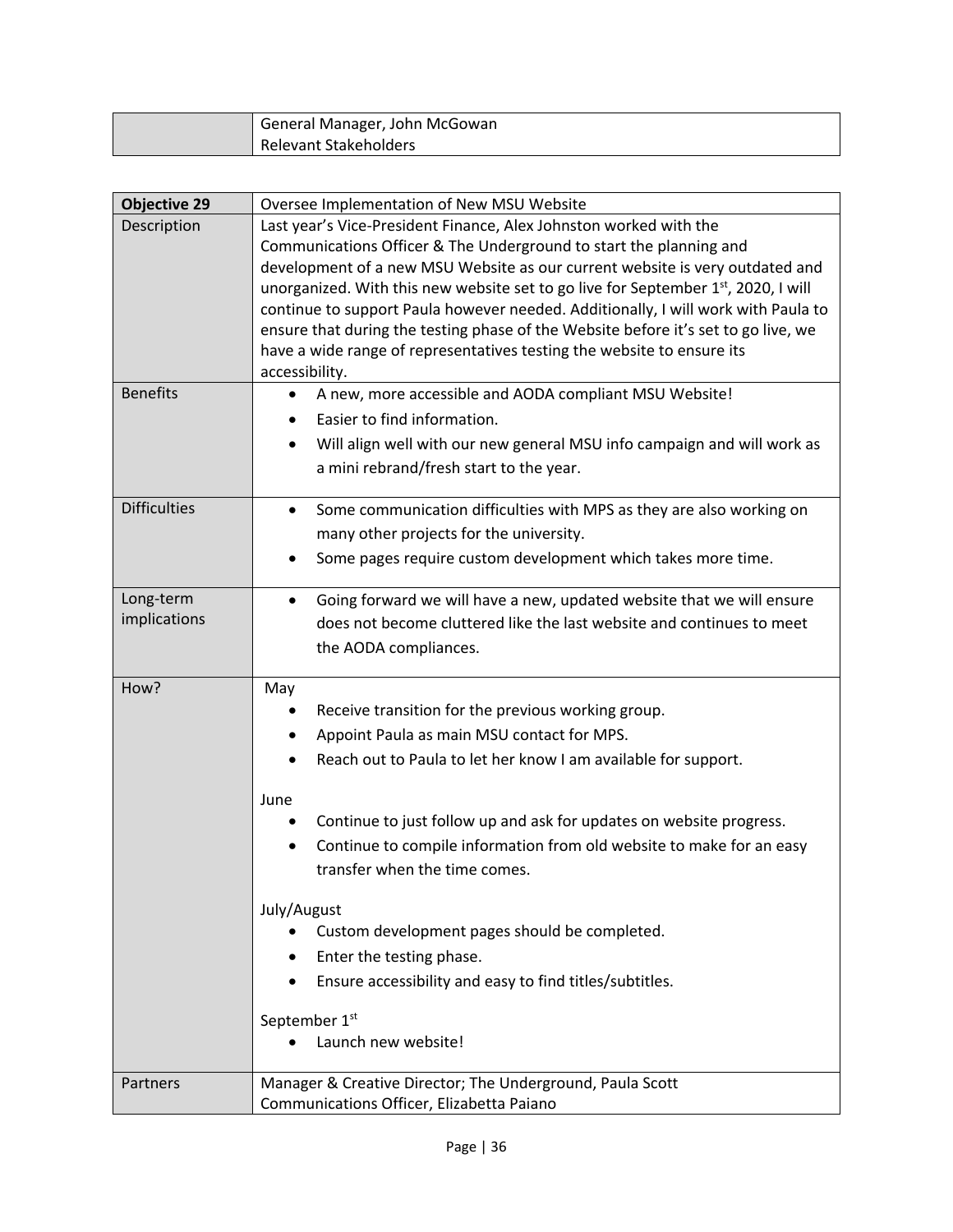| Director of Marketing and Communications, Michael Wooder |
|----------------------------------------------------------|
| <b>MPS</b>                                               |

| <b>Objective 30</b>       | Board of Directors Video Updates                                                                                                                                                                                                                                                                                                                                                                                                                                                                                                                                                                                                                                                                  |
|---------------------------|---------------------------------------------------------------------------------------------------------------------------------------------------------------------------------------------------------------------------------------------------------------------------------------------------------------------------------------------------------------------------------------------------------------------------------------------------------------------------------------------------------------------------------------------------------------------------------------------------------------------------------------------------------------------------------------------------|
| Description               | Through conversations with the Director of Marketing & Communications as well<br>as the Communications Officer, I believe that utilizing the Board of Directors as<br>the face of the MSU, and implementing monthly, themed, video updates will<br>increase student engagement. There is a large focus on video promotion as the<br>best means for engaging and reaching out to students, thus, the Board of<br>Directors would be able to provide students with updates on year plans,<br>interesting changes that are in the works, as well as addressing any student<br>questions or concerns on video.<br>This will also be an opportunity to provide a sort of 'sparks notes' version of our |
| <b>Benefits</b>           | SRA reports in a much more digestible and easier to access format!<br>Increase transparency.<br>$\bullet$<br>Increase student engagement.<br>٠<br>Create a face of the MSU & provide students with friendly and familiar<br>$\bullet$<br>faces as a constant source of new information and projects we're working<br>on.                                                                                                                                                                                                                                                                                                                                                                          |
| <b>Difficulties</b>       | Ensuring that we are consistent.<br>$\bullet$                                                                                                                                                                                                                                                                                                                                                                                                                                                                                                                                                                                                                                                     |
| Long-term<br>implications | I hope that is this goes well this year as kind of a pilot year, this idea will<br>٠<br>be continued forward with future boards as videos seems to be the wage<br>most students are choosing to engage with the MSU.                                                                                                                                                                                                                                                                                                                                                                                                                                                                              |
| How?                      | Arrange monthly timeslots for each of the Board members.<br>$\bullet$<br>Work with the comms department to determine days & times they want<br>videos filmed by.<br>Record and release on a regular basis to maintain consistency.                                                                                                                                                                                                                                                                                                                                                                                                                                                                |
| Partners                  | <b>Board of Directors</b><br><b>Communications Department</b>                                                                                                                                                                                                                                                                                                                                                                                                                                                                                                                                                                                                                                     |

| <b>Objective 31</b> | Increase promotion of the Student Assistance Plan                                                                                                                                                                                                                                                                                        |
|---------------------|------------------------------------------------------------------------------------------------------------------------------------------------------------------------------------------------------------------------------------------------------------------------------------------------------------------------------------------|
| Description         | The past year, we the MSU's first full year with our new health care provider Real<br>Campus. Based on usage rates, the services are not currently being utilized to<br>their fullest extent. With this being said, I will work with Real Campus and our<br>Communications Department to create promotional graphics that highlight some |
|                     | of the key features of the Student Assistance Plan. This will hopefully inform our<br>students of yet another service available to them for free, as well as raise<br>awareness of the services offerings.                                                                                                                               |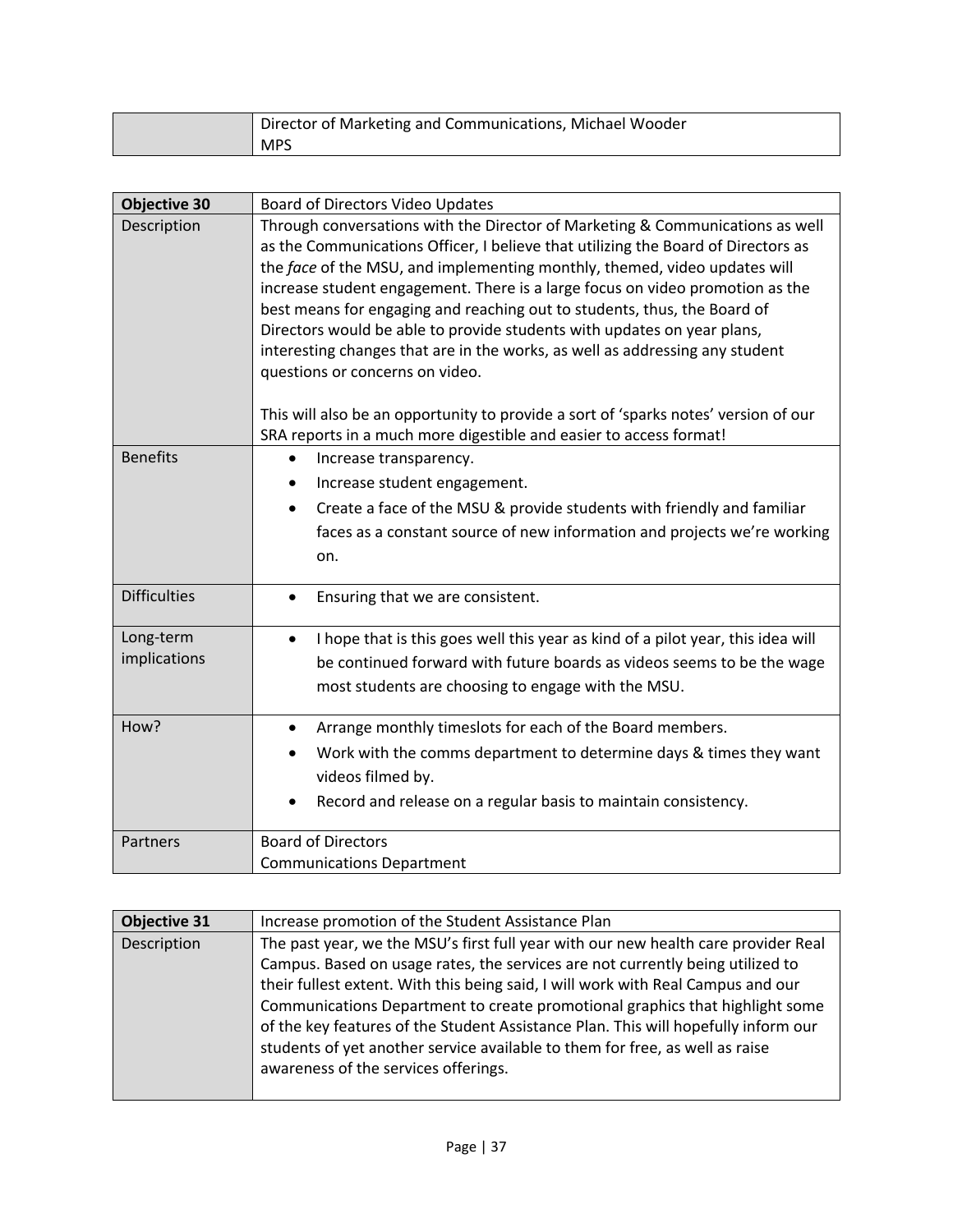|                           | Additionally, with the current COVID-19 climate, I plan to work with the President<br>to advocate to our providers to explore the opportunities of service coverage for<br>our international students that are remaining aboard for the duration of their<br>studies. Currently we are experiencing difficulties with jurisdictions that state<br>counsellors are only able to practice within the province, and thus the counselling<br>services provided by SAP are not available to students that are currently out of<br>country. I plan to explore potential options to help mitigate this and continue to<br>support our international students that are abroad. |
|---------------------------|------------------------------------------------------------------------------------------------------------------------------------------------------------------------------------------------------------------------------------------------------------------------------------------------------------------------------------------------------------------------------------------------------------------------------------------------------------------------------------------------------------------------------------------------------------------------------------------------------------------------------------------------------------------------|
| <b>Benefits</b>           | Increasing promotion of the services will hopefully help make students<br>feel more supported.<br>Exploring potential options to expand our support for our international<br>students will help build a better rapport and ensure that all of our<br>students are supported.                                                                                                                                                                                                                                                                                                                                                                                           |
| <b>Difficulties</b>       | As the first concern seemed to be in regard to jurisdiction, it seems it may<br>$\bullet$<br>be difficult to find counselling services for our international students with<br>our current provider. If this continues to be an issue; I think it would be<br>beneficial to provide a list of additionally resources these students may<br>utilize (i.e. good to talk).                                                                                                                                                                                                                                                                                                 |
| Long-term<br>implications | Promoting the Student Assistance Plan will hopefully encourage more<br>$\bullet$<br>students to explore the various services they provide and will encourage<br>them to continue to engage with the plan in the future.                                                                                                                                                                                                                                                                                                                                                                                                                                                |
| How?                      | Reach out to and connect Provider & Communications Department to<br>$\bullet$<br>establish which group will take the lead on creating promotional graphics.<br>Once promotions are created, wait until students return to class i.e.<br>$\bullet$<br>September/October to share the graphics and encourage students to<br>further explore all of the services the SAP provides.<br>Continue to advocate to our provider to look into other options for<br>international students and international student support.                                                                                                                                                    |
| Partners                  | ACL, Provider<br><b>Communications Department</b><br>President, Giancarlo Da-Ré                                                                                                                                                                                                                                                                                                                                                                                                                                                                                                                                                                                        |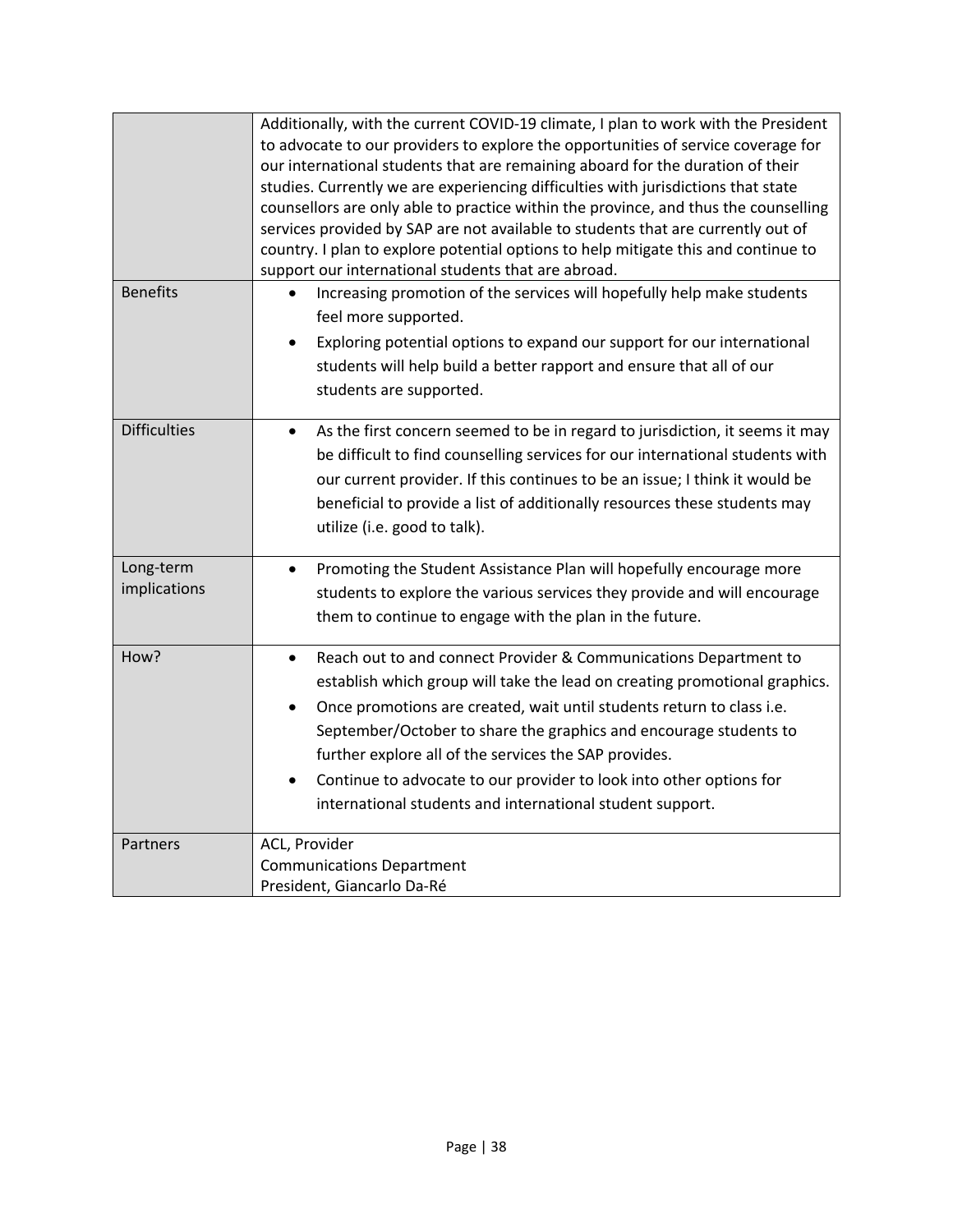#### **List 5 things that you would like to have prepared for the beginning of September**

- 1. Reduced MSU Operating Fee.
- 2. Launch General MSU Information Campaign for beginning of September.
- 3. Launch new MSU Website.
- 4. Assist the Accounting Department & Clubs through the shift to internal banking.
- 5. Revamp TwelvEighty Menu & Increase Plant Based Options.
- 6. Prep all of our business units for fall 2020 operations & adhere to health and safety guidelines.

#### **List 5 things you would like to have completed during the fall term (1st)**

- 1. Work with VP Admin to advocate for reduced WW Levy, Levy Review & Implement NODA recommendations.
- 2. Developed Service Sponsorship Policy & Packages.
- 3. Create a Student-Centred Culture at TwelvEighty.
- 4. Increase Sustainability initiatives at TwelvEighty and The Grind.
- 5. Evaluate Potential of an online ordering system for both TwelvEighty & The Underground.

#### **List 5 things you would like to have completed during the winter term (2nd)**

- 1. Complete long-term financial stability plan for TwelvEighty & The Underground.
- 2. Conduct a Review of the Silhouette.
- 3. Utilize Information and Recommendations from the Organizational Review to create a multiyear implementation plan.
- 4. Implement Event catering packages at TwelvEighty & The Grind.
- 5. Evaluate Purpose & Reimagine Compass Space.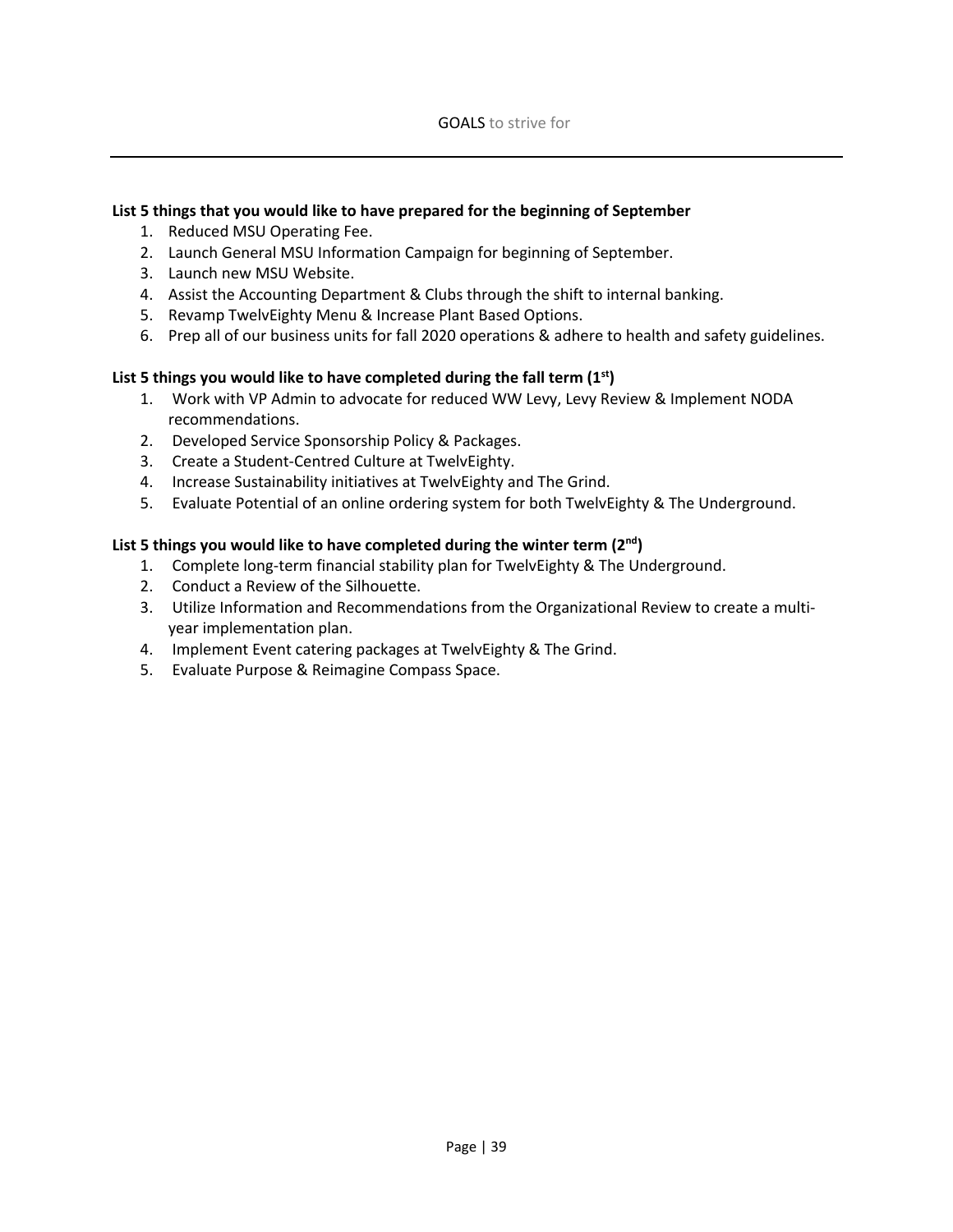#### **Master Summary**

| May       | Objective #2: Explore Ways to Reduce Student Costs; MSU<br>Objective #17: Contract External Advertising & Sales Position                                                                                                                                                                                                                             |
|-----------|------------------------------------------------------------------------------------------------------------------------------------------------------------------------------------------------------------------------------------------------------------------------------------------------------------------------------------------------------|
| June      | Objective #2: Explore Ways to Reduce Student Costs; University<br>Objective #25: Assist Accounting Department & Clubs Admin Through<br><b>Internal Changes</b><br>Objective #26: Work with VP Admin to advocate for reduced WW Levy<br>Objective #27: Develop a General MSU Information Campaign                                                     |
| July      | Objective #3: Educate Students on Financial Aid Available<br>Objective #8: Revamp TwelvEighty Menu & Increase Plan Based Options<br>Objective #9: COVID-19 Interim Reduced Operations & Shift to Take Out                                                                                                                                            |
| August    | Objective #4: Your Money/Financial Section of New Website<br>Objective #14: COVID-19 Interim Reduced Operations; Union Market<br>Objective #16: COVID-19 Interim Reduced Operations; The Underground<br>Objective #19: Build a Rapport with University Faculties & External<br>Clientele<br>Objective #29: Oversee Implementation of New MSU Website |
| September | Objective #1: Continue to Implement September Transparency Days<br>Objective #5: Develop Service Sponsorship Policy & Packages<br>Objective #18: Evaluate Potential of Establishing an Online Ordering<br>System<br>Objective #27: Run a General MSU Information Campaign                                                                            |
| October   | Objective #10: Student Staff & Student-Centred Culture<br>Objective #11: Increase Sustainability Initiatives within TwelvEighty & The<br>Grind<br>Objective #26: Work with VP Admin to advocate for Levy Review &<br>Implement NODA recommendations                                                                                                  |
| November  | Objective #15: Increase video promotion for Union Market<br>Objective #31: Increase Promotion of the Student Assistance Plan                                                                                                                                                                                                                         |
| December  | Objective #12: Implement Event Catering Packages for TwelvEighty & The<br>Grind                                                                                                                                                                                                                                                                      |
| January   | Objective #1: Continue to Implement January Transparency Days<br>Objective 22: Conduct a Review of the Service - Silhouette<br>Begin 2021-2022 Budgeting Consultations                                                                                                                                                                               |
| February  | Objective #13: Incentivize students to eat at TwelvEighty<br>Objective #24: Create a Fund to Alleviate Financial Barriers to Attending<br>Events<br><b>Promote VP Positions</b>                                                                                                                                                                      |